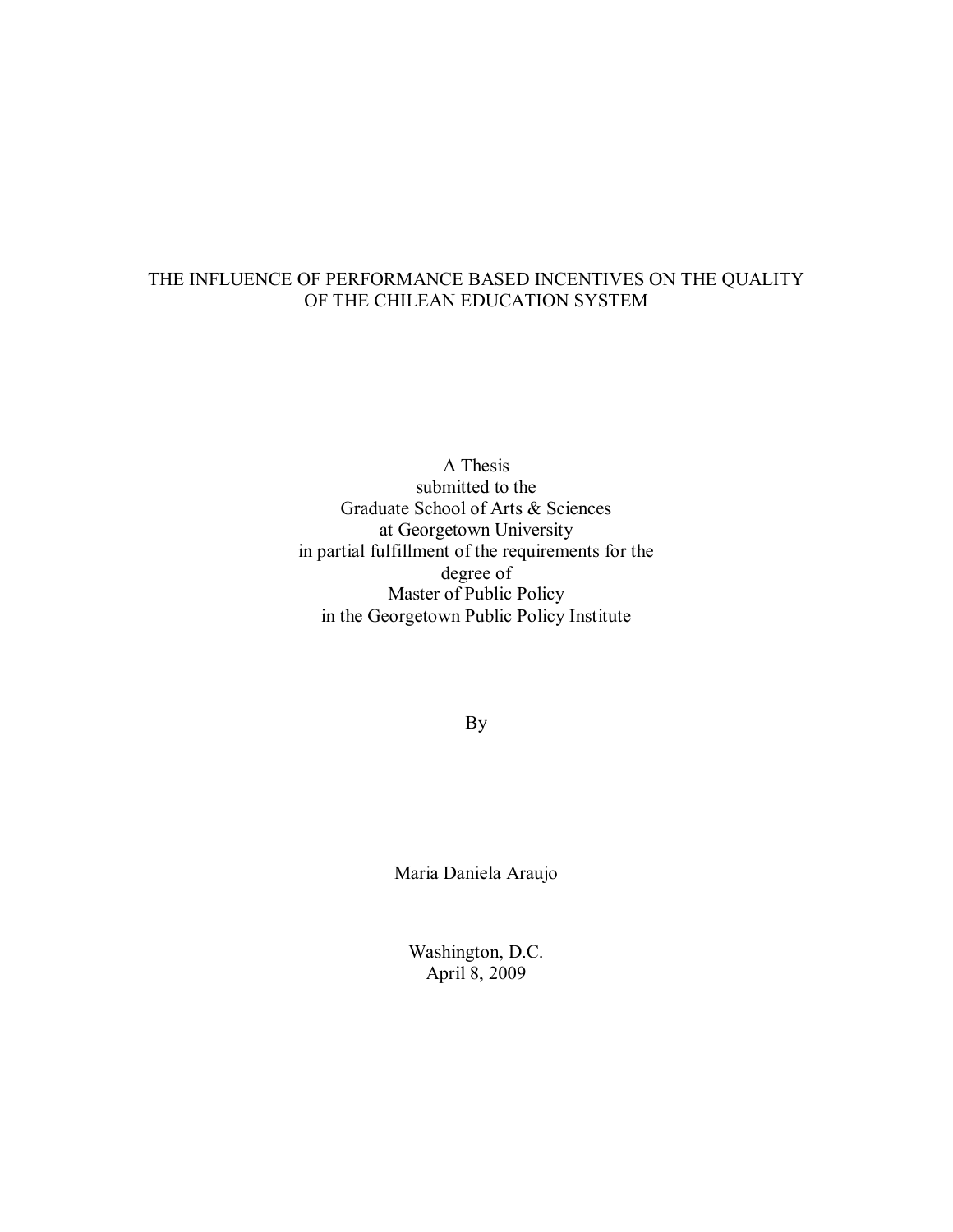Copyright 2009 by Maria Daniela Araujo All Rights Reserved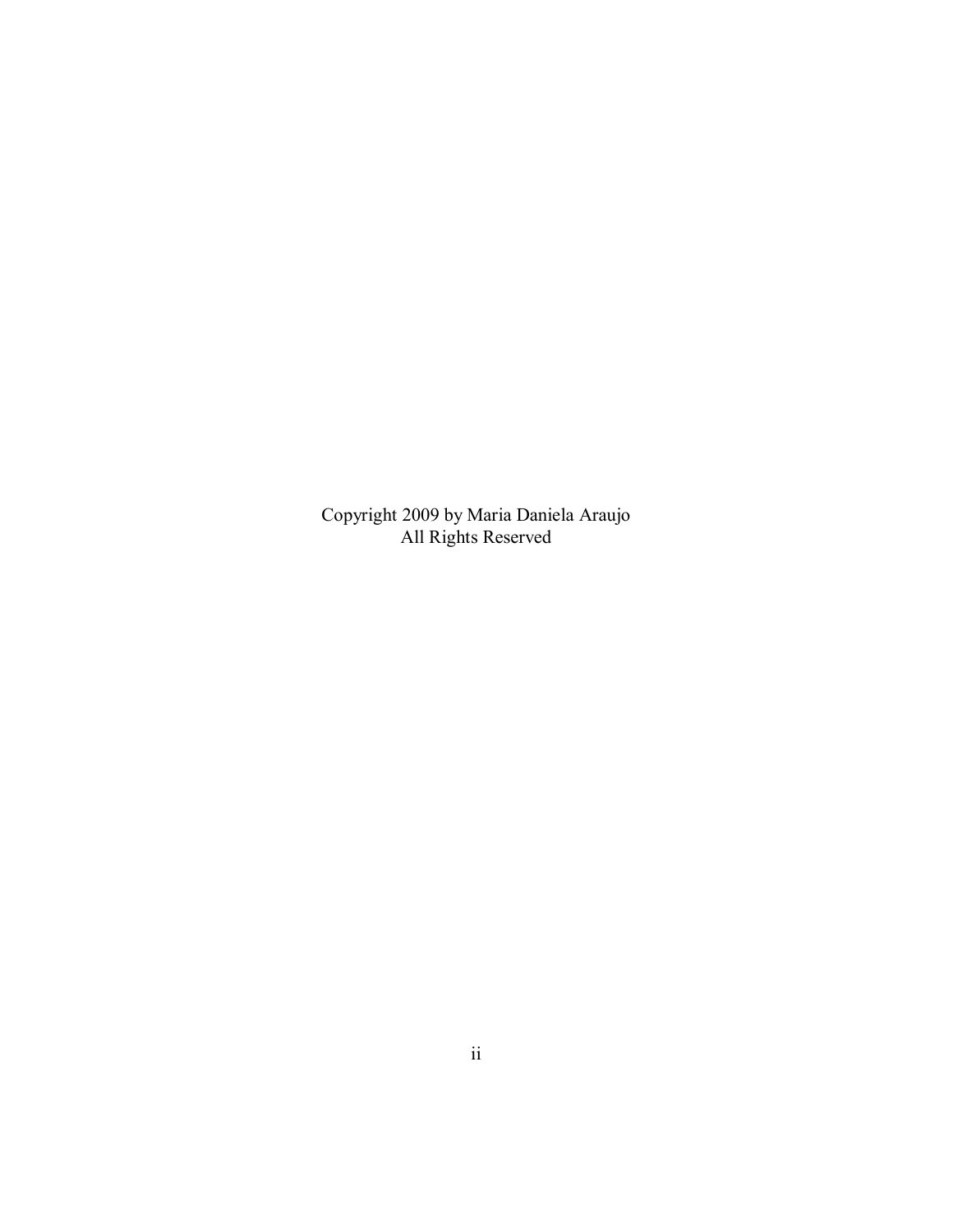#### THE INFLUENCE OF PERFORMANCE BASED INCENTIVES ON THE QUALITY OF THE CHILEAN EDUCATION SYSTEM

Maria Daniela Araujo

Thesis Advisor: Robert Bednarzik, Ph.D.

#### **ABSTRACT**

Improving the quality of education systems is one of the most important challenges faced by Latin American governments**.** In order to achieve this goal, Chile has introduced several reforms such as the National System for Assessing School Performance (SNED). The System provides monetary incentives to teachers mainly based on students' performance on national standardized tests. This study shows that *reading, mathematical and scientific literacy* measured by PISA-2006 assessments are positively related with attendance at schools awarded by SNED-2006, after controlling for individual socio-economical factors as well as school-quality factors. Schools awarded by SNED-2006 not only offered higher education quality compared to their peers in terms of national curriculum coverage, but they also contributed to develop higher competences relevant to future personal, social and economic well being among their students.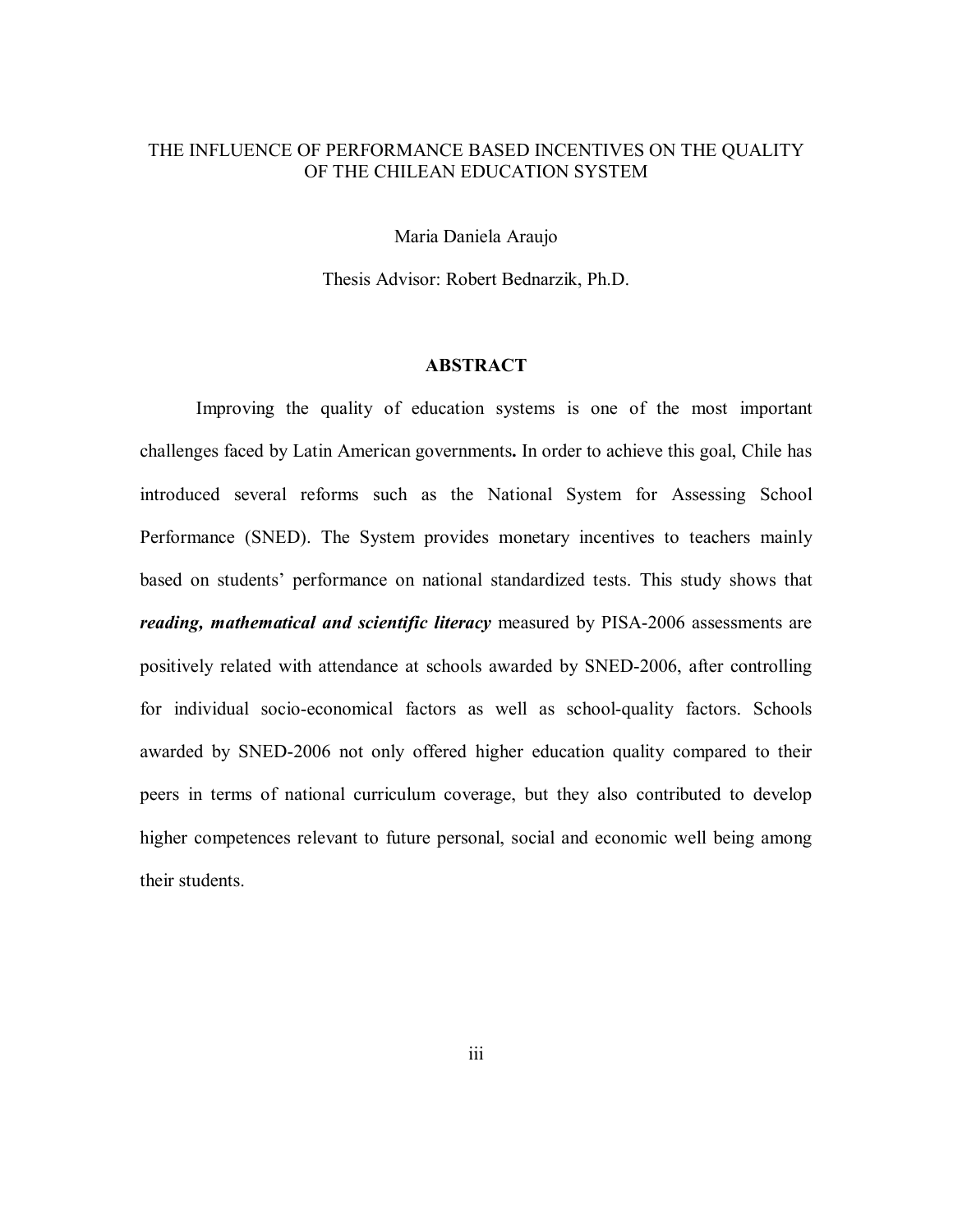The research and writing of this thesis

is dedicated to my father Ivan, my mother Ximena, my brother Alberto, my sister Ximena Belen, my aunt Maria del Carmen, my uncle Fidel, and my cousins Paula and Diana whose love and help were the most important factors for success during these two years.

> Many thanks, Maria Daniela Araujo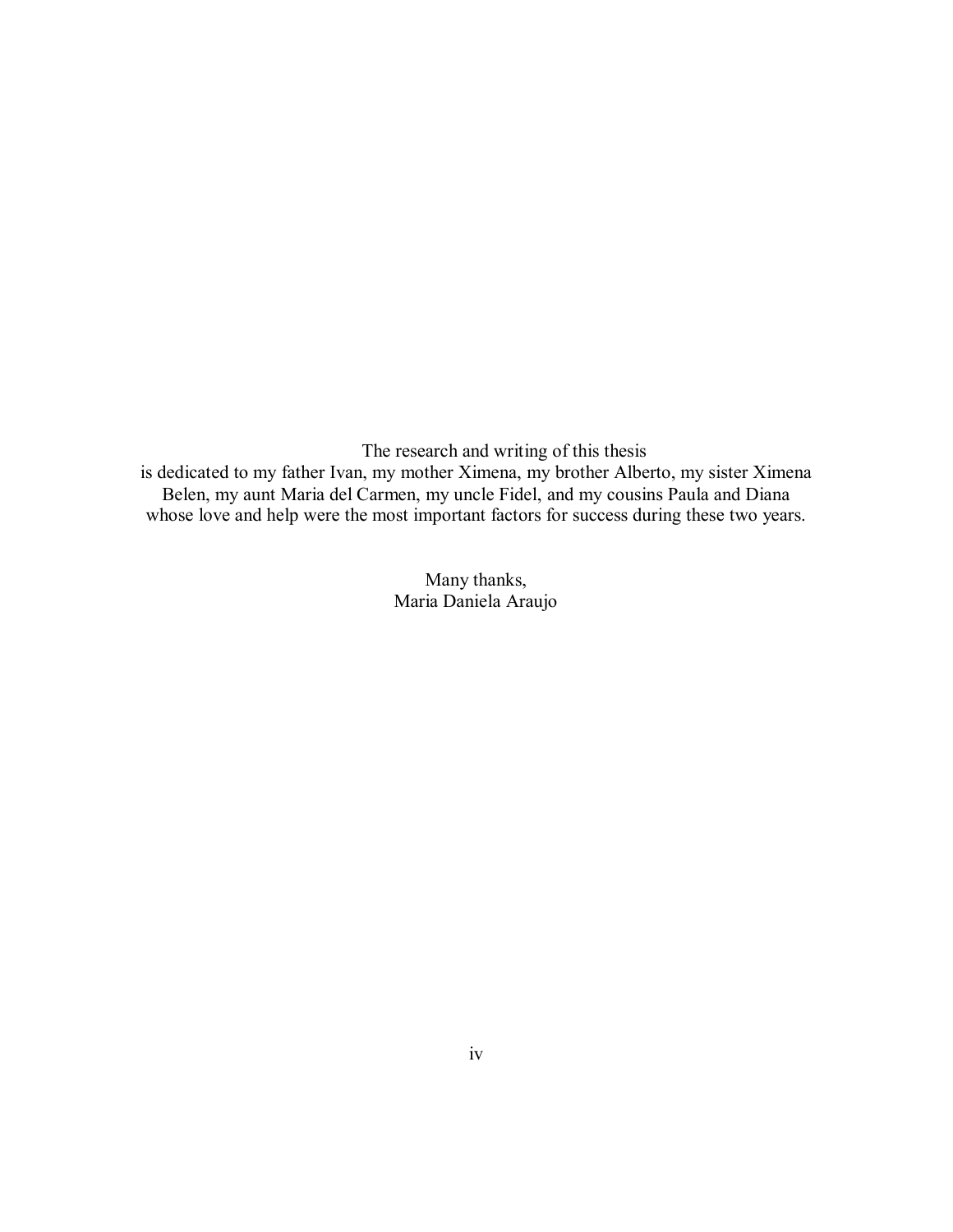#### **TABLE OF CONTENTS**

| 1. |  |
|----|--|
| 2. |  |
| 3. |  |
| 4. |  |
| 5. |  |
| 6. |  |
| 7. |  |
|    |  |
|    |  |
|    |  |
|    |  |
|    |  |
|    |  |
|    |  |
|    |  |
|    |  |
|    |  |
|    |  |
|    |  |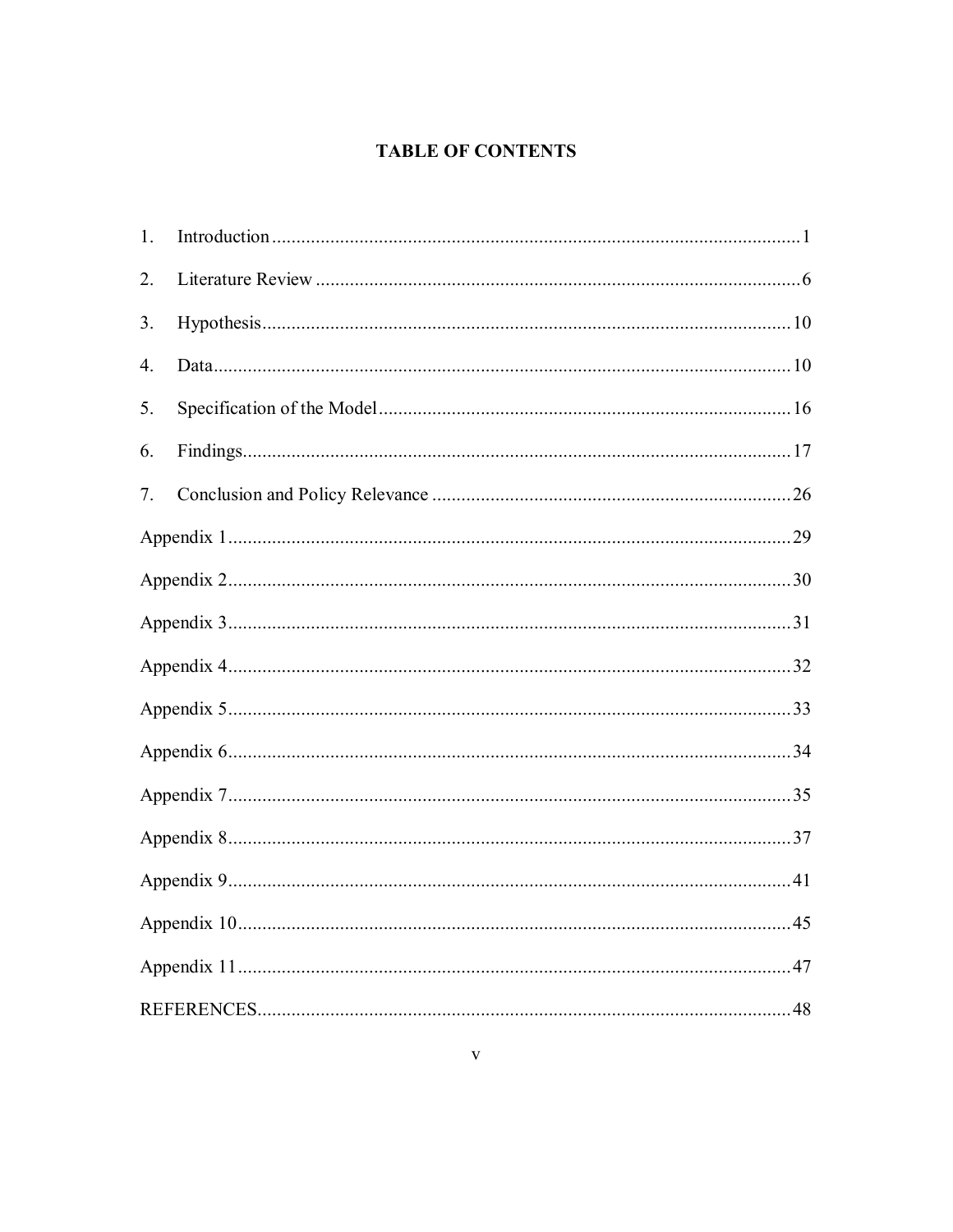#### **LIST OF TABLES**

| Table 1: Mean Achievement by SNED Awarded and Non-Awarded Schools 17           |  |
|--------------------------------------------------------------------------------|--|
| Table 2: Public and Private-Subsidized School Mean Achievement by SNED Awarded |  |
|                                                                                |  |
| Table 3: Female and Male Achievement by SNED Awarded and Non-Awarded Schools   |  |
|                                                                                |  |
|                                                                                |  |
|                                                                                |  |
|                                                                                |  |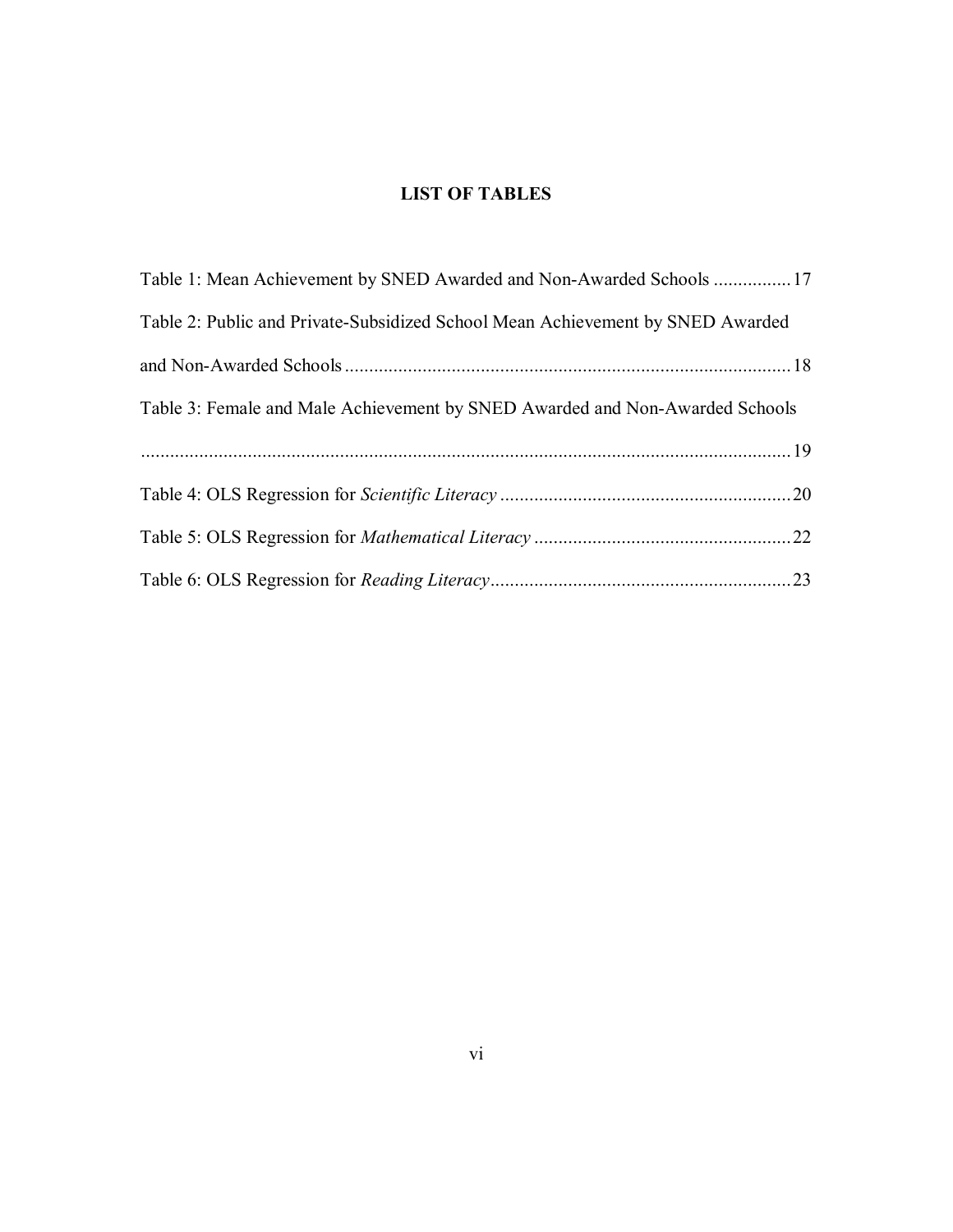#### **1. Introduction**

Countries' improvements in education are significantly correlated with productivity growth and economic development. The theory of human capital accumulation supports the idea that education gives people cognitive skills and competences that make them more productive and enable them to receive higher wages in the market (Perkins, Radelet, and Lindauer, 2006). Theodore Shults (1961), one of the first economists who studied this theory, concluded that investment in human capital accounted for most of the impressive rise in real earnings per worker in the industrialized countries. Moreover, some studies attribute positive externalities to schooling that impact societies beyond the individuals' benefits from education. These include civic engagement (Dee, 2003), societies' support for democracy (Glaeser, Ponzetto, and Shleifer, 2006), and better health outcomes (de Walque, 2005).

On the other hand, researchers have also highlighted the fact that spending money on schooling does not guarantee better education outcomes (Glewwe, Ilias and Kremer, 2003; Hanushek and Woessmann, 2007). They point out that in any educational system, the character of the system's incentives is fundamentally important. If people do not learn at school, the investment is not effective because the higher labor productivity expected is not achieved.

It is widely recognized that measuring students' learning achievement is very complex and also that teachers play a key role in how much students learn (Vegas and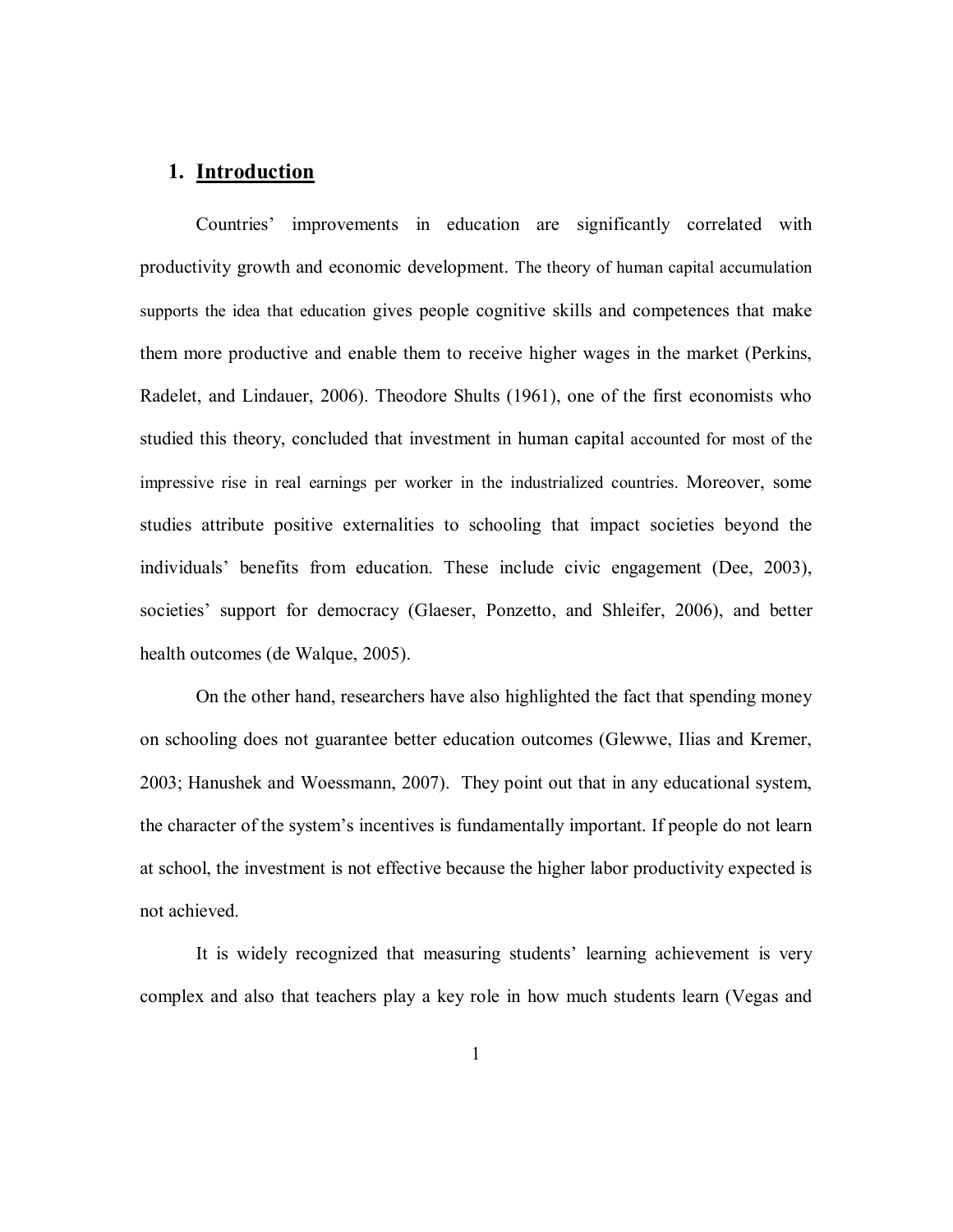Umansky, 2005). Currently, researchers have opted to evaluate the quality of educational systems and teachers' effectiveness by analyzing students' performance on standardized tests. The Programme for International Student Assessment (PISA) is an internationally standardized evaluation administered to 15-year-olds in  $OECD<sup>1</sup>$  and partner countries, that determines whether students have acquired some of the knowledge and skills that are essential for full participation in society (OECD, 2008). The Programme provides comparative indicators of students' performance in reading, mathematical and scientific literacy. The PISA-2006 results showed that students in most of the middle income nations, including those in Latin America, performed far lower than students in OECD countries, especially on mathematical skills. Chile's performance in science and reading was the highest of the six Latin American countries that participated in  $PISA-2006<sup>2</sup>$  and the second highest in mathematics. Although this performance is still low with respect to all participating countries, Chile registered the largest increase in reading scores of all participants compared with results of PISA-2000 (Manzi, et. al, 2008).

Governments have tried to improve student performance by introducing school reforms that attempt to change the educational systems' incentives. These reforms, including for example, merit-based systems, school-based awards, and school-based management, appear to be successful depending on whether they induce teachers to achieve higher student learning, generate incentives for the highest proportion of

1

<sup>&</sup>lt;sup>1</sup> The Organisation for Economic Cooperation and Development.

<sup>&</sup>lt;sup>2</sup> Latin-American participating countries: Argentina, Colombia, Mexico, Brazil, Chile, and Uruguay.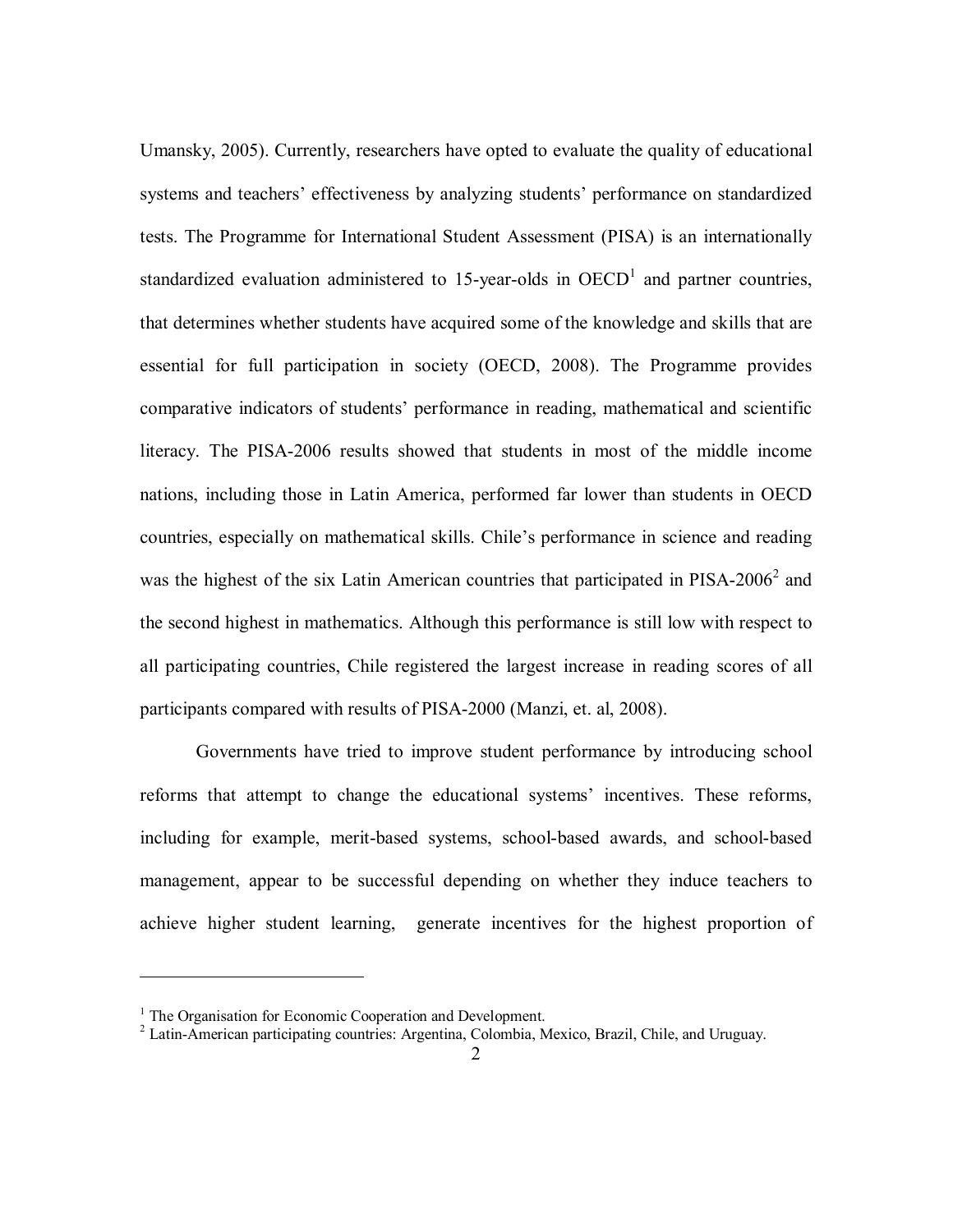teachers, offer a large enough reward for additional school efforts, and avoid potential negative behavioral responses, such as cheating, disfavoring weaker students, and limiting curricula to material in the test (Vegas, E. and Umansky, 2005).

Since 1980, Chile's education system has been the subject of several reforms which have been especially focused on improving the quality of the system since the return to democracy. During the first years of the 1980's, the military government decentralized the schools' management to the municipal level and started distributing per-student voucher payments to municipal schools based on their enrollment, as well as to private schools if they did not charge tuition (McEwan, 2002). In 1988 the System for Measuring the Quality of Education (Sistema de Medición de la Calidad de la Educación, SIMCE) was introduced. SIMCE is a standardized national evaluation of student performance in language, mathematics, and environmental, cultural and social comprehension, administrated to  $4^{\text{th}}$ ,  $8^{\text{th}}$  and  $10^{\text{th}}$  graders<sup>3</sup>. Since 1995, SIMCE results have been published in the media in order to provide parents with information about schools' performance. In 1996, SIMCE was complemented with the introduction of the National System for Assessing School Performance (Sistema Nacional de Evaluación del Desempeño Docente, SNED). The main purposes of the SNED, described in more detail below, are to improve students' academic performance through the introduction of a monetary incentive for teachers, and to increase households' information regarding school effectiveness.

 $\overline{a}$ 

 $3 \times 10^{th}$  graders correspond to  $2^{nd}$  middle school graders in the Chilean system.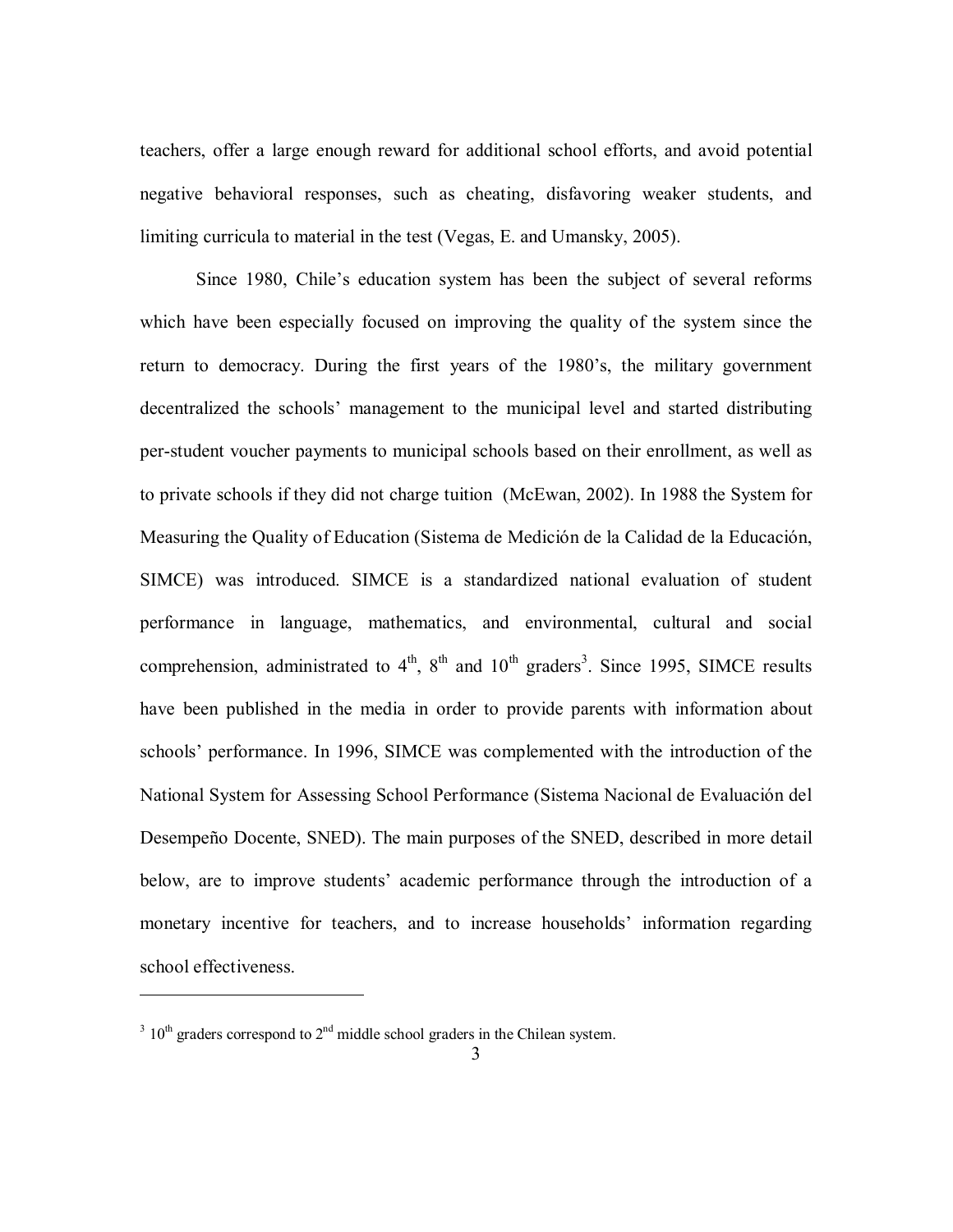# *The National System for Assessing School Performance (SNED): Background and description.*

SNED in Chile is one of the most important examples of school and teacher performance incentives in Latin America. It awards municipal and private-subsidized schools that perform excellently based on an index that considers the following components:

| $\bullet$ | Students' performance in SIMCE standardized tests | 37%     |
|-----------|---------------------------------------------------|---------|
|           | Students' improvement in SIMCE scores             | 28%     |
|           | Schools' equality of opportunities <sup>4</sup>   | $22\%$  |
|           | Schools' initiative <sup>5</sup>                  | 6%      |
|           | Schools' improved working conditions <sup>6</sup> | $2\%$   |
|           | Integration of teachers and parents <sup>7</sup>  | $5\%$   |
|           | TOTAL                                             | $100\%$ |

SNED competition takes place every two years. The system compares schools within homogenous groups in order to distribute monetary awards<sup>8</sup>. The groups are constructed in two stages. First, they are divided according to three characteristics: administrative regions, whether the school works in a rural or urban area, and whether the type of schooling offered is primary only, primary and secondary or special needs. In a

 $\overline{a}$ 

<sup>&</sup>lt;sup>4</sup> Repetition and dropout rates; absence of discriminatory practices, and absence of improper punishment.

<sup>&</sup>lt;sup>5</sup> School-level survey about their educational activities and initiatives.

<sup>&</sup>lt;sup>6</sup> School classification in the inspection system of the Ministry of Education; and school assessment regarding information delivery to the Ministry.

<sup>&</sup>lt;sup>7</sup> School level surveys on their activities to encourage integration and information; and parents' SIMCE survey about their perception of school quality.

<sup>&</sup>lt;sup>8</sup> Formally named Performance Subsidy of Excellence (*Subvención por Desempeño de Excelencia*).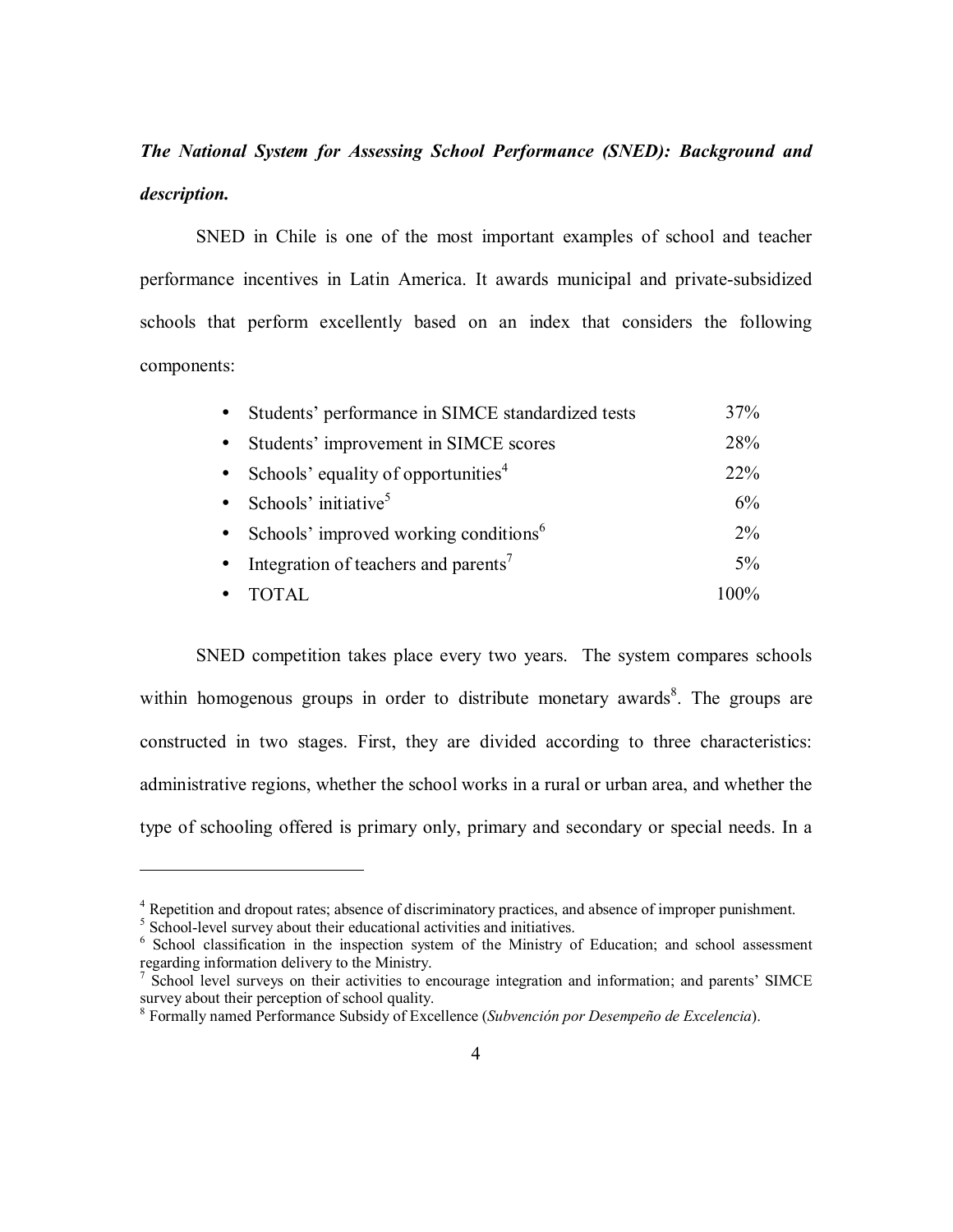second step, each group is subdivided according to students' socio-economic status, which is calculated with data on parental schooling, household income, and an index of children's vulnerability<sup>9</sup> (Mizala and Urquiola, 2007). For SNED-2006, 111 homogeneous groups were formed (Chilean Ministry of Education, 2007).

Ninety percent of the SNED award goes directly to schools' teachers as bonuses, in proportion to their hours of work. Schools decide how to distribute the remaining ten percent among teachers who have made outstanding contributions to the school performance (Chilean Ministry of Education, 2007). On average, in 2006, teachers in selected schools were paid an annual bonus of about 1,000 U.S. dollars (Mizala and Urquiola, 2007).

Seven SNED competitions have taken place between 1996 and 2009. Schools representing up to 25 percent of each administrative region's enrolment received SNED grants in the first five rounds. The system was reformed in 2004 and since SNED-2006, schools representing up to 35 percent of region's enrolment have been given the award. However, schools representing the top 25 percent of enrolment received 100 percent of the maximum award whereas the remaining schools received 60 percent of it. According to the Chilean Ministry of Education, after 6 rounds of SNED (1996 - 2006), 53 percent of the participant schools have been awarded at least once. The results of SNED competitions are available on-line on the Chilean Ministry of Education's web page.

 $\overline{a}$ 

<sup>9</sup> Based on SIMCE questionnaires; and theJUNAEB Index (*Indice de la Junta Nacional de Auxilio Escolar y Becas).*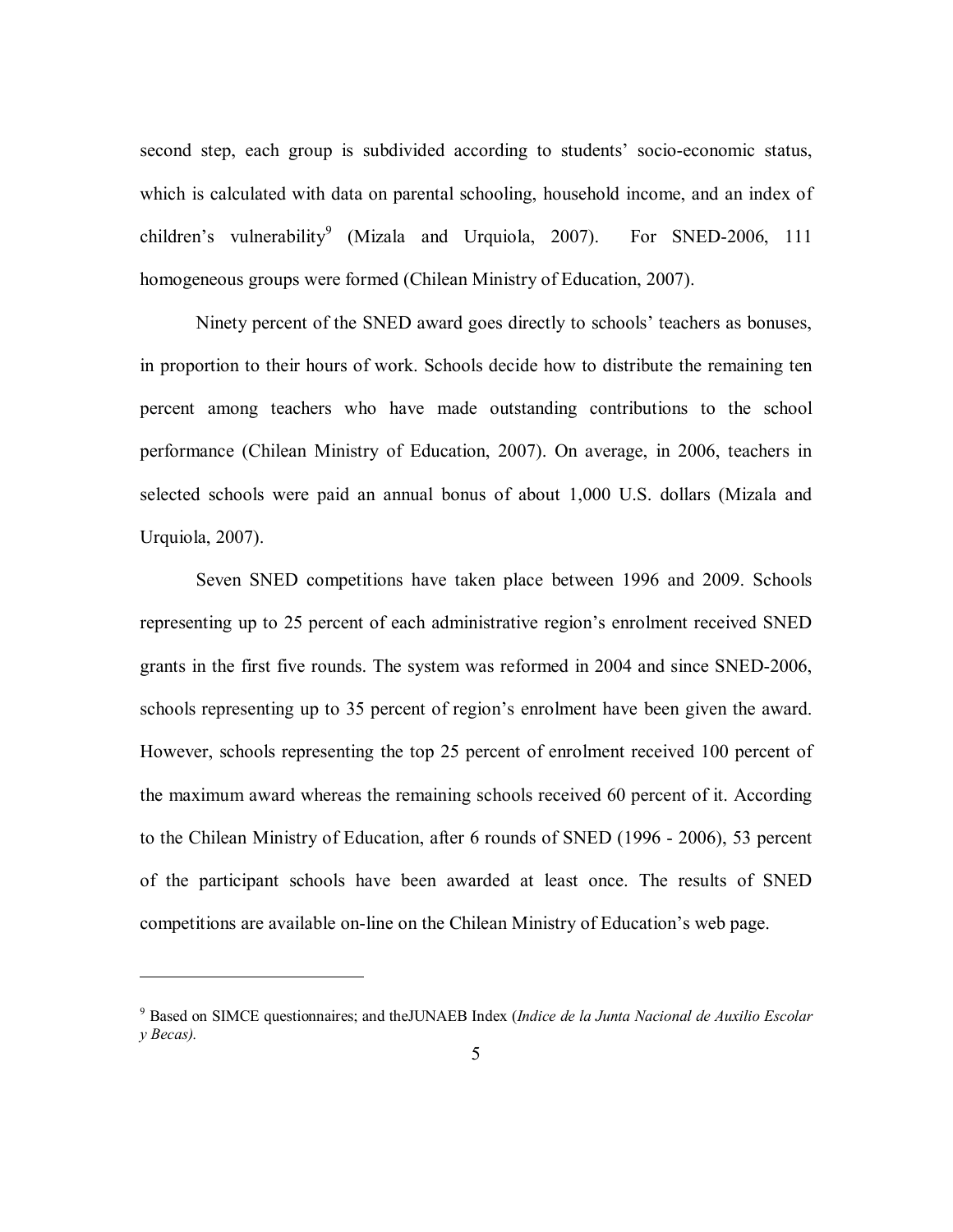The Chilean system has some characteristics that most of the Latin American programs of collective incentives do not have. It gives a high weight to students' performance, considers improvements over time, and compares schools within socioeconomical homogenous groups (Mizala, 2005). In addition, it provides information to the community on school quality in order to improve households' choice and develop competitiveness among similar schools.

The aim of this thesis is to analyze whether the incentives provided by the SNED impact students' skills development measured by PISA-2006 tests of reading, mathematics and science literacy.

#### **2. Literature Review**

The impact of SNED on school performance has been previously analyzed. Contreras, Flores, and Lobato (2003) found that the introduction of SNED increased the scores on the standardized SIMCE exams by 5 to 18 points. Their study also suggested that schools with more educated parents and classified as less vulnerable were more affected by the SNED awards and, therefore, obtained better results. Similarly, Vegas and Umansky (2005) found that the analysis of data from three comparable SNED applications showed that SNED incentives have had a positive impact on student performance among schools with good chances of winning the awards.

Several studies have shown that Chile's student performance is importantly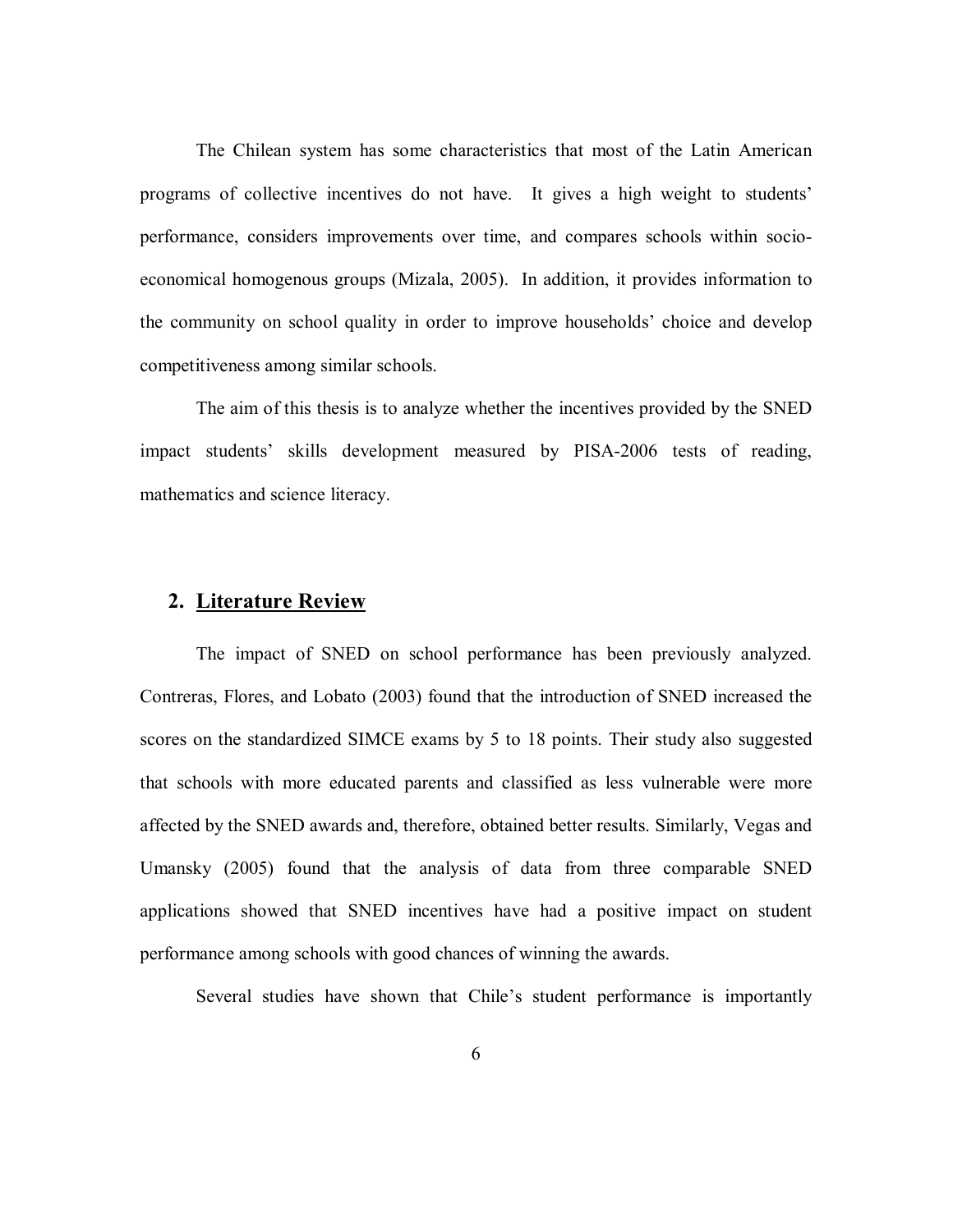explained by socioeconomic factors such as family income and parents' education. Manzi et al. (2008) found that 60 percent of the between-school variation in SIMCE test results is explained by a combination of individual and school socio-economic factors. These results reaffirm the extent of socio-economic segregation in the Chilean educational system, and substantially explain the student performance gap between private and public schools. The study also highlighted that Chilean results on the PISA-2006 evaluation showed a strong effect of socio-economic status. Introducing PISA-2006ís individual socioeconomic index reduced differences in science scores between public and private schools by about half, while introducing school socio-economic status practically made these differences disappear. In a study about public subsidies for private schooling, McEwan (2002) also suggested that the differences in Chilean students' outcomes are due to differences in socio-economic background.

In addition, Manzi et al (2008) found large differences between Chilean male and female student performance on PISA-2006. Chile was the Latin American country with the largest differences in favor of men in math and science, and the smallest difference in favor of women in reading.

It is also important to consider whether SNED incentives have changed teachers' behavior. McMeekin (2000) pointed out that opportunistic behavior could appear as SNED becomes better known. Teachers and school directors could devote increasing efforts to improving schools' scores in a way that do not truly benefit students. Whether SNED has encouraged opportunistic behavior has not been studied. However, it appears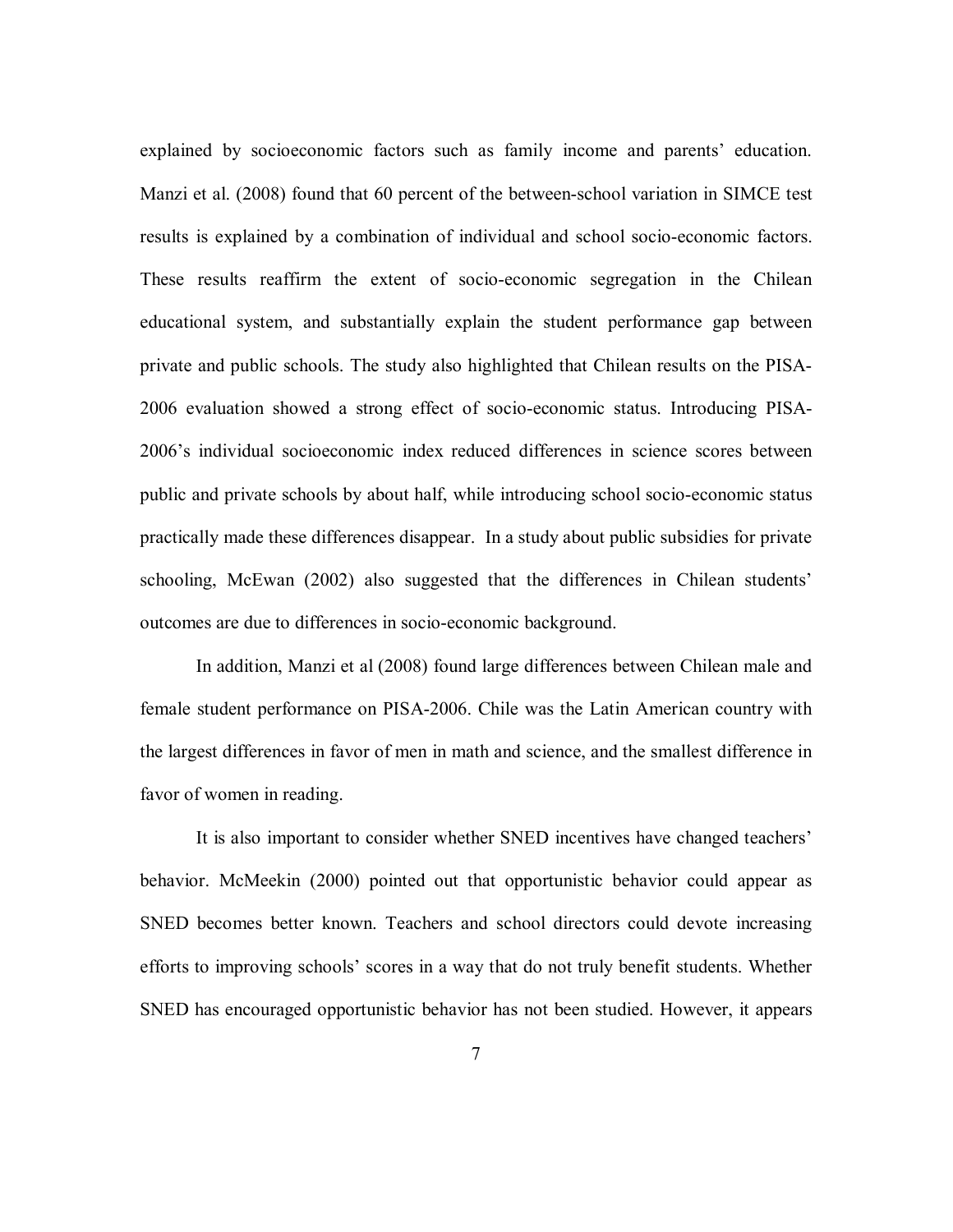that this kind of behavior is discouraged by the index factor of equality of opportunities  $(22 \text{ percent})$ , which penalizes schools discriminatory practices, grade repetition and dropout rates. In addition, SNED awards are moderate, which apparently tends to avoid problems of opportunistic behavior.

The available information suggests also that SNED has been more successful than other performance incentive programs in Latin America because it emphasizes educational achievement, considers school-level evaluations, provides collective incentives, and compares schools within homogeneous socio-economic groups. In contrast, the Mexican individual performance program "Carrera Magisterial" which gives teachers the opportunity to achieve higher career levels and receive higher payments based on factors including academic education, professional development, years of experiences, a peer review, and students' performance has had no apparent effect on improving students' achievement as measured by standardized exams (Vegas and Umansky, 2005). On one hand, Mexico's program provides strong incentives for teachers to focus on their own improvement, but apparently the weight assigned to students' performance in the evaluation system is too low to reward teachers who have students with higher achievement (22 percent of teacher's evaluation). On the other hand, it seems that individual incentives have motivated teachers to leave rural schools in order to have more access to advanced training available in urban areas which lets them advance in their careers more quickly and receive higher salaries (Romaguera and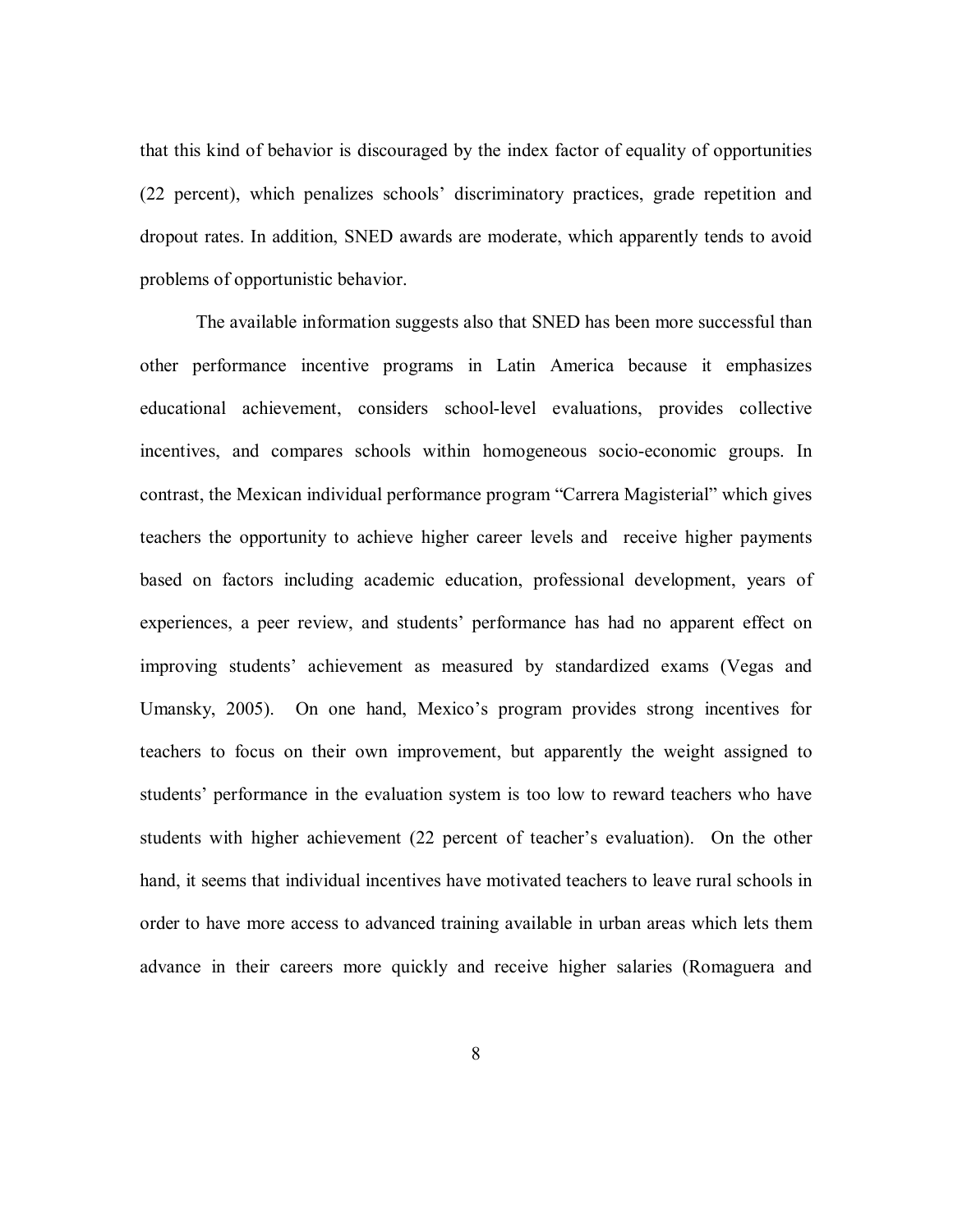Mizala's, 2004). In addition, the experience of the  $PLAN<sup>10</sup>$  school award system in El Salvador, which offers a monetary incentive for each teacher working at schools that meet the objectives established by the Ministry of Education, shows that not dividing schools into homogeneous groups biases results in favor of wealthier schools (Romaguera and Mizala's, 2004).

The question of the impact of SNED awards on students' knowledge development is still unresolved, as well as whether teachers have changed their behavior in response to this program of incentives. The distribution of SNED grants is fundamentally based on students' performance and improvement on national standardized tests designed to cover the Chilean curriculum. In contrast, the aim of PISA is to examine how well students have acquired knowledge, competences and skills that will help them in the future, rather than how well they master a curriculum (OECD, 2003). To some extent PISA examines the effectiveness of education systems in terms of students' human capital development. The schools awarded by SNED are expected to offer higher educational quality compared to their peer institutions since their educational outputs are higher in terms of achievement in standardized tests. However, whether their students have also developed higher competences relevant to future personal, social and economic well being is not known. This study will contribute to answering this question.

1

<sup>&</sup>lt;sup>10</sup> Plan de Estímulos a la Labor Educativa Institucional [*Stimulus Plan for Education*]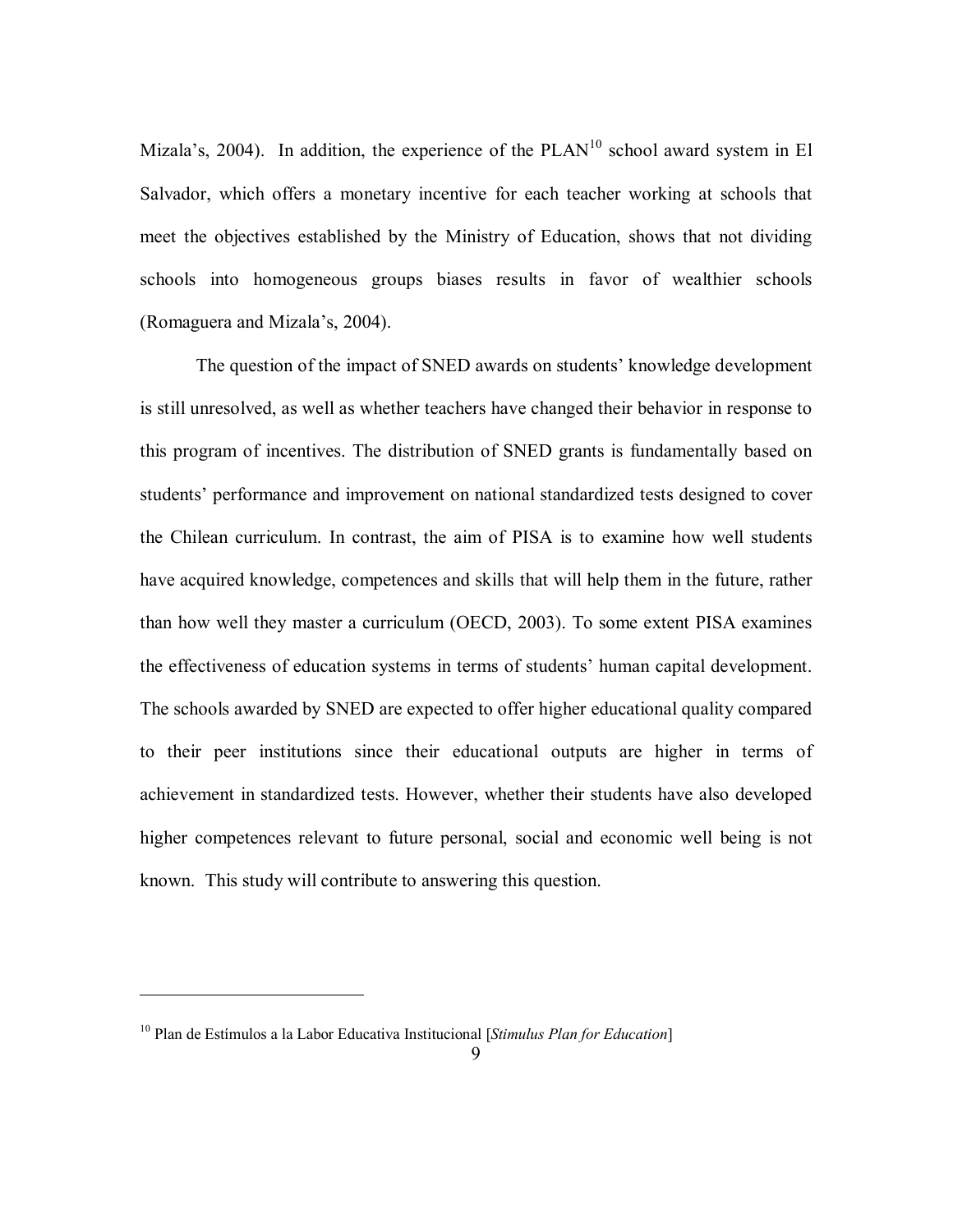#### **3. Hypothesis**

*Reading, mathematical and scientific literacy* achievement on PISA-2006 standardized assessment is positively related with attendance at schools awarded by the National System for Assessing School Performance (SNED-2006), after controlling for individual socio-economical factors and school-quality factors.

#### **4. Data**

The databases used to develop this research were the PISA-2006 education surveys for students and schools. The target population of PISA is students aged between 15 years 3 months and 16 years 2 months at the time of the assessment and who have completed at least 6 years of formal schooling. In Chile 5,235 students were randomly selected to participate in PISA-2006, representing a population of 233,526 students (99) percent of the national enrolled population).

#### **Dependent variables**

The aim of this study is to determine whether students who attended schools awarded by SNED have developed higher skills and competences to face future economic and social challenges. Consequently, the three dependent variables of this study are *literacy in science, mathematics and reading.*

PISA definition of *scientific literacy* is "*Scientific knowledge and use of that knowledge to identify questions, to acquire new knowledge, to explain scientific*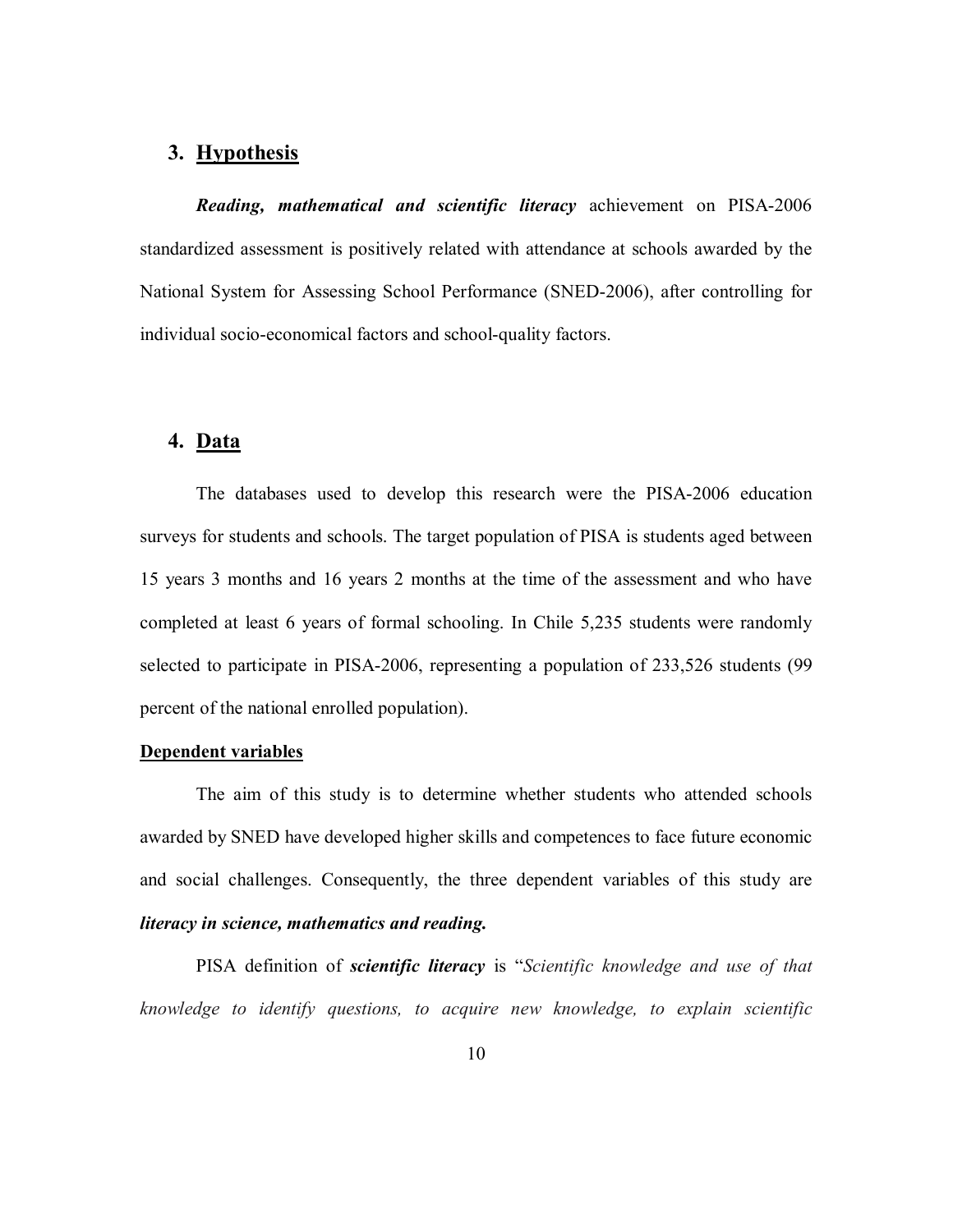*phenomena, and to draw evidence-based conclusions about science-related issuesî.* In order to measure students' scientific literacy PISA conducts a test using a scale of scientific performance that associates each question with a point score according to its difficulty. The question difficulty is estimated by considering the proportion of test takers that got each question correct. PISA also defines and generates student proficiency levels in order to describe what competencies are demonstrated by the students' scores. Student scores in science are grouped into six proficiency levels with Level 1 representing the lowest scores (above 334.9 score points) and Level 6 representing the highest scores (above 707.9 score points). Students with below 334.9 score points are classified as below Level 1. PISA has established Level 2 (above 409.5 score points) as the baseline level at which students *<sup><i>'begin to demonstrate the science competence that will enable*</sup> *them to participate actively in life situations related to science and technology*" (OECD, 2007)*.* 

*Mathematical literacy* is defined by PISA as "an individual's capacity to identify *and understand the role that mathematics plays in the world, to make well-founded judgments and to use and engage with mathematics in ways that meet the needs of that individual's life as a constructive, concerned and reflective citizen*". There are six levels of proficiency in mathematics with Level 1 representing the lowest performance (above 354.8 score points) and Level 6 representing the highest performance (above 669.3 score points). Students who perform below Level 1 would be expected to have "serious *difficulties in using mathematics as an effective tool to benefit from further education and*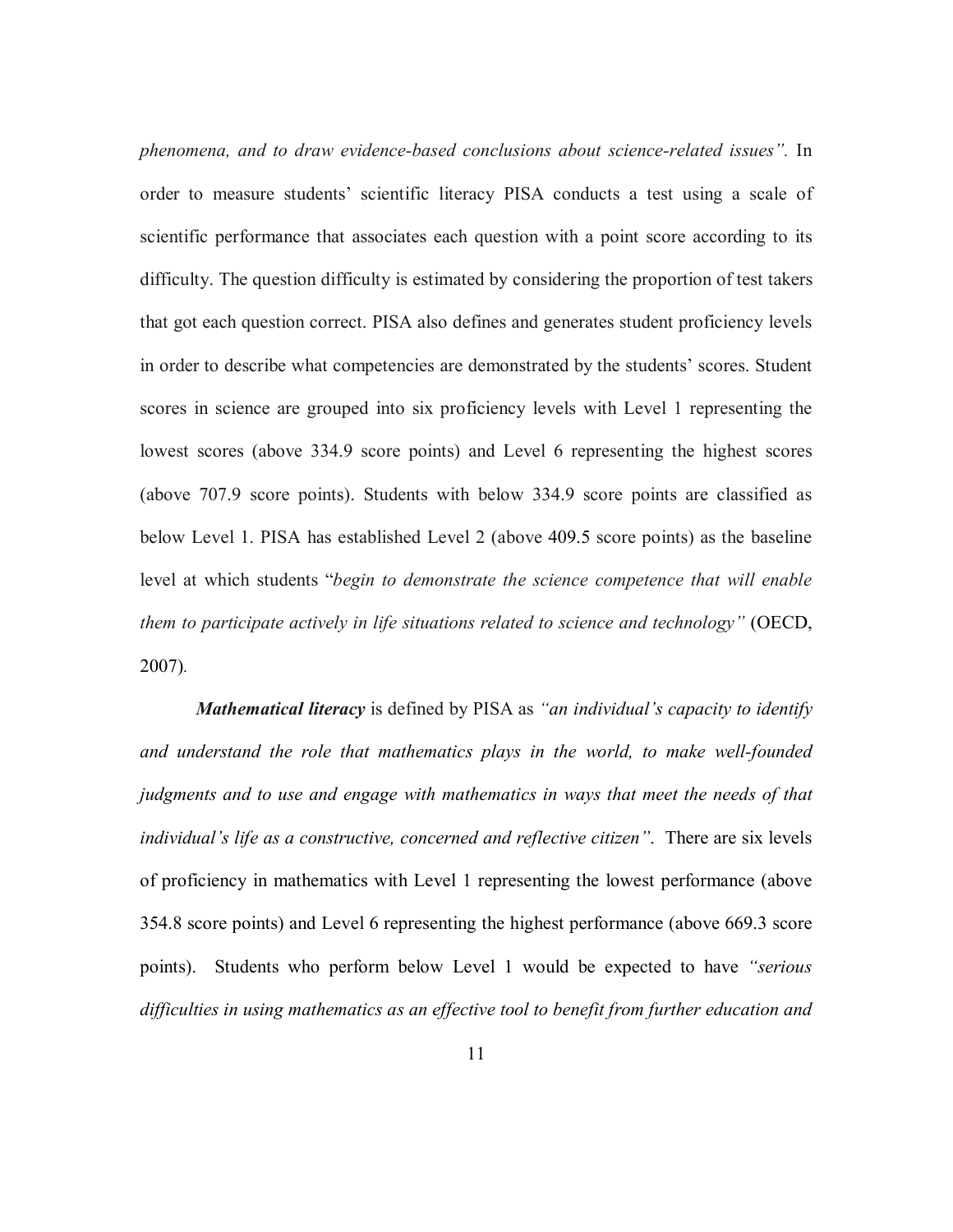*learning opportunities throughout life*" (OECD, 2007).

*Reading literacy* is defined by PISA as *"understanding, using and reflecting on written texts, in order to achieve one's goals, to develop one's knowledge and potential and to participate in society*". Reading scores are reported according to five levels of proficiency with Level 1 representing the lowest scores (above 334.8 score points) and Level 6 representing the highest performance (above 625.6 score points). Students performing below Level 1 would have "serious difficulties in using reading literacy as an *effective tool to advance and extend their knowledge and skills in other areas*î (OECD, 2007).

International surveys such as PISA-2006 report student performance through plausible values (PVs). PISA estimates a probability distribution for studentsí ability instead of reporting a point score. PVs are random draws from the estimated distribution. These values are a representation of the range of abilities that a student might reasonably have. *Scientific, mathematical and reading literacy* are reported in a set of five PVs for each student in PISA-2006. The reported statistics in this study for *scientific, mathematical and reading literacy* correspond to the average of the statistics of the five PVs.

#### **Independent variables**

The explanatory variable central to this analysis is *SNED.* It is a dummy variable that takes the value of one if the school attended by the student assessed in PISA-2006 was awarded by SNED-2006. This variable was created with information provided by the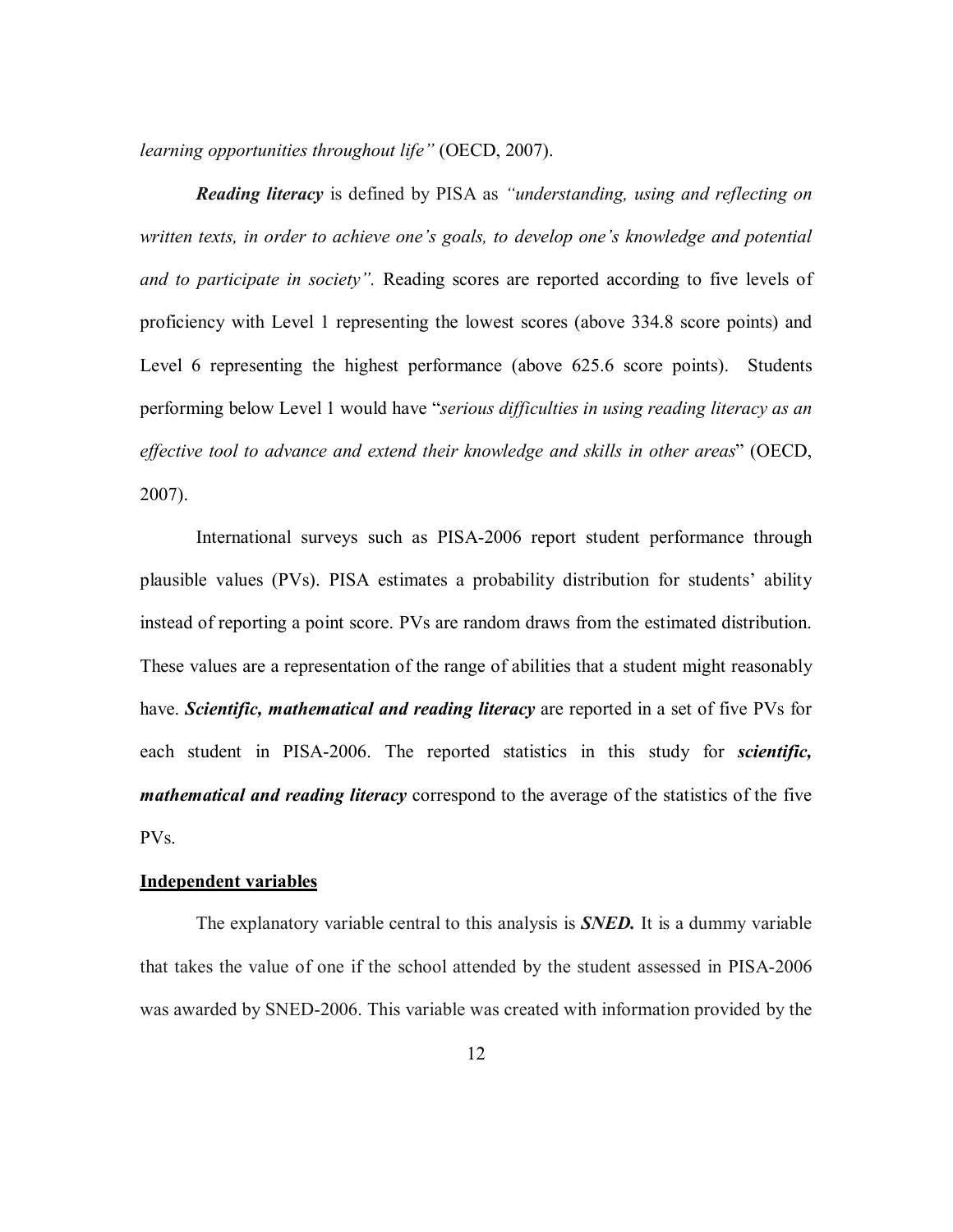Chilean Ministry of Education and introduced in the PISA-2006 data base.

The SIMCE standardized tests used to build SNED's index in 2006 corresponded to previous years. The index's component of students' performance was based on:

- SIMCE  $4^{\text{th}}$  graders, year 2002
- SIMCE  $8<sup>th</sup>$  graders, year 2004
- SIMEC  $10^{th}$  graders, year 2003

The index's component of students' improvement was based on:

- SIMCE 4<sup>th</sup> graders, differences between 2002-1999
- SIMCE 8<sup>th</sup> graders, differences between 2004-2000

The information used by the Chilean Ministry of Education to build the rest of the components was based on records and surveys dated between 2003 and 2006.

PISA-2006 collected information about students' personal and family background as well as schools' characteristics. Therefore, it was possible to introduce several individual-level and school-level control variables to determine an unbiased relationship between *SNED* and *scientific, mathematical, and reading literacy*.

PISA constructed two indexes with the students' socio-economic information that were used in this thesis: the highest international socioeconomic index of occupational status *(HISEI)* of the father or mother, and the index of home possessions *(HOMEPOS).*  The latter of the two was obtained by asking students whether they had at their home a desk to study at, a room of their own, a quiet place to study, a computer they could use for school, educational software, a link to the Internet, their own calculator, classic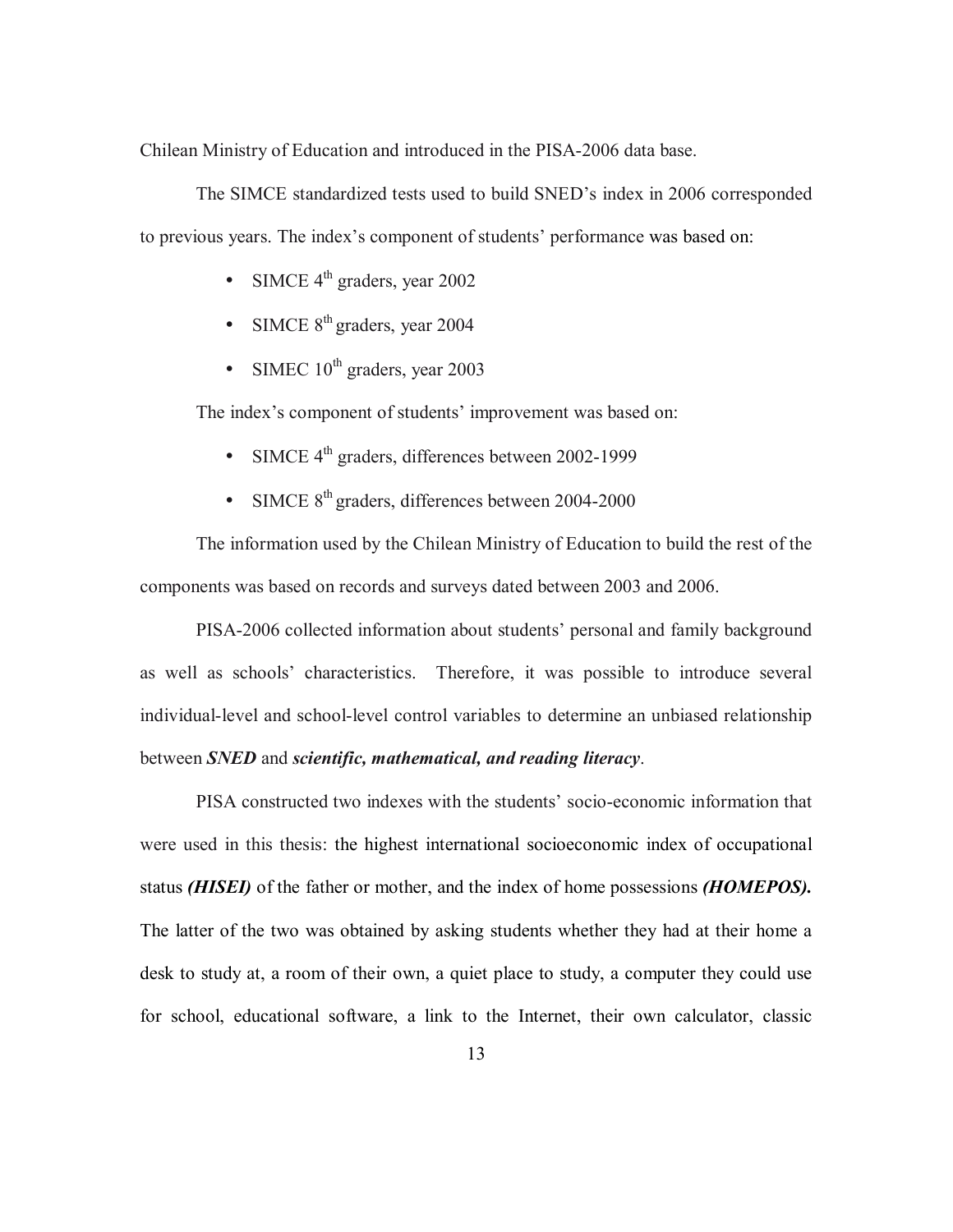literature, books of poetry, works of art, books to help with their school work, and a dictionary; whether their home possessed a dishwasher, a DVD player or VCR; and the number of cellular phones, televisions, computers, cars, and three other country-specific items in their house (OECD, 2007). The student scores on *HOMEPOS* are factor scores which are standardized to have an OECD mean of zero and a standard deviation of one. A positive score on the *HOMEPOS* index indicates that the respondent answered more favorably than respondents did, on average, in OECD countries (OECD, 2007). In other words, a high positive score means that the respondent's wealth is greater than the OECD's mean.

Other two variables included in this analysis which corresponded to studentsí personal and family background were the highest parental education in years (*PARED)*  and the students' gender (*female*).

The school-level variables from PISA-2006 introduced in the analysis in order to control for school-quality factors were: proportion of teachers with university degree (*PROPQUAL*), student-teacher ratio (*STRATIO*), and school size (*SCHSIZE*) which corresponds to the total enrollment at school. Two dummy variables were built based on the information provided by PISA-2006: *public* and *city.* The variable *public* takes the value of 1 if the school is public and 0 if it is private-subsidized or just private. The variable *city* corresponds to 1 if the school is placed according to PISA-2006 in a city or large city, ant it corresponds to 0 if the school is located in a village, small town or town. Exhibit 1 summarizes the information about the dependent and independent variables.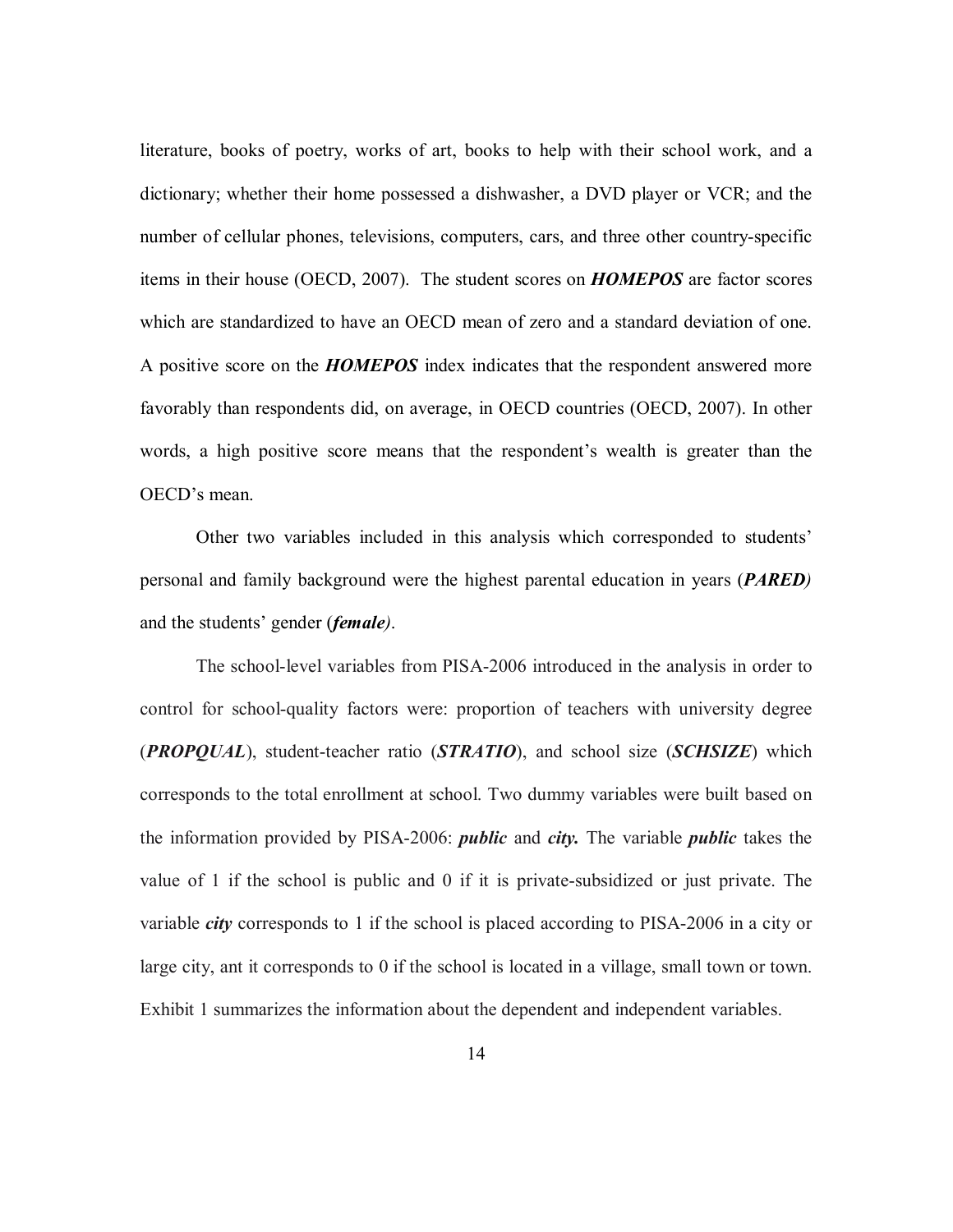| <b>Variable</b>       | <b>Name</b>                      | <b>Definition</b>                                                                                                   |                                                           |                                                                                          |  |  |
|-----------------------|----------------------------------|---------------------------------------------------------------------------------------------------------------------|-----------------------------------------------------------|------------------------------------------------------------------------------------------|--|--|
|                       | scientific<br>literacy           | Student PVs in PISA-2006 science test                                                                               |                                                           |                                                                                          |  |  |
| Dependent variable    | mathematical<br>literacy         | Student PVs in PISA-2006 math test                                                                                  |                                                           |                                                                                          |  |  |
|                       | reading<br>literacy              |                                                                                                                     | Student PVs in PISA-2006 reading test                     |                                                                                          |  |  |
| Variable              | Name                             | Predicted<br><b>Definition</b><br><b>Previous Studies</b><br>relationship                                           |                                                           |                                                                                          |  |  |
|                       | <b>SNED</b>                      | SNED Dummy variable<br>1= School was award by<br><b>SNED-2006</b><br>0= School was not award by<br><b>SNED-2006</b> | Positive                                                  | - Vegas and Umansky<br>(2005)<br>- Contreras, Flores &<br>Lobato (2003)                  |  |  |
|                       | <b>Students' characteristics</b> |                                                                                                                     |                                                           |                                                                                          |  |  |
|                       | <b>PARED</b>                     | Highest parental education in<br>years                                                                              | Positive                                                  | - Manzi et al. (2008)                                                                    |  |  |
|                       | <b>HOMEPOS</b>                   | Index of home possessions,<br><b>PISA-2006</b>                                                                      | Positive                                                  | - Contreras, Flores &<br>Lobato (2003)                                                   |  |  |
|                       | <b>HISEI</b>                     | Index of highest parental<br>occupational status, PISA-2006                                                         | Positive                                                  | - McEwan $(2002)$                                                                        |  |  |
| Independent variables | Female                           | Gender Dummy variable<br>$l =$ Female<br>$0=$ Male                                                                  | Negative for<br>science & math<br>Positive for<br>reading | - Manzi et al. (2008)                                                                    |  |  |
|                       | <b>Schools' characteristics</b>  |                                                                                                                     |                                                           |                                                                                          |  |  |
|                       | <b>PROPQUAL</b>                  | Proportion of teachers with<br>university degree                                                                    | Positive                                                  | - Kingdon (1996)<br>- Hanushek (1995)                                                    |  |  |
|                       | <b>STRATIO</b>                   | Student-teacher ratio                                                                                               | Negative                                                  | - Rivkin, Hanushek &<br>Kain (2005)<br>- Case & Deaton (1999)<br>- Angrist & Lavy (1999) |  |  |
|                       | <b>SCHSIZE</b>                   | School size (enrollment)                                                                                            | Positive                                                  | -Huang & Howley $(1993)$<br>- Forbes, Fortune &<br>Packard (1993)                        |  |  |
|                       | public                           | Public Dummy variable<br>$1 =$ public school<br>0= private-subsidized school                                        | Negative                                                  | - Manzi et al. (2008)<br>- Contreras, Flores &<br>Lobato (2003)<br>- McEwan (2002)       |  |  |
|                       | city                             | City Dummy variable<br>$1 =$ city school<br>$0$ = non-city school                                                   | Positive                                                  | - Manzi et al. (2008)                                                                    |  |  |

# **Exhibit 1: Dependent and Independent Variables Summary**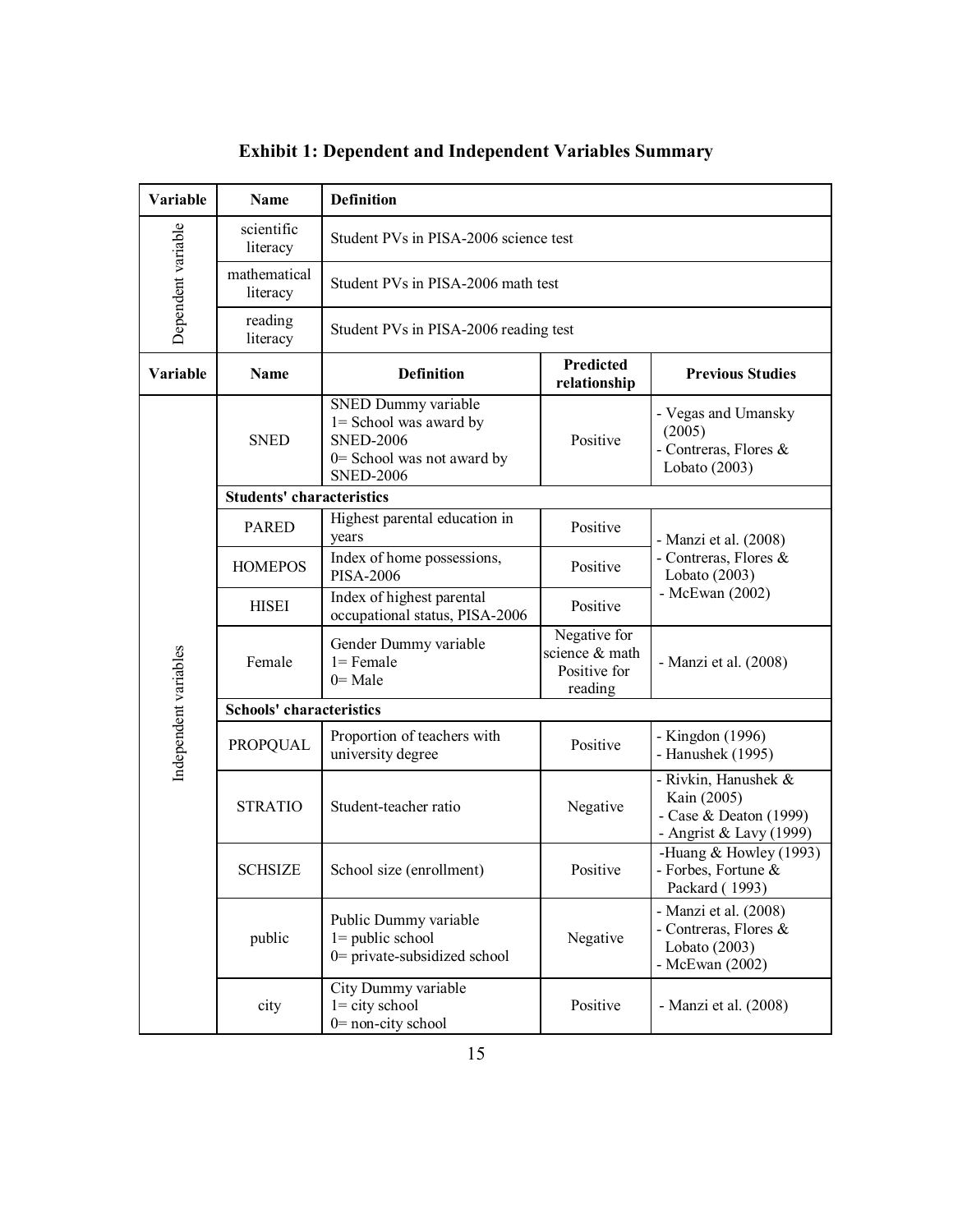#### **5. Specification of the Model**

Differences in the performance of students attending schools awarded and not awarded by SNED might reflect different factors. On one hand, students that come from households with higher income and more educated parents perform better in Chile. On the other hand, schools' quality characteristics such as the number of qualified teacher should also have an impact on students' achievement. In order to accurately determine whether attendance at schools awarded by SNED impacts students' human capital and skills development measured by PISA-2006 assessment, three Ordinary Least Squares (OLS) regressions were conducted controlling for students' social-economical characteristics as well as school-quality factors:

- *scientific literacy* =  $Bo + B_1$  *SNED* +  $B_2$  *PARED* +  $B_3$  *HOMEPOS* +  $B_4$  *HISEI* +  $B_5$  *female* +  $B_6$  *PROPQUAL* +  $B_7$  *STRATIO* +  $B_8$  *public* +  $B_9$  *city* +  $B_{10}$  *SCHSIZE* + *e*
- *mathematical literacy* =  $Bo + B_1$  *SNED + B<sub>2</sub> PARED + B<sub>3</sub> HOMEPOS + B<sub>4</sub> HISEI+*  $B_5$  female +  $B_6$  PROPQUAL +  $B_7$  STRATIO +  $B_8$  public +  $B_9$  city +  $B_{10}$  SCHSIZE +e
- *reading literacy* =  $Bo + B_1$  *SNED* +  $B_2$  *PARED* +  $B_3$  *HOMEPOS* +  $B_4$  *HISEI* +  $B_5$  *female* +  $B_6$  *PROPQUAL* +  $B_7$  *STRATIO* +  $B_8$  *public* +  $B_9$  *city* +  $B_{10}$  *SCHSIZE* + *e*

In the three models students' achievement in PISA-2006 was explained by whether students attended schools awarded by the SNED-2006, their gender, and their economic, cultural and social status measured by parents' education (*PARED*), family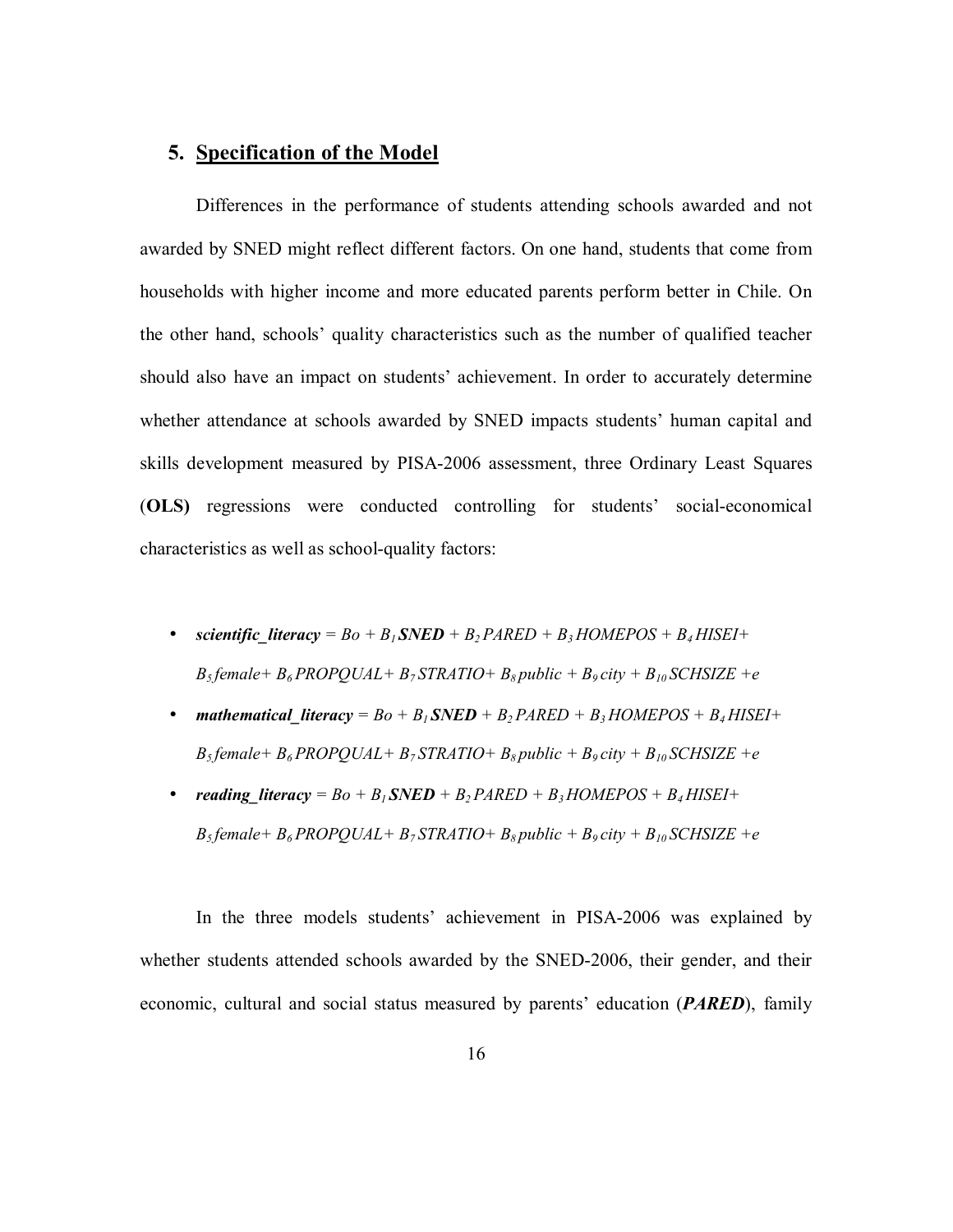possessions (*HOMPOS*) and parents' occupational status (*HISEI*). Also, each of the three models included variables that capture the impact of schools' quality such as teachers' education (*PROPQUAL*), the student-teacher ratio (*STRATIO*), whether the school was public (*public*) or private-subsidized, whether the school was located in a city (*city*), and the school size (*SCHSIZE*). The independent variable of interest in each of the three regressions is *SNED.* 

#### **6. Findings**

#### **Relevant SNED Statistics**

As expected, the average achievement of schools that participated in PISA-2006 and were awarded by SNED was higher in *science, mathematics, and reading literacy*. A student who attended a SNED school would on average achieve 67 score points more in science, 66 in mathematics, and 70 in reading (Table 1).

| Achievement                                                       | <b>SNED</b><br><b>YES</b> | <b>SNED</b><br>NO | <b>Difference</b> |
|-------------------------------------------------------------------|---------------------------|-------------------|-------------------|
| scientific literacy                                               | 475.51                    | 408.61            | 66.90             |
| mathematical literacy                                             | 449.83                    | 384 21            | 65.62             |
| reading literacy                                                  | 482.12                    | 412.09            | 70.03             |
| Note: Appendix 1 presents the results for each plausible value in |                           |                   |                   |
| scientific, mathematical and reading literacy                     |                           |                   |                   |

**Table 1: Mean Achievement by SNED Awarded and Non-Awarded Schools**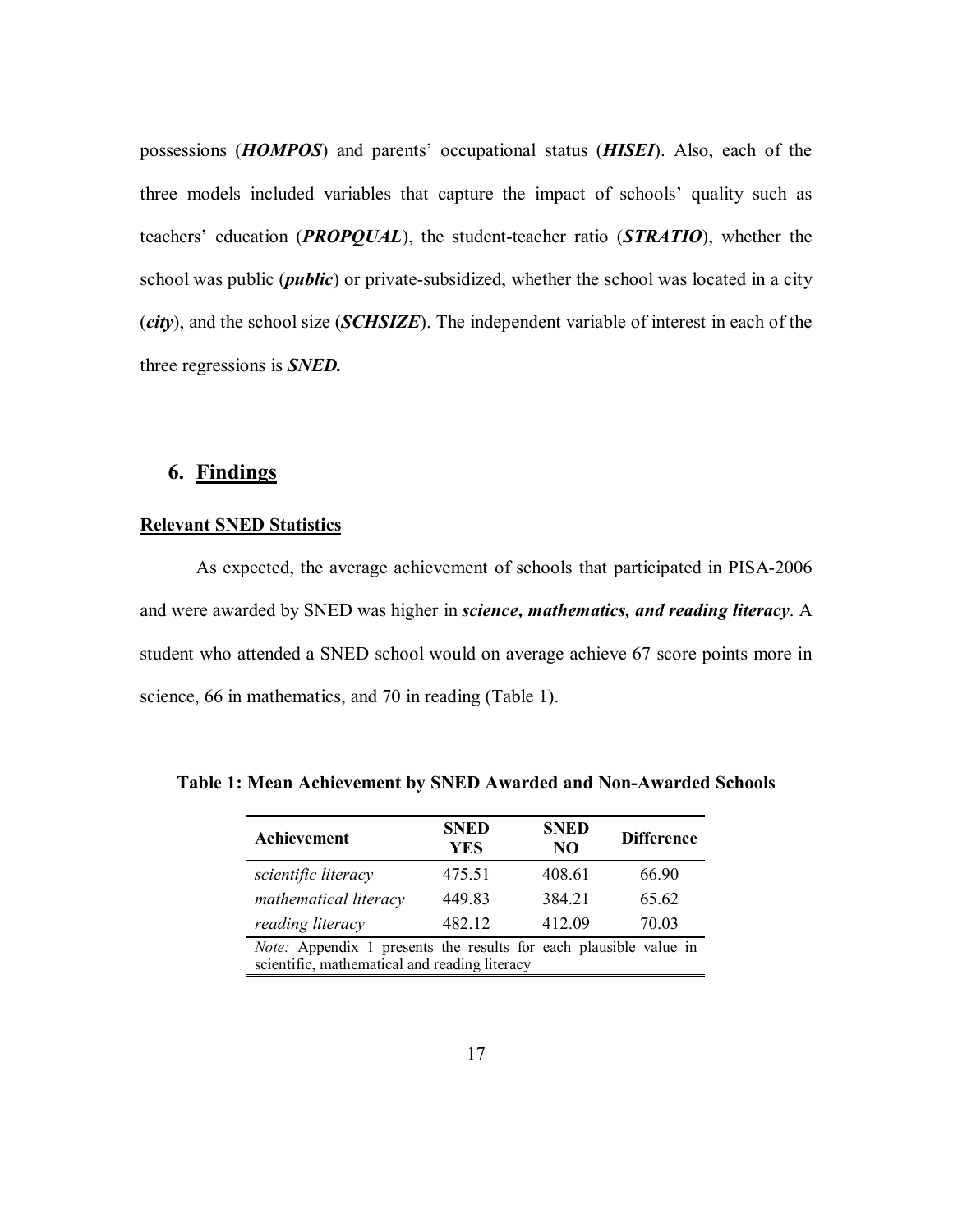Previous studies have pointed out that differences in school performance in Chile are highly correlated with students' socio-economic background which impacts the distribution of students between public and private-subsidized schools. It is interesting to observe that the differences between private-subsidized and public schools awarded by SNED were small in terms of PISA-2006 achievement, while the differences between public and private-subsidized schools not awarded were substantially bigger (Table 2).

**Table 2: Public and Private-Subsidized School Mean Achievement by SNED** 

| <b>SNED YES</b>                                                                                                            |               |                                      |                   |  |
|----------------------------------------------------------------------------------------------------------------------------|---------------|--------------------------------------|-------------------|--|
| Achievement                                                                                                                | <b>Public</b> | <b>Private-</b><br><b>Subsidized</b> | <b>Difference</b> |  |
| scientific literacy                                                                                                        | 473.76        | 476.93                               | 3.17              |  |
| mathematical literacy                                                                                                      | 455.46        | 446.64                               | $-8.82$           |  |
| reading literacy                                                                                                           | 479.07        | 483.59                               | 4.52              |  |
| <b>SNED NO</b>                                                                                                             |               |                                      |                   |  |
| Achievement                                                                                                                | <b>Public</b> | <b>Private-</b><br><b>Subsidized</b> | <b>Difference</b> |  |
| scientific literacy                                                                                                        | 391.39        | 429.17                               | 37.78             |  |
| mathematical literacy                                                                                                      | 367.44        | 402.60                               | 35.16             |  |
| reading literacy                                                                                                           | 394.78        | 432.82                               | 38.04             |  |
| <i>Note:</i> Appendix 2 presents the results for each plausible value in scientific,<br>mathematical and reading literacy. |               |                                      |                   |  |

**Awarded and Non-Awarded Schools** 

A student who attended a private SNED school would have on average 3 score points more in science and almost 5 more in reading compared to a student from a public SNED school; however, he would have 9 score points less in math. On the other hand, a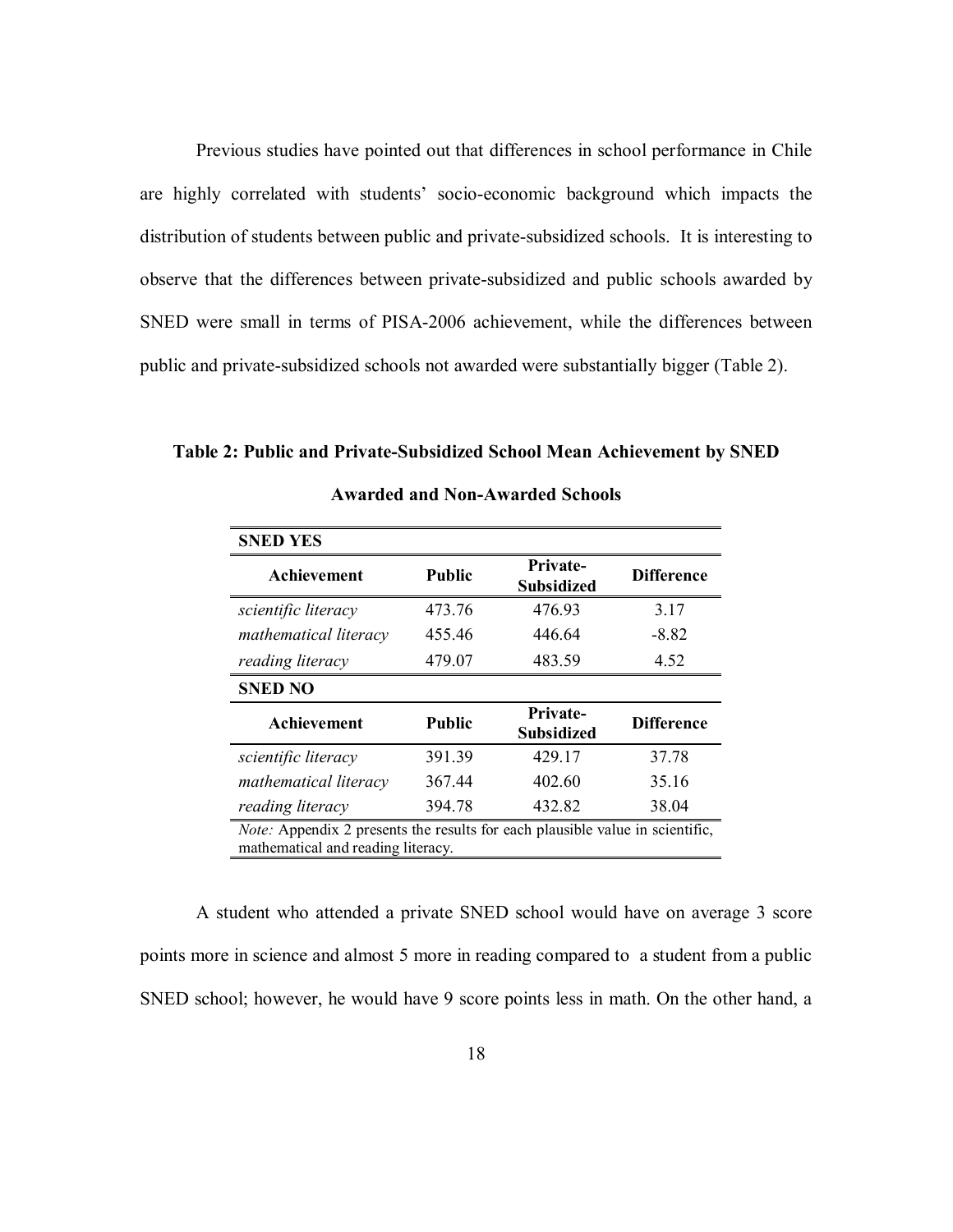student from a public school that was not awarded by SNED would on average perform far lower than a comparable student in a private school in science, reading and mathematics. This would suggest that the learning gap between public and privatesubsidized schools awarded by SNED is smaller than in non-awarded schools.

There were also important differences in male and female performance among both SNED schools and non-SNED schools (Table 3).

**Table 3: Female and Male Achievement by SNED Awarded and Non-Awarded** 

**Schools**

| <b>Females</b> | <b>Males</b> | <b>Difference</b> |
|----------------|--------------|-------------------|
| 458.05         | 489.86       | 31.81             |
| 429.04         | 466.92       | 37.88             |
| 483.92         | 480.65       | $-3.27$           |
|                |              |                   |
| <b>Females</b> | <b>Males</b> | <b>Difference</b> |
| 400.85         | 415.84       | 14.99             |
| 371.95         | 395.64       | 23.69             |
| 425.83         | 399.30       | $-26.53$          |
|                |              |                   |

mathematical and reading literacy.

Males outperformed females in science and mathematics; however, the differences in non-SNED schools were smaller. Females did better in reading; though the difference in the average achievement of males and females in SNED schools was rather small (3 score points) compared to the difference in the schools not awarded (27 score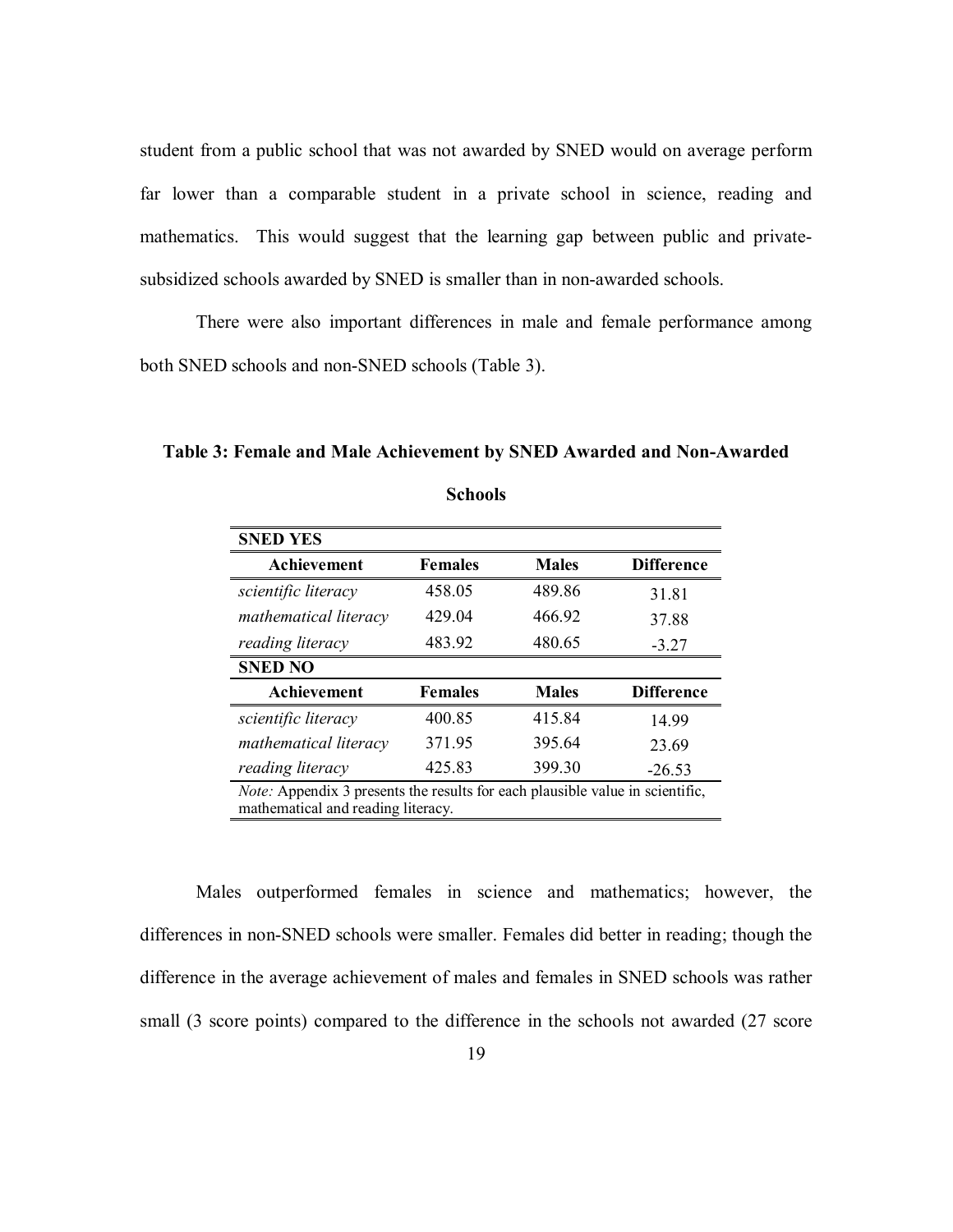points). This would suggest a persistent performance gap in math and science for females among SNED awarded and non-awarded schools.

#### **Regression findings**

Table 4 presents results of the model for *scientific literacy*.

| scientific<br>literacy                                                                      | coefficient  | SE     | t-statistic | p-value |  |
|---------------------------------------------------------------------------------------------|--------------|--------|-------------|---------|--|
| Intercept                                                                                   | $370.326$ ** | 10.412 | 35.570      | < 0001  |  |
| <b>SNED</b>                                                                                 | 49.556 **    | 3.004  | 16.496      | < 0.001 |  |
| <b>PARED</b>                                                                                | $1.752**$    | 0.479  | 3.658       | 0.0003  |  |
| <b>HOMEPOS</b>                                                                              | $9.795**$    | 1.678  | 5.840       | < 0001  |  |
| <b>HISEI</b>                                                                                | $0.724$ **   | 0.112  | 6.462       | < 0001  |  |
| Female                                                                                      | $-16.508**$  | 2.777  | $-5.940$    | < 0001  |  |
| <b>PROPQUAL</b>                                                                             | $18.306**$   | 5.998  | 3.052       | 0.0023  |  |
| <b>STRATIO</b>                                                                              | $-0.662**$   | 0.270  | $-2.456$    | 0.0141  |  |
| Public                                                                                      | $-18.384$ ** | 3.222  | $-5.710$    | < 0.001 |  |
| City                                                                                        | $7.885**$    | 3.395  | 2.322       | 0.0203  |  |
| <b>SCHSIZE</b>                                                                              | $0.017**$    | 0.003  | 5.310       | < 0001  |  |
| <b>F</b> statistics                                                                         |              |        | 112.416     | < .0001 |  |
| $\mathbf{R}^2$                                                                              |              |        |             | 0.286   |  |
| <b>Sample</b><br>2812                                                                       |              |        |             |         |  |
| Notes: Appendix 4 presents the regressions for each plausible value in scientific literacy. |              |        |             |         |  |
| * indicates significant at .05 and ** indicates significant at .01                          |              |        |             |         |  |

**Table 4: OLS Regression for** *Scientific Literacy*

The regression explained 28.6 percent of the variation in *scientific literacy*  $(R^2=0.286)$ . The independent variables were highly jointly significant (F= 112.42). The variable of interest  $(SNED)$  was statistically significant  $(t=16.50)$  and positively related to *scientific literacy* achievement. Students who attended SNED schools would achieve 49.6 score points more in the PISA-2006 scientific assessment than students who did not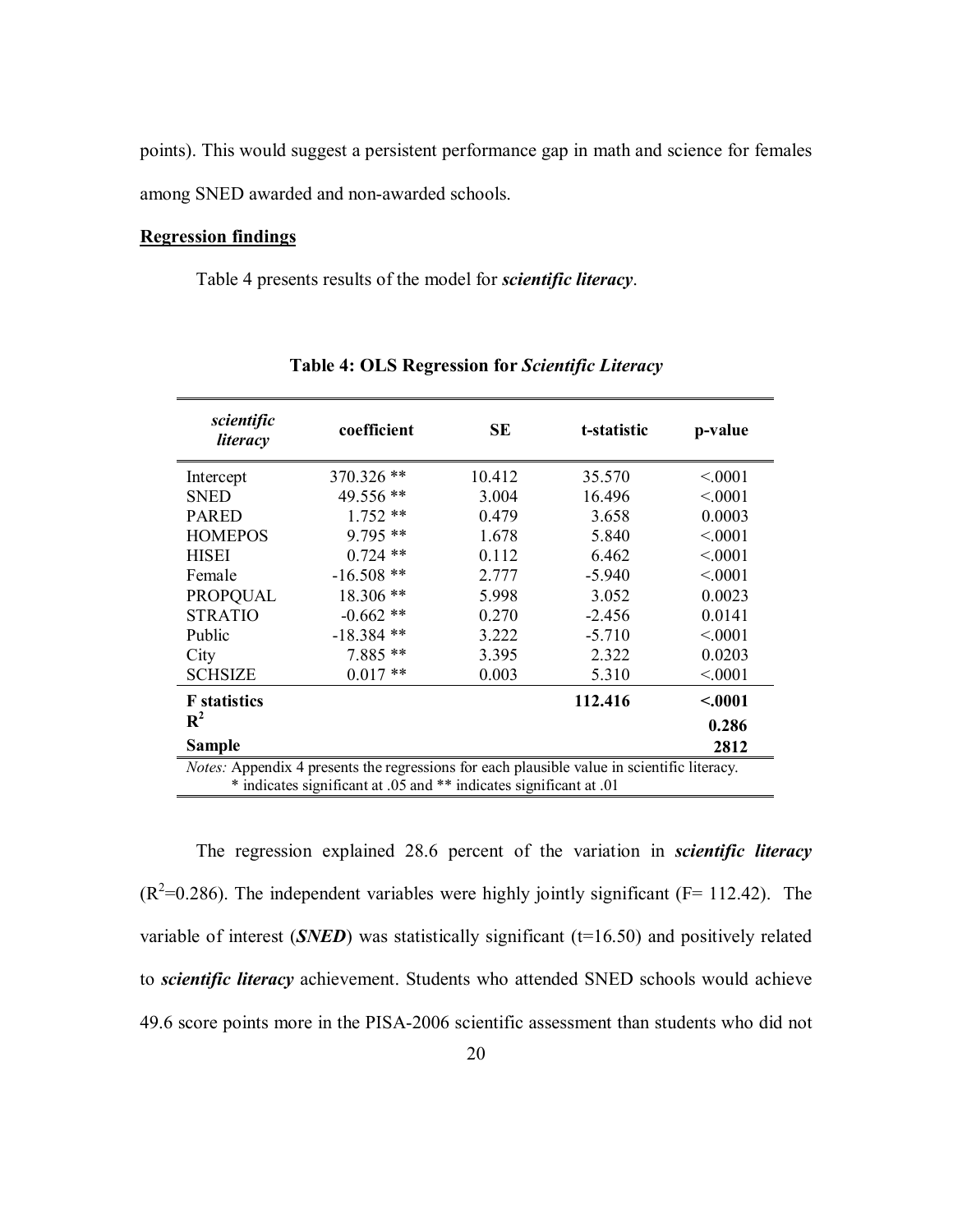attend SNED schools, after controlling for individual socio-economic factors as well as school-quality factors. This relationship was very robust. As expected, parents' education and occupational status, as well as households' possessions were positively and significantly related to performance in science. Also, as found in previous studies, the relationship between the variables *female* and *science literacy* was strongly negative in magnitude  $(-16.51)$  and statistically significant  $(t=5.94)$ . With respect to schools<sup>7</sup> characteristics, as expected students who attended public schools had lower and statistically significant achievement in science  $(t=5.71)$ . The variable student-teacher ratio also had a negative and statistically significant impact on students' achievement ( $t=$ 2.46). That is, small class size matters for science skills development. Schools' characteristics that had a positive and significant impact were proportion of teachers with a university degree ( $t=3.05$ ), whether the school was located in the city ( $t=2.32$ ), and the school size  $(t=5.31)$ .

The dependent variable in the second model was *mathematical literacy* achievement in PISA-2006. Results from this regression are presented in Table 5. The model explained 33.1 percent of the variation in *mathematical literacy* achievement  $(R^2=0.331)$ . Also, the regression was highly jointly significant (F=138.60). The variable of interest (*SNED*) was statistically significant and positively related to students<sup>7</sup> *mathematical literacy* (t=17.57). This relationship was also robust. The signs and relations between students' socio-economical characteristics and achievement in math were the same as those observed in the first model. Also, *female* was negatively and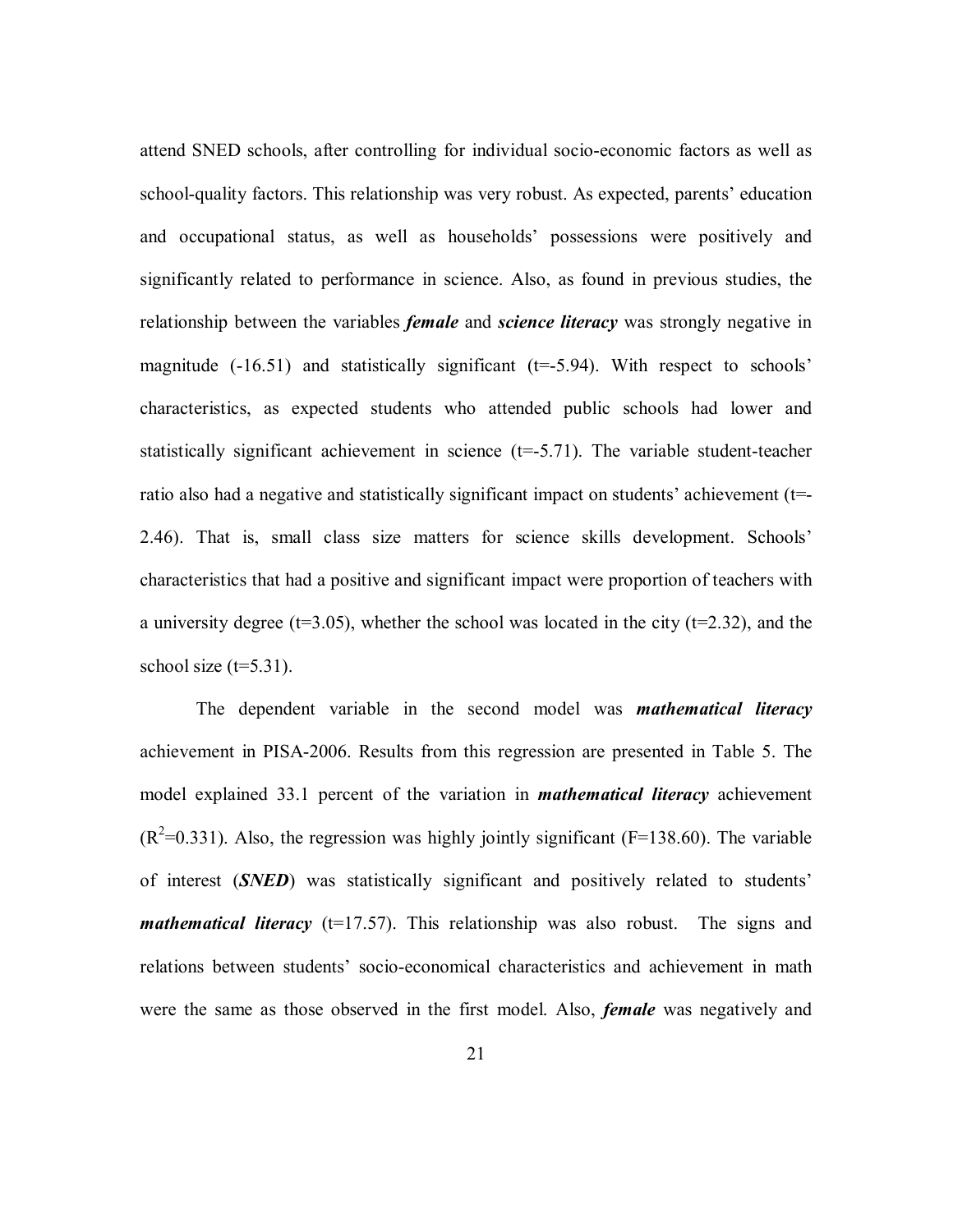statistically significantly related to *mathematical literacy* (t=-8.90) and the magnitude of the coefficient was even greater than in the first model. Regarding control variables for school quality, the student-teacher ratio variable (*STRATIO)* was negative but not statistically significant. The other school quality variables were significant and had the same signs as those presented in the previous regression. For instance, a student who attended a public school had 8 score points less in math achievement, after controlling for other factors.

| mathematical<br>literacy                                                                      | coefficient  | SE    | t-statistic | p-value |  |
|-----------------------------------------------------------------------------------------------|--------------|-------|-------------|---------|--|
| Intercept                                                                                     | 335.942 **   | 9.614 | 34.948      | < 0001  |  |
| <b>SNED</b>                                                                                   | 48.732 **    | 2.774 | 17.568      | < 0.001 |  |
| <b>PARED</b>                                                                                  | $1.418**$    | 0.442 | 3.208       | 0.0014  |  |
| <b>HOMEPOS</b>                                                                                | $9.937**$    | 1.549 | 6.416       | < 0001  |  |
| <b>HISEI</b>                                                                                  | $0.890**$    | 0.103 | 8.604       | < 0.001 |  |
| female                                                                                        | $-22.834$ ** | 2.564 | $-8.904$    | < 0001  |  |
| <b>PROPQUAL</b>                                                                               | $11.427*$    | 5.538 | 2.062       | 0.039   |  |
| <b>STRATIO</b>                                                                                | $-0.310$     | 0.249 | $-1.244$    | 0.214   |  |
| public                                                                                        | $-8.217**$   | 2.975 | $-2.760$    | 0.006   |  |
| city                                                                                          | 15.595 **    | 3.134 | 4.972       | < 0001  |  |
| <b>SCHSIZE</b>                                                                                | $0.013$ **   | 0.003 | 4.546       | < 0001  |  |
| <b>F</b> statistics                                                                           |              |       | 138.602     | < .0001 |  |
| $\mathbf{R}^2$                                                                                |              |       |             | 0.331   |  |
| <b>Sample</b>                                                                                 |              |       |             | 2812    |  |
| Notes: Appendix 5 presents the regressions for each plausible value in mathematical literacy. |              |       |             |         |  |

**Table 5: OLS Regression for** *Mathematical Literacy*

\* indicates significant at .05 and \*\* indicates significant at .01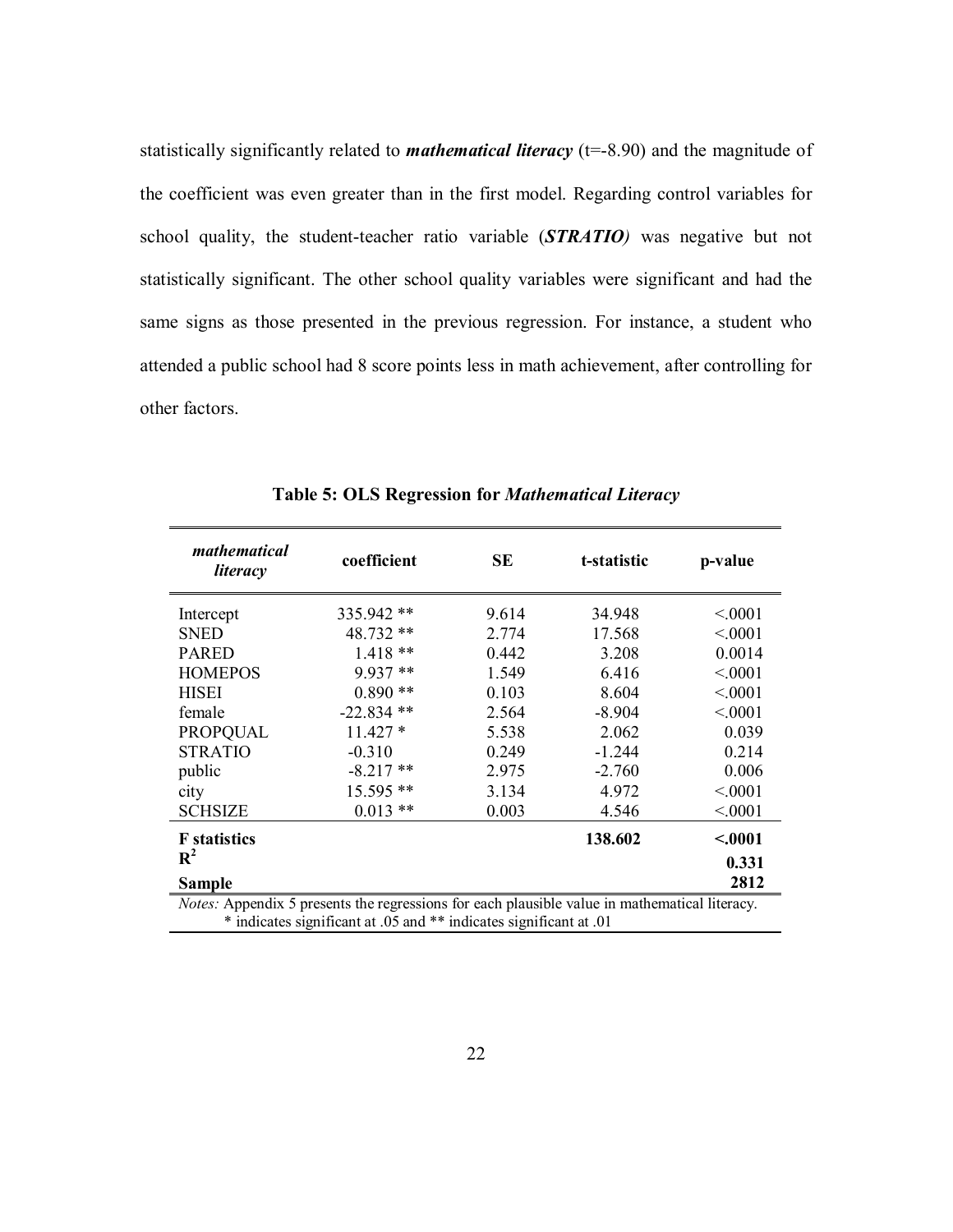The third regression presented the association between *reading literacy* in PISA-2006 assessment, students' attendance at SNED schools, and the other individual and school-level variables of control. The results of this model are shown in Table 6.

| reading literacy                                                                         | coefficient | SЕ     | t-statistic | p-value |
|------------------------------------------------------------------------------------------|-------------|--------|-------------|---------|
| Intercept                                                                                | 349.420**   | 12.173 | 28.708      | < 0001  |
| <b>SNED</b>                                                                              | 50.400**    | 3.513  | 14.354      | < 0001  |
| <b>PARED</b>                                                                             | 1.788**     | 0.560  | 3.190       | 0.0014  |
| <b>HOMEPOS</b>                                                                           | $10.271**$  | 1.962  | 5.238       | < 0001  |
| <b>HISEI</b>                                                                             | $0.846**$   | 0.131  | 6.454       | < 0001  |
| female                                                                                   | 22.912**    | 3.247  | 7.054       | < 0001  |
| <b>PROPQUAL</b>                                                                          | $19.352**$  | 7.012  | 2.764       | 0.0057  |
| <b>STRATIO</b>                                                                           | $-0.502$    | 0.315  | $-1.592$    | 0.1115  |
| public                                                                                   | $-14.894**$ | 3.767  | $-3.956$    | 0.0001  |
| city                                                                                     | 14.297**    | 3.969  | 3.604       | 0.0003  |
| <b>SCHSIZE</b>                                                                           | $0.013**$   | 0.004  | 3.398       | 0.0007  |
| <b>F</b> statistics                                                                      |             |        | 87.104      | < .0001 |
| $R^2$                                                                                    |             |        |             | 0.237   |
| <b>Sample</b>                                                                            |             |        |             | 2812    |
| Notes: Appendix 6 presents the regressions for each plausible value in reading literacy. |             |        |             |         |
| * indicates significant at .05 and ** indicates significant at .01                       |             |        |             |         |

**Table 6: OLS Regression for** *Reading Literacy*

The regression explained 23.7 percent of the variation in *reading literacy* achievement  $(R^2=0.237)$ . In addition, the independent variables were highly jointly significant (F=87.104). *SNED* is significantly and positively related to *reading literacy* and this relationship is robust  $(t=14.35)$ . Students who attended SNED awarded schools achieved 50.42 score points more in *reading literacy*, after controlling for other factors.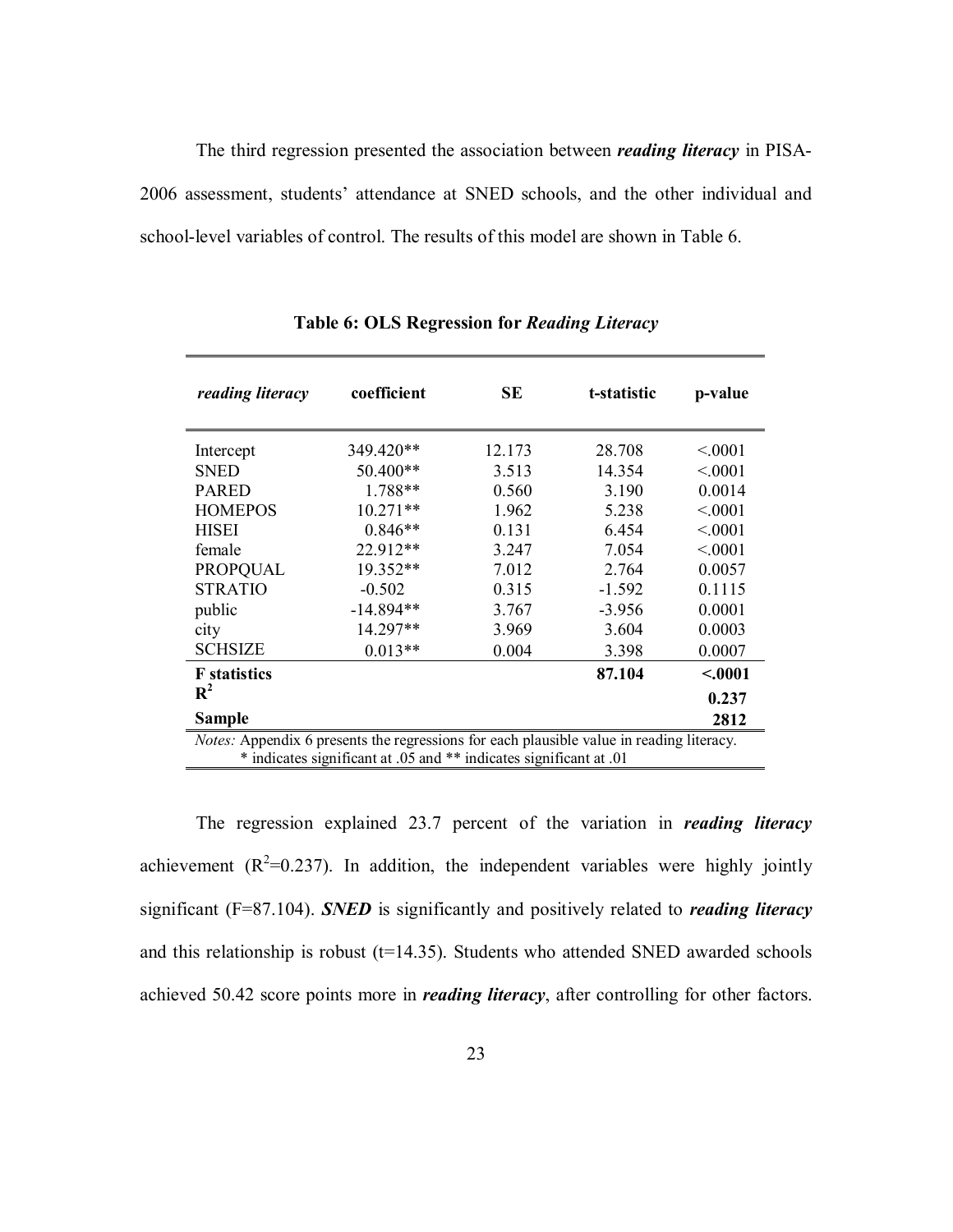As expected household education and income was positively and significantly related to reading performance, as well as schools' characteristics such as proportion of teachers with high education, whether the school was located in the city, and school size. In this model the relation between *female* and *reading literacy* was positive and statistically significant ( $t=7.05$ ); moreover, its magnitude was also high, with girls scoring 22.91 score points higher than boys on average. In terms of the difference between public and private-subsidized schools, *public* was negatively and significantly related to performance (t=-3.96). The impact of student-teacher ratio was again not statistically significant ( $t=-1.59$ ). This is in keeping with other studies, which have found significant as well as non-significant impacts of student-teacher ratio on performance.

 The three regressions did not present problems of multicollinearity or heteroscedasticity. These diagnostics are presented in Appendices 7 and 8, respectively. An analysis of model specification is presented in Appendix 9. It showed that there might be omitted variables in the model, which is not surprising since achievement in science, math and reading tests is also correlated with unobservable variables such as students' initial ability. However, this would be a problem only if an omitted variable is correlated with the variable of interest **SNED**, because this would bias the estimator. Also, since the variable *SNED* was very robust in the three models, the possible problems associated with misspecification would hardly affect its significance.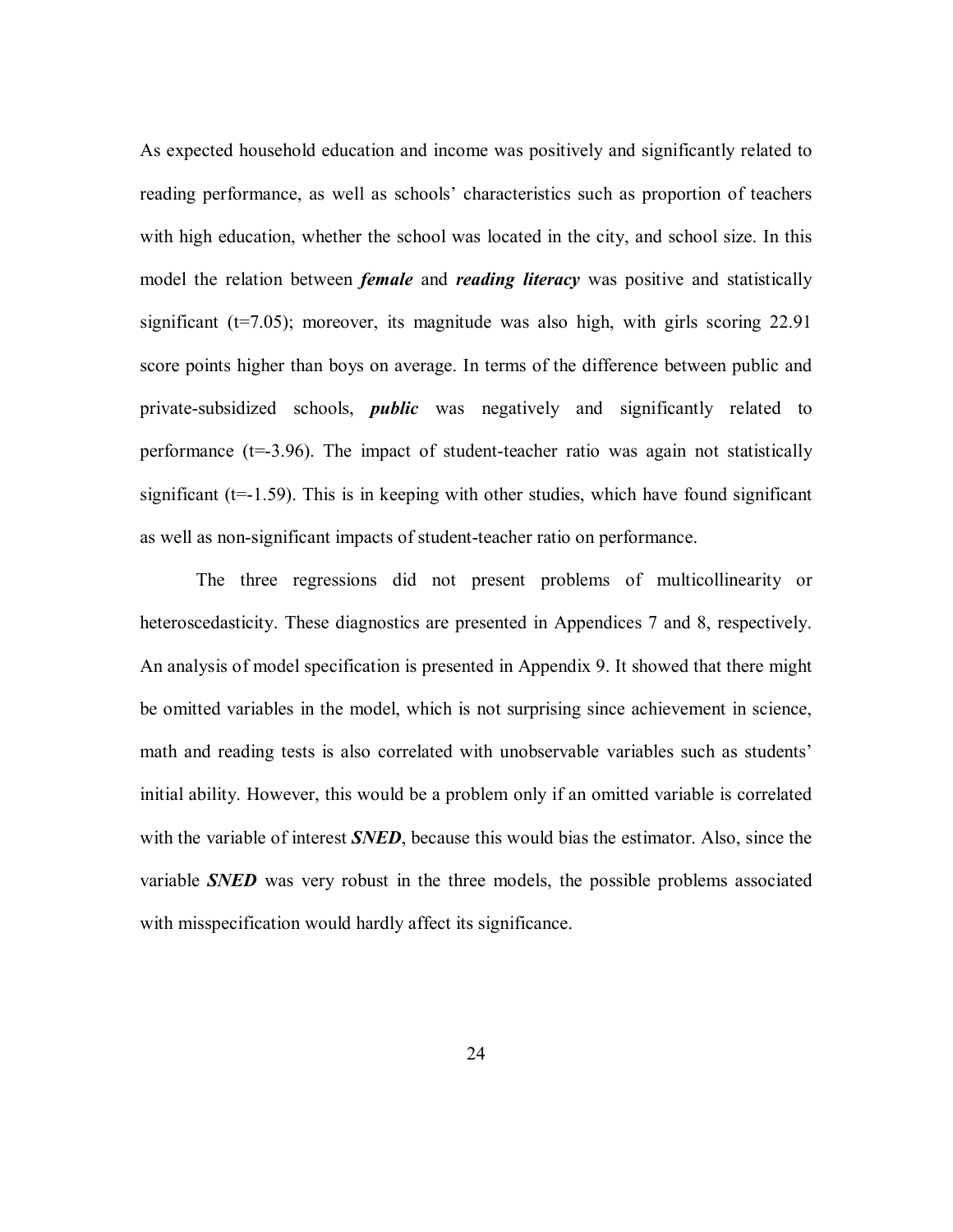#### **Discussion and limitations**

 $\overline{a}$ 

 This study used student-level variables as well as school-level variables from PISA-2006 databases. Consequently, when school quality factors such as school size (*SCHSIZE*), student-teacher ratio (*STRATIO*) and proportion of teachers with university degree (*PROQUAL*) were included in the model, students from schools that did not report these variables were automatically excluded from the analysis. This could represent a problem if the missing values from those schools are not random. For instance, one could argue that disadvantaged schools are less likely to report their quality characteristics, and therefore, they would have been systematically excluded from the analysis.

The problem of missing data from schools appeared particularly when the variable **PROPQUAL** was included in the models<sup>11</sup>. Results from the three regressions without *PROPQUAL* are presented in Appendix 10. The variable of interest *SNED* was also statistically significant and robust in these regressions. In fact, the only variable that was significantly affected in the models was student-teacher ratio (*STRATIO*) which is correlated with *PROPQUAL.* Also, in order to determine if the school and student characteristics from the samples used in the regression with and without *PROPQUAL*  differed importantly, the samples' means were analyzed (Appendix 11). The samples' means do not differ importantly, with the exception of the variables *public* and *city* since

<sup>&</sup>lt;sup>11</sup> The sample size decreased from 3462 to 2812 students when **PROPQUAL** was introduced.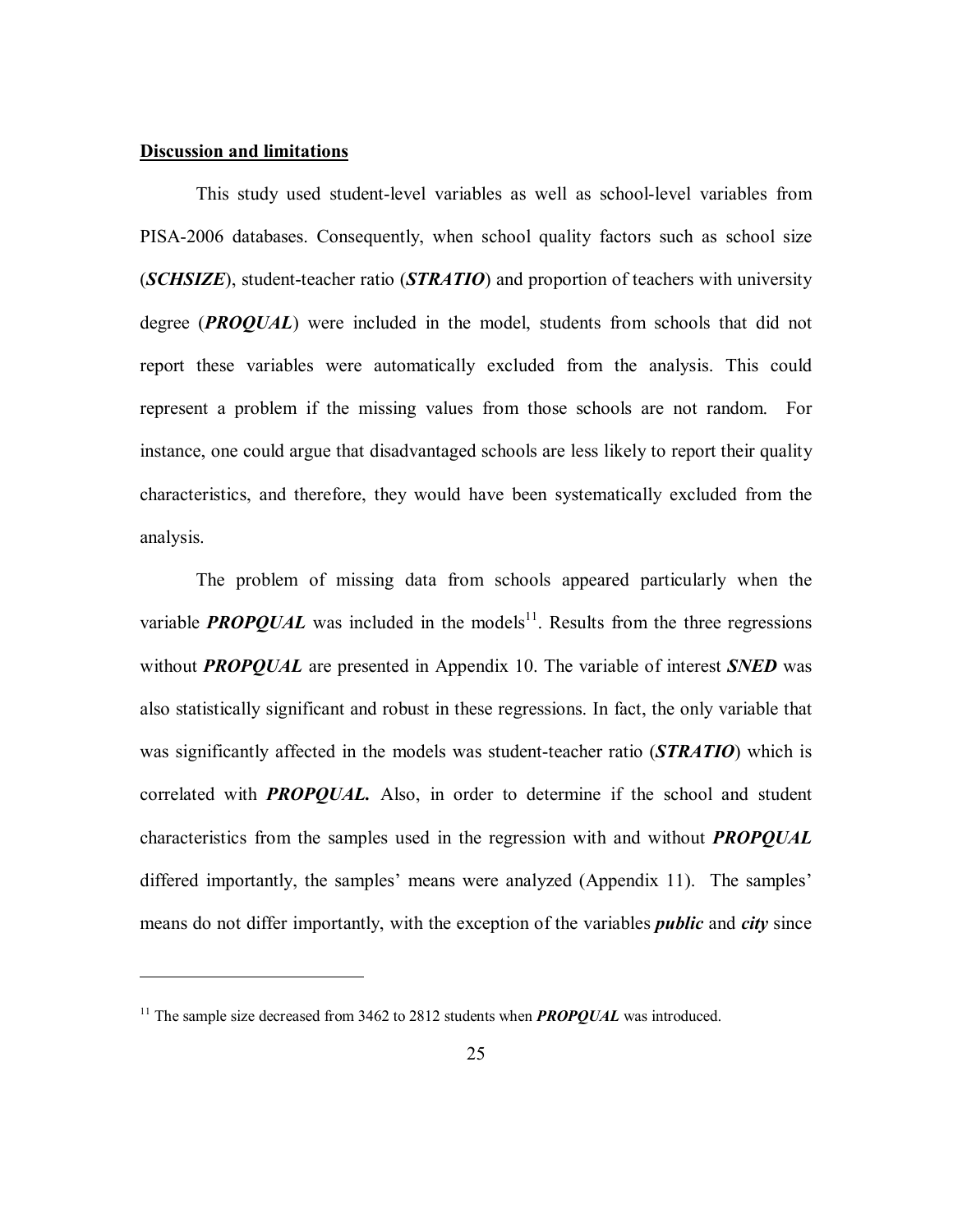the sample that includes *PROPQUAL* has fewer public schools (6 percent) and more schools located in the city (5 percent). Also, the evidence suggests that, contrary to what would have been expected, when *PROPQUAL* is introduced in the regressions, on average the sample of missing schools had slightly advantaged students in terms of parents' educations and home possession.

Another important consideration is the fact that this study has just used cross sectional information for a single year (2006). The introduction in the models of information about previous SNED results could add valuable information to the study and minimize the probability of a problem of omitted variable bias.

#### **7. Conclusion and Policy Relevance**

Improving Chilean students' achievement by introducing a performance-based incentive system has been a fundamental objective of SNED since its implementation in 1996. Some studies suggest that SNED incentives have improved the quality of education in Chile by increasing student scores in SIMCE national standardized tests; however, whether SNED has given teachers the incentives to investment in their students' learning and skill development has been an opened question.

This study shows that *reading, mathematical and scientific literacy* achievement on PISA-2006 standardized assessments are positively related with attendance at schools awarded by the National System for Assessing School Performance SNED-2006, after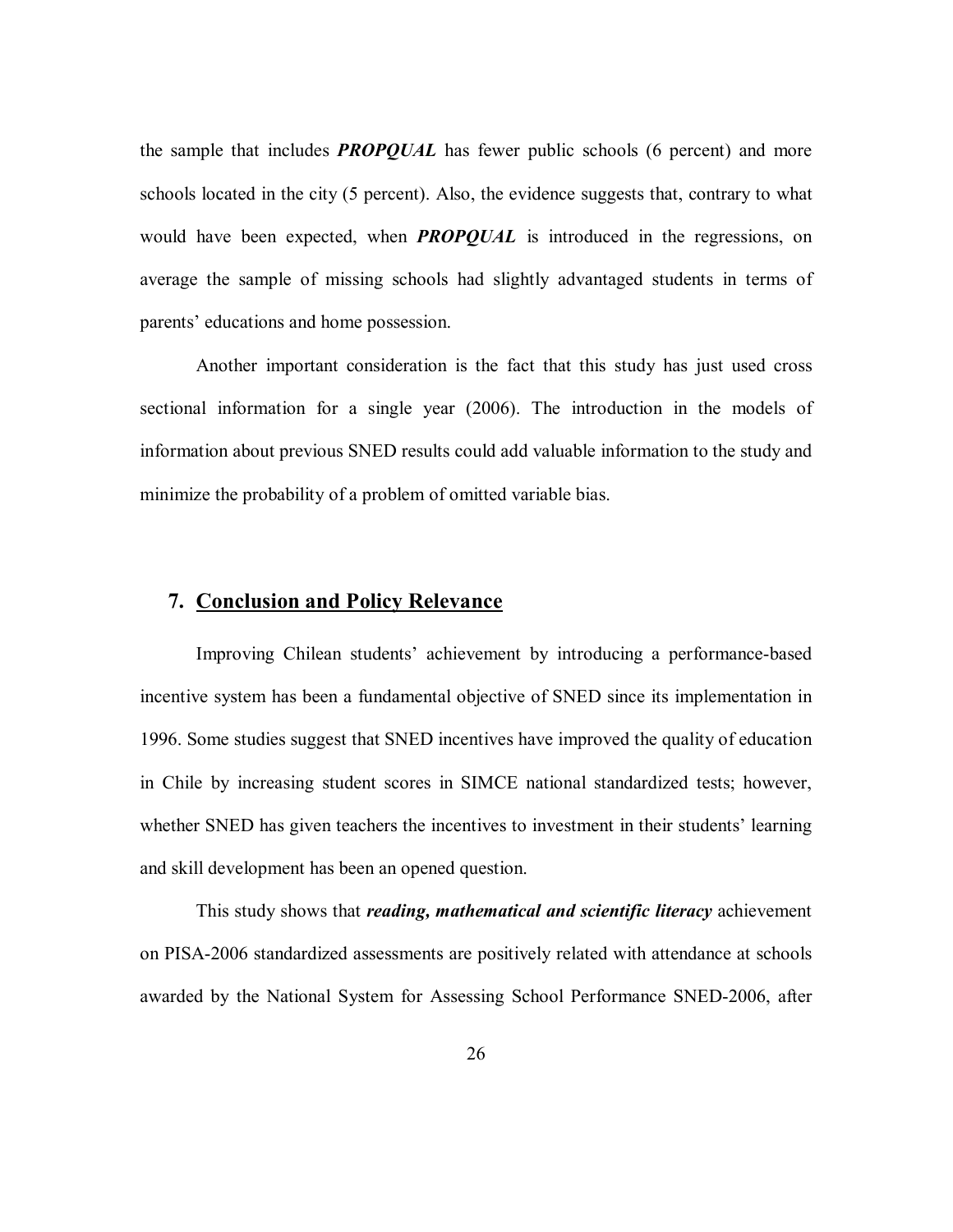controlling for individual socio-economical factors as well as school-quality factors. A student who attended a SNED-2006 awarded schools would achieve 45.56 score points more in science, 48.73 score points more in mathematics and 50.40 score points more in reading. Indeed, schools awarded by SNED-2006 not would only offer higher educational quality compared to their peers in terms of national curriculum coverage, but they would have also contributed to develop higher competences relevant to future personal, social and economic well being among their students.

The results also suggest that Chilean students' socio-economical background plays an important role in skills development. Students that came from more educated and wealthier parents achieved higher *reading, mathematical and scientific literacy*  scores. Also, school-quality factors such as teacher quality, school size, and whether the school is public or located in a city were significantly related to students' achievement. In addition, differences between male and female students seemed to be particularly important. The expected achievement of a Chilean female student would be 22.91 score points more in reading, but 16.51 score points less in science, and 22.83 less in math.

Evaluating whether SNED has promoted the development of competences that enable students to face future challenges has important policy implications for Chile and other middle income countries. The results of this study suggest that SNED has given teachers and schools the right incentives to invest in student learning. To some degree, the study shows that teachers' behavioral responses such as "teaching for the test" have been avoided since students that attended SNED-2006 awarded schools outperformed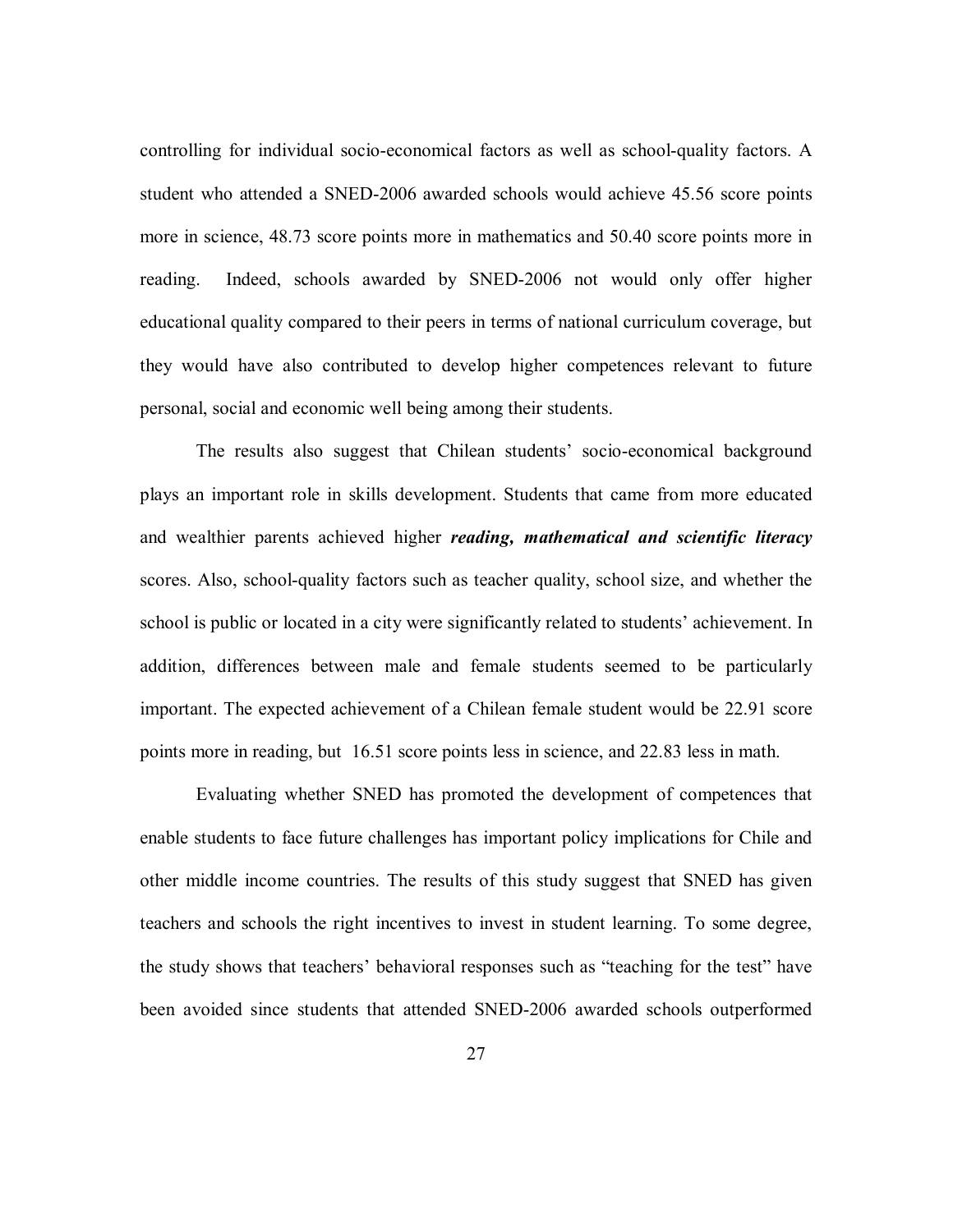non-awarded schools not just in SIMCE tests but also in PISA-2006 assessments.

The fact that SNED has been recognized as one of the most successful programs in Latin America and seems to promote students' human capital development also has significant implications for the region. Most Latin American governments are still trying to improve the quality of their educational systems in order to promote human and economic development. In general, the systems in the region are controlled by unions and teachers' incomes are not related to performance measured through students' achievement. This study suggests that the introduction of monetary incentives based on performance can encourage improvements in the quality of an educational system not just by increasing students' achievement in standardized tests but also by improving students' skills to face future challenges in life.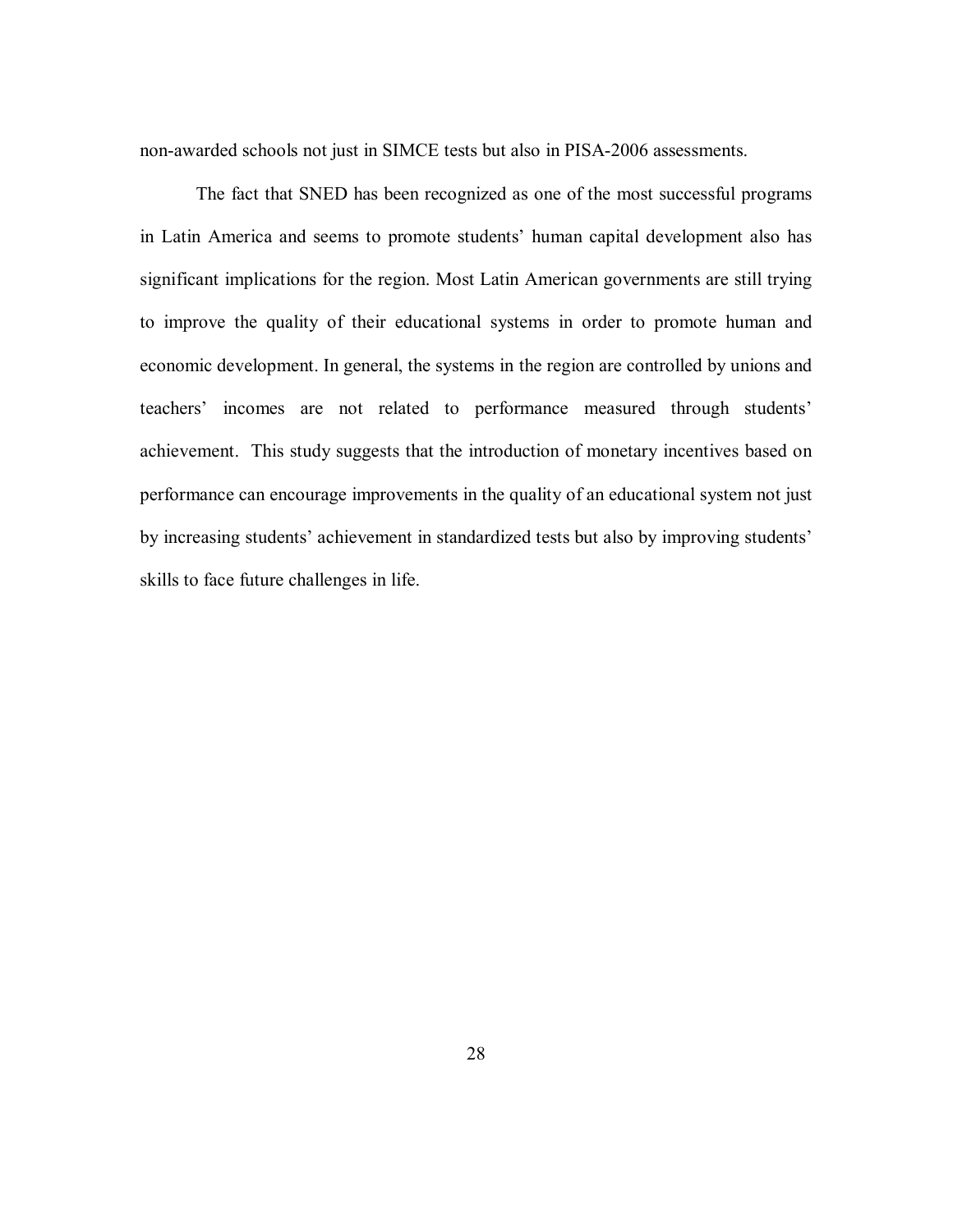#### **Pisa-2006 PVs Mean Achievement by SNED Awarded and Non-Awarded Schools**

| <b>SNED</b>         | YES    | NO     |
|---------------------|--------|--------|
| <b>Observations</b> | 1725   | 2890   |
| <b>PV1SCIE</b>      | 474.21 | 408.58 |
| <b>PV2SCIE</b>      | 475.31 | 408.52 |
| <b>PV3SCIE</b>      | 475.70 | 408.60 |
| <b>PV4SCIE</b>      | 475.68 | 408.80 |
| <b>PV5SCIE</b>      | 476.65 | 408.54 |
| <b>AVERAGE</b>      | 475.51 | 408.61 |

| SNED                | YES    | NO     |
|---------------------|--------|--------|
| <b>Observations</b> | 1725   | 2890   |
| PV1MATH             | 449.41 | 385.04 |
| PV2MATH             | 449.72 | 384.72 |
| PV3MATH             | 450.33 | 383.47 |
| PV4MATH             | 449.69 | 384.50 |
| PV5MATH             | 450.02 | 383.32 |
| <b>AVERAGE</b>      | 449.83 | 384.21 |

| YES   | NO    |
|-------|-------|
| 1690  | 2877  |
| 483.8 | 412.6 |
| 485.0 | 413.2 |
| 483.8 | 4123  |
| 4832  | 4124  |
| 484.9 | 412.5 |
| 484.1 | 412.6 |
|       |       |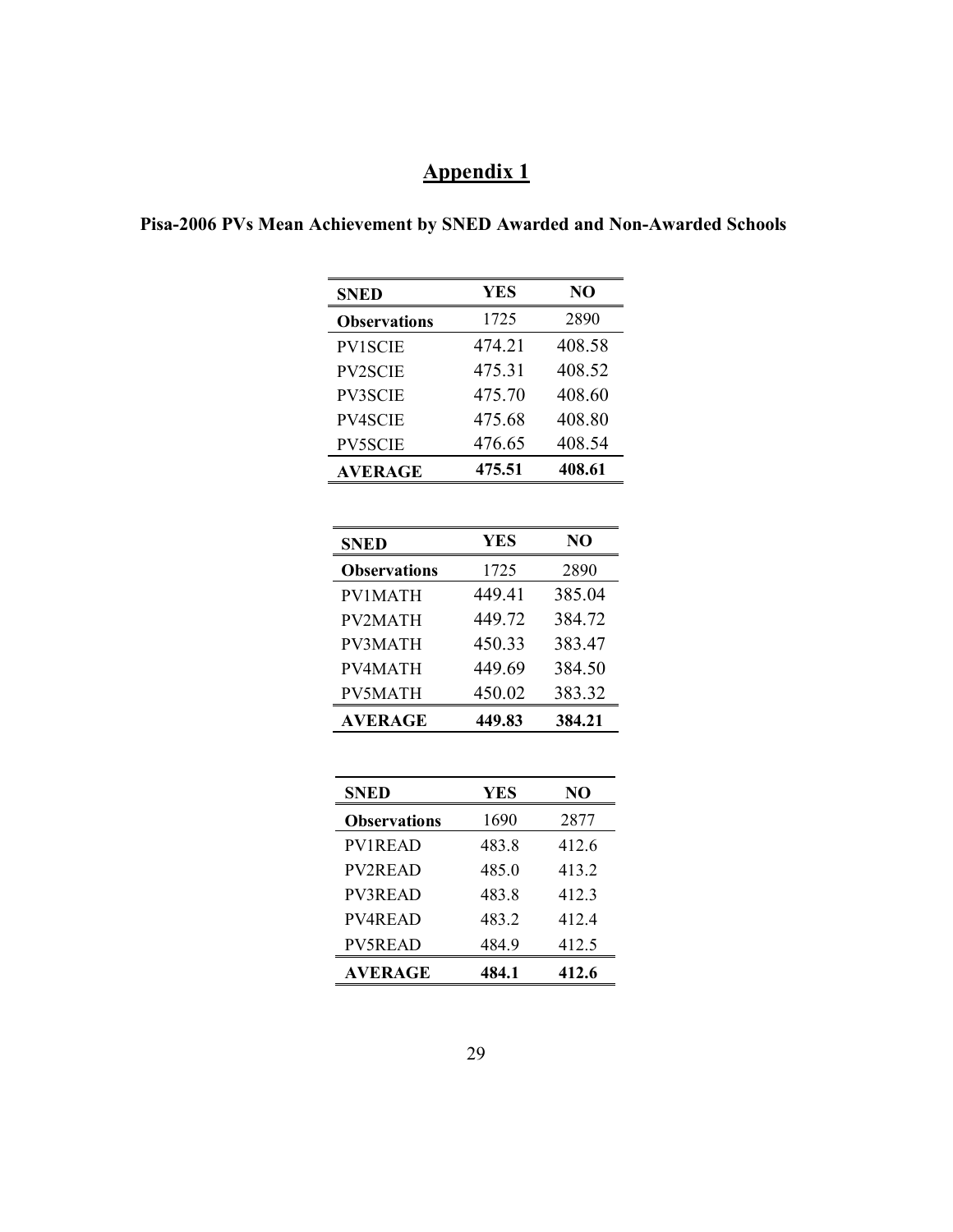### **Pisa-2006 PVs Public and Private-Subsidized School Mean Achievement by SNED**

|                     |               | <b>SNED YES</b>                      |               | <b>SNED NO</b>                       |
|---------------------|---------------|--------------------------------------|---------------|--------------------------------------|
|                     | <b>Public</b> | <b>Private-</b><br><b>Subsidized</b> | <b>Public</b> | <b>Private-</b><br><b>Subsidized</b> |
| <b>Observations</b> | 662           | 1023                                 | 1502          | 1314                                 |
| <b>PV1SCIE</b>      | 473.12        | 475.09                               | 392.26        | 428.21                               |
| <b>PV2SCIE</b>      | 473.61        | 476.50                               | 391.19        | 429.15                               |
| <b>PV3SCIE</b>      | 473.90        | 477.40                               | 390.32        | 430.58                               |
| <b>PV4SCIE</b>      | 473.77        | 477.36                               | 391.79        | 428.92                               |
| <b>PV5SCIE</b>      | 474.42        | 478.29                               | 391.39        | 429.00                               |
| <b>AVERAGE</b>      | 473.76        | 476.93                               | 391.39        | 429.17                               |

**Awarded and Non-Awarded Schools** 

|                     |               | <b>SNED YES</b>                      |               | <b>SNED NO</b>                |
|---------------------|---------------|--------------------------------------|---------------|-------------------------------|
|                     | <b>Public</b> | <b>Private-</b><br><b>Subsidized</b> | <b>Public</b> | Private-<br><b>Subsidized</b> |
| <b>Observations</b> | 662           | 1023                                 | 1502          | 1314                          |
| PV1MATH             | 454.07        | 446.53                               | 367.76        | 404.02                        |
| PV2MATH             | 455.49        | 446.71                               | 368.58        | 402 12                        |
| PV3MATH             | 455.54        | 447 26                               | 365.63        | 403.12                        |
| PV4MATH             | 456.35        | 446 19                               | 368.57        | 402 21                        |
| PV5MATH             | 455.86        | 446.50                               | 366.65        | 401.50                        |
| <b>AVERAGE</b>      | 455.46        | 446.64                               | 367.44        | 402.60                        |

|                     |               | <b>SNED YES</b>                      |               | <b>SNED NO</b>                       |
|---------------------|---------------|--------------------------------------|---------------|--------------------------------------|
|                     | <b>Public</b> | <b>Private-</b><br><b>Subsidized</b> | <b>Public</b> | <b>Private-</b><br><b>Subsidized</b> |
| <b>Observations</b> | 662           | 1023                                 | 1502          | 1314                                 |
| <b>PV1READ</b>      | 478.60        | 482 79                               | 395.31        | 432.75                               |
| <b>PV2READ</b>      | 478.18        | 485.15                               | 396.02        | 432.71                               |
| PV3READ             | 478.49        | 483.40                               | 393.36        | 433.73                               |
| PV4READ             | 479.59        | 482.31                               | 394.22        | 432.71                               |
| PV5READ             | 480.49        | 484.31                               | 394.97        | 432.19                               |
| <b>AVERAGE</b>      | 479.07        | 483.59                               | 394.78        | 432.82                               |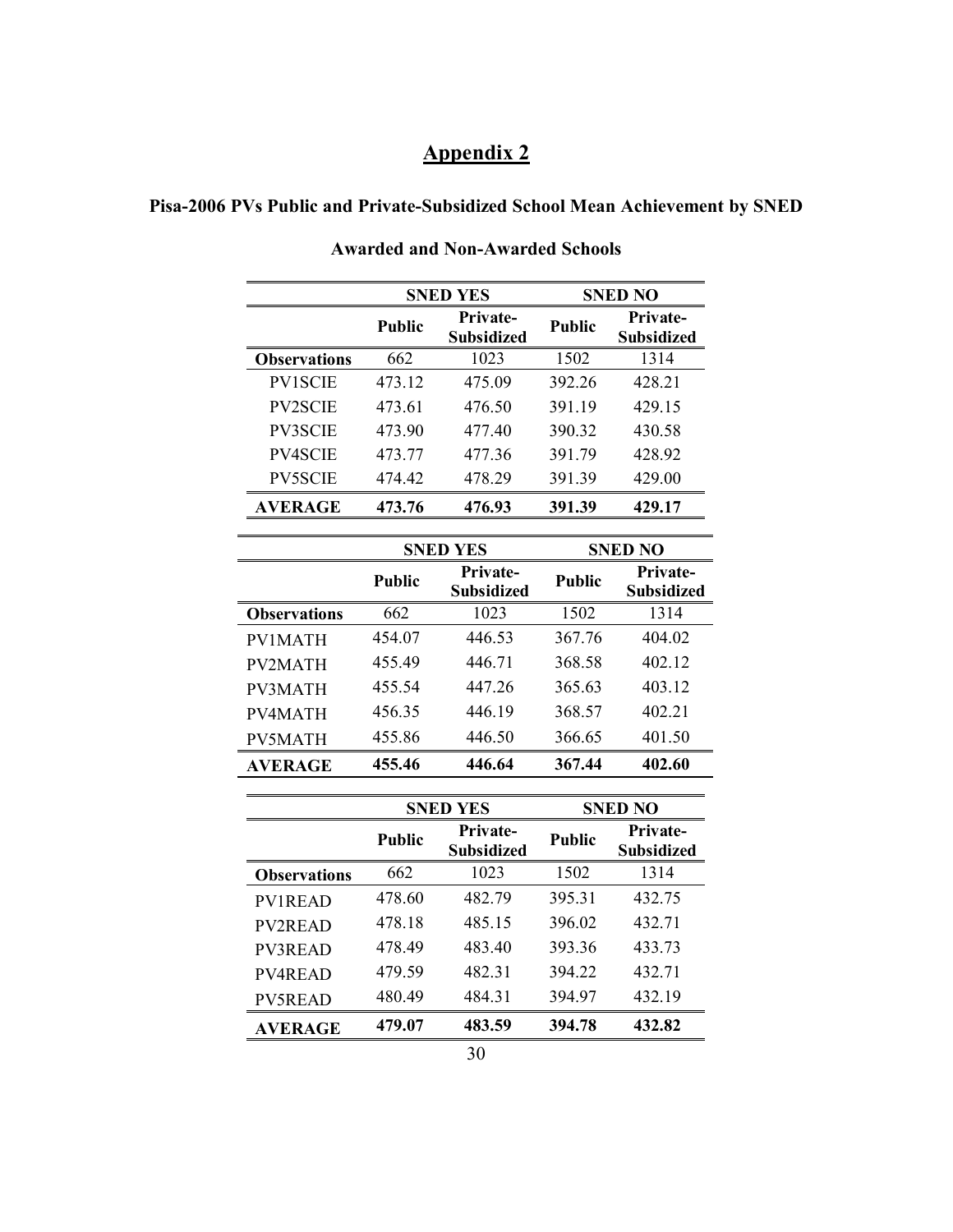| Pisa-2006 PVs Female and Male Achievement by SNED Awarded and Non- |  |
|--------------------------------------------------------------------|--|
|                                                                    |  |

|                     | <b>SNED YES</b> |              | <b>SNED NO</b> |              |
|---------------------|-----------------|--------------|----------------|--------------|
|                     | <b>Females</b>  | <b>Males</b> | <b>Females</b> | <b>Males</b> |
| <b>Observations</b> | 778             | 947          | 1394           | 1496         |
| <b>PV1SCIE</b>      | 456.2           | 489.0        | 400.7          | 415.9        |
| <b>PV2SCIE</b>      | 458.6           | 489.1        | 401.6          | 414.9        |
| <b>PV3SCIE</b>      | 458.2           | 490.1        | 400.5          | 416.2        |
| <b>PV4SCIE</b>      | 458.5           | 489.8        | 401.7          | 4154         |
| <b>PV5SCIE</b>      | 458.8           | 491.3        | 399.7          | 416.7        |
| AVERAGE             | 458.1           | 489.9        | 400.8          | 415.8        |

#### **Awarded Schools**

|                     | <b>SNED YES</b> |              | <b>SNED NO</b> |              |
|---------------------|-----------------|--------------|----------------|--------------|
|                     | <b>Females</b>  | <b>Males</b> | <b>Females</b> | <b>Males</b> |
| <b>Observations</b> | 778             | 947          | 1394           | 1496         |
| <b>PV1MATH</b>      | 427.9           | 467.1        | 372.5          | 396.7        |
| <b>PV2MATH</b>      | 428.8           | 466.9        | 373.3          | 395.3        |
| PV3MATH             | 430.2           | 466.8        | 371.2          | 394.9        |
| PV4MATH             | 428.6           | 467.1        | 372.5          | 395.7        |
| PV5MATH             | 429.8           | 466.6        | 370.1          | 395.6        |
| <b>AVERAGE</b>      | 429.0           | 466.9        | 371.9          | 395.6        |

|                     | <b>SNED YES</b> |              | <b>SNED NO</b> |              |
|---------------------|-----------------|--------------|----------------|--------------|
|                     | <b>Females</b>  | <b>Males</b> | <b>Females</b> | <b>Males</b> |
| <b>Observations</b> | 778             | 947          | 1394           | 1496         |
| <b>PV1READ</b>      | 482.9           | 480.8        | 426.6          | 398.7        |
| <b>PV2READ</b>      | 485.3           | 480.8        | 427.3          | 399.1        |
| PV3READ             | 484.2           | 479.8        | 423.7          | 400.6        |
| <b>PV4READ</b>      | 483.2           | 480.1        | 427.0          | 397.7        |
| PV5READ             | 484.0           | 481.8        | 424.5          | 400.4        |
| <b>AVERAGE</b>      | 483.9           | 480.6        | 425.8          | 399.3        |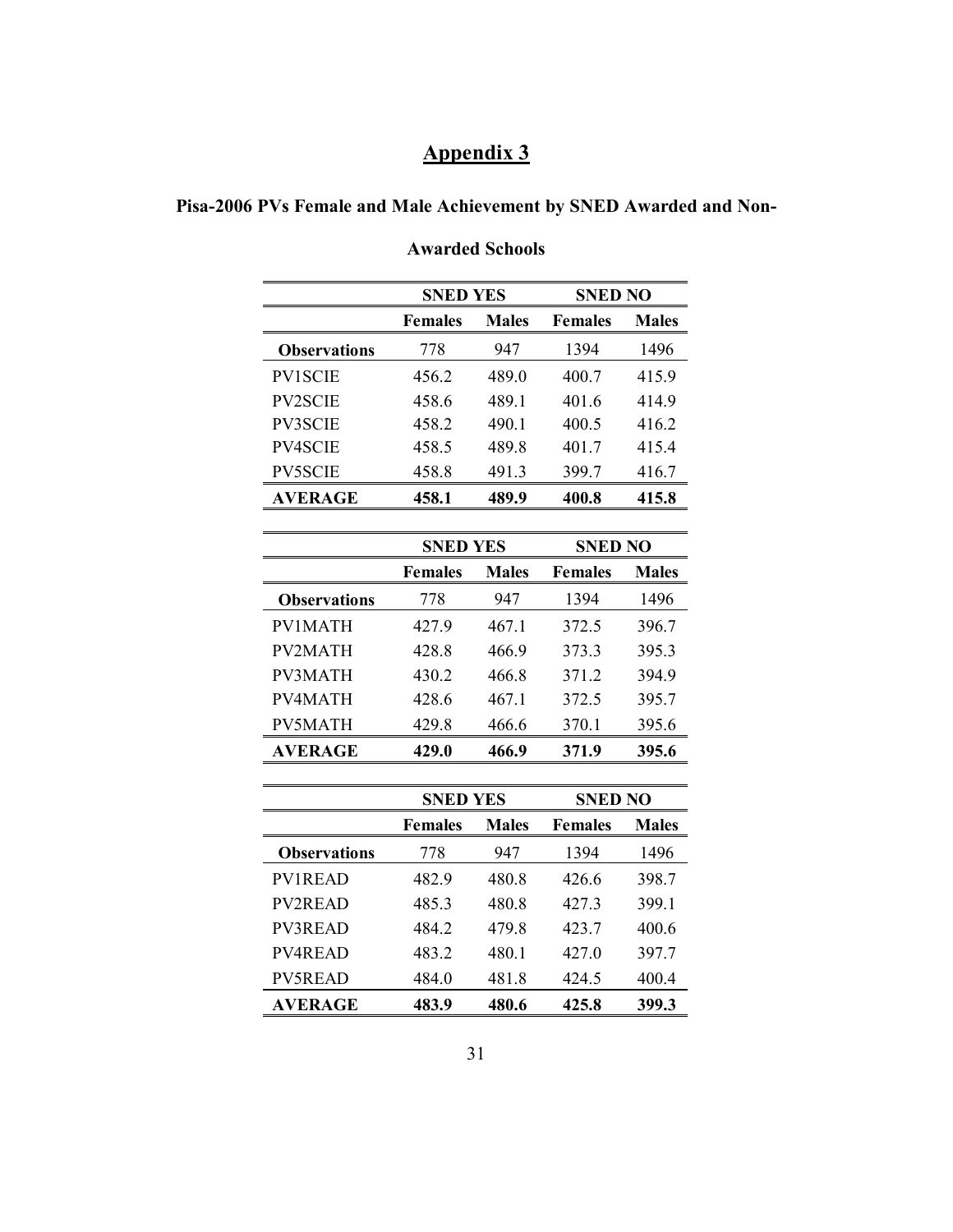OLS PVs Regressions for Scientific Literacy **OLS PVs Regressions for** *Scientific Literacy*

|                     |                  | <b>PV1SCIE</b> |                   |           | <b>PV2SCIE</b>              |        |                   | <b>PV3SCIE</b>   |        |          | PV4SCIE |        |           | <b>PV5SCIE</b>   |                         |
|---------------------|------------------|----------------|-------------------|-----------|-----------------------------|--------|-------------------|------------------|--------|----------|---------|--------|-----------|------------------|-------------------------|
|                     |                  |                |                   | ≏         |                             | ≏      | ≏                 |                  | ≏      | ≏        |         |        | ≏         |                  | ≏                       |
| Intercept           | 362.345          | 34.54          | 0001              | 371.693   | 36.34                       | 00000  | 376.633           | 36.17            | 0001   | 365.643  | 35.13   | 0001   | 375.316   | 35.67            | 50001                   |
| SNED                | 48.639           | 16.07          | < 0001            | 49.109    | 16.64                       | 50001  | 49.370            | 16.43            | 00001  | 49.610   | 16.52   | 00005  | 51.050    | 16.82            | 50001                   |
| PARED               |                  | 4.4            | 0001              | 1.664     | 3.54                        | 0.0004 |                   | 2.97             | 0.003  | 1.959    | 4.09    | 0001   | 1.591     | 3.29             | 0.001                   |
| HOMEPOS             | $2.122$<br>8.844 | 5.23           | 0001              | 9.909     | 6.01                        | 50001  | $1.423$<br>10.517 | $6.27$<br>$6.69$ | 50001  | 9.853    | 5.88    | 00005  | 9.854     | 5.81             | 50001                   |
| HISEI               | 0.725            | 6.42           | 0001              | $0.707$   |                             | 50001  | 0.749             |                  | 50001  | 0.724    | 6.47    | 00005  | 0.714     | $6.\overline{3}$ |                         |
| female              |                  | $-6.05$        | < .0001           | 14.706    | $6.43$<br>$-5.39$<br>$3.01$ | 0001   | 17.164            | $-6.18$          | 50001  | 15.015   | $-5.41$ | 00005  | $-18.729$ | $-6.67$          |                         |
| PROPQUAL            | 16.926<br>19.137 | 3.17           | 0.0016            | 17.718    |                             | 0.0027 | 15.966            | 2.66             | 0.0078 | 19.134   | 3.19    | 0.0014 | 19.577    | 3.23             | $\frac{0.0001}{0.0013}$ |
| <b>STRATIO</b>      | $-0.572$         | $-2.1$         | 0.0354            | $-0.717$  | $-2.71$                     | 0.0069 | $-0.668$          | $-2.48$          | 0.0133 | $-0.576$ | $-2.13$ | 0.0329 | $-0.779$  | $-2.86$          | 0.0043                  |
| public              | .17.167          | 5.29           | 0000              | $-19.656$ | $-6.21$                     | 0001   | $-20.570$         | $-6.39$          | 0001   | 17.559   | $-5.45$ | 00005  | 16.969    | $-5.21$          | 50001                   |
| city                | 7.757            | 2.27           | 0.0234            | 7.419     | 2.22                        | 0.0262 | 6.684             | 1.97             | 0.049  | 7.353    | 2.17    | 0.0303 | 10.211    | 2.98             | 0.0029                  |
| <b>SCHSIZE</b>      | 0.016            | 4.98           | 0001              | 0.0192    | 6.12                        | 0001   | 0.018             | 5.73             | 0001   | 0.0160   | 4.98    | 0001   | 0.015     | 4.74             | 00001                   |
| <b>F</b> statistics |                  |                | $109.24 \le 0001$ |           | 115.28                      | 00001  |                   | 113.95           | 0001   |          | 112.7   | 00000  |           | 110.91           | 00001                   |
|                     |                  |                | 0.2806            |           |                             | 0.2916 |                   |                  | 0.2892 |          |         | 0.2869 |           |                  | 0.2836                  |
| Sample              |                  |                | 2812              |           |                             | 2812   |                   |                  | 2812   |          |         | 2812   |           |                  | 2812                    |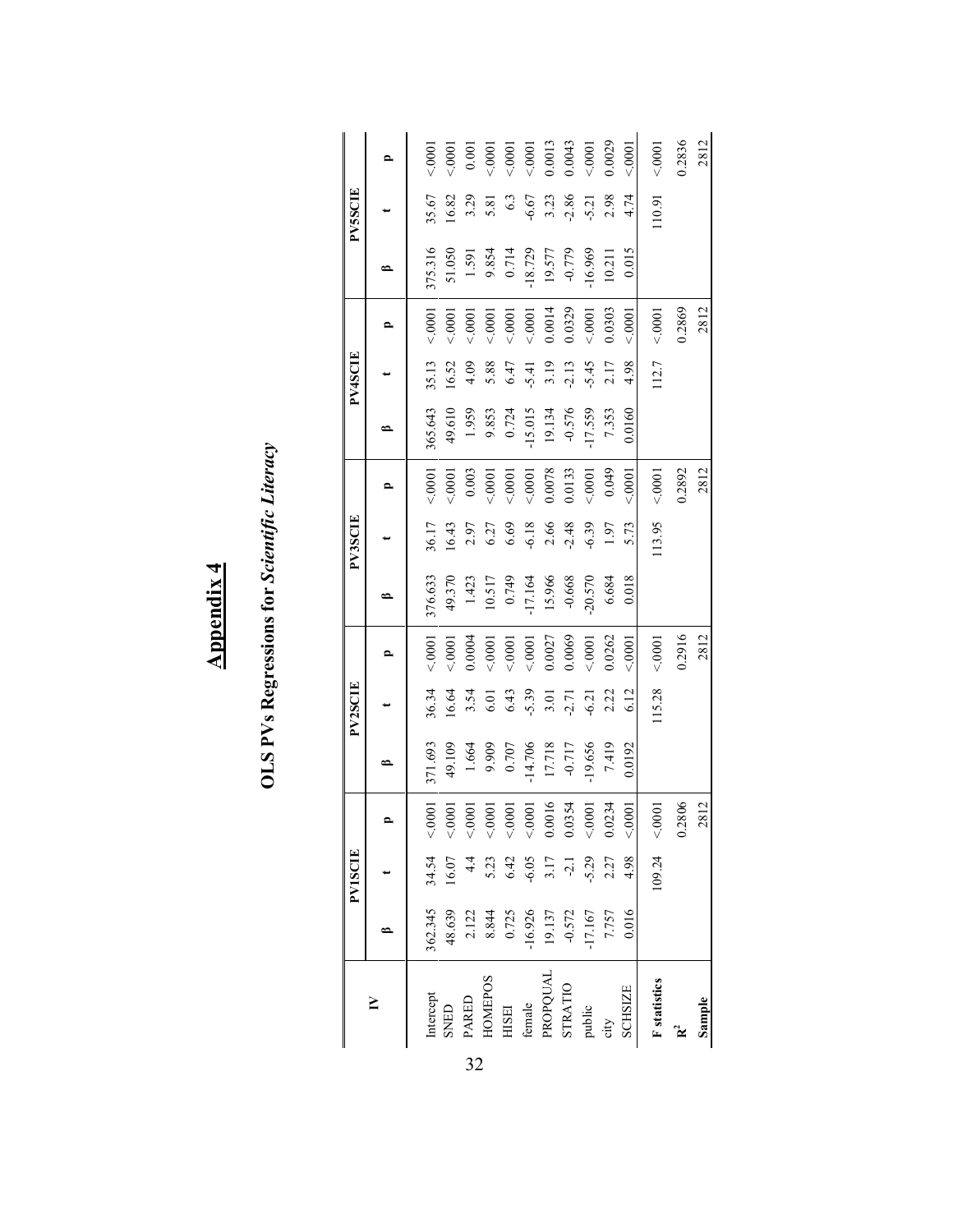| ı<br>1 |  |
|--------|--|
|        |  |
|        |  |

# **OLS PVs Regressions for Mathematical Literacy OLS PVs Regressions for** *Mathematical Literacy*

|    |                |                  | <b>PVIMATH</b>    |                                                                      |                                   | <b>PV2MATH</b>                 |        |                                                                    | <b>PV3MATH</b>                                                                                                                                |                         |                                                                | <b>PV4MATH</b>                                  |                                                                                            |                                                                                                | PV5MATH                                                                                       |                                                                                                                                                                                                          |
|----|----------------|------------------|-------------------|----------------------------------------------------------------------|-----------------------------------|--------------------------------|--------|--------------------------------------------------------------------|-----------------------------------------------------------------------------------------------------------------------------------------------|-------------------------|----------------------------------------------------------------|-------------------------------------------------|--------------------------------------------------------------------------------------------|------------------------------------------------------------------------------------------------|-----------------------------------------------------------------------------------------------|----------------------------------------------------------------------------------------------------------------------------------------------------------------------------------------------------------|
|    |                |                  |                   |                                                                      | ≏                                 |                                |        | ≏                                                                  |                                                                                                                                               |                         | ≏                                                              |                                                 |                                                                                            |                                                                                                |                                                                                               |                                                                                                                                                                                                          |
|    | Intercept      | 333.655          | 34.52             | $1000 -$                                                             | 335.595                           |                                | 0001   | 342.117                                                            |                                                                                                                                               | 0001                    | 331.255                                                        |                                                 | 50001                                                                                      | 337.087                                                                                        |                                                                                               | 50001                                                                                                                                                                                                    |
|    | <b>GHNS</b>    | 47.587           | 17.06             | 50001                                                                | 47.497                            | 35.42<br>17.37                 | 50001  | 50.226                                                             | 35.65<br>18.14                                                                                                                                | 50001                   |                                                                | 34.43<br>17.38                                  | 10001                                                                                      | 50.107                                                                                         | 34.72<br>17.89                                                                                | 50001                                                                                                                                                                                                    |
| 33 | <b>PARED</b>   | 1.529            | 3.44              | 0.0006                                                               |                                   |                                | 0.0009 |                                                                    |                                                                                                                                               | 0.004                   | 48.241<br>1.543<br>10.546<br>10.546<br>0.82<br>0.193<br>13.073 | 3.49                                            |                                                                                            |                                                                                                |                                                                                               |                                                                                                                                                                                                          |
|    | HOMEPOS        | 9.208            | 5.91              | 0001                                                                 | 1.442<br>10.100<br>0.868<br>0.868 | $3.31\n6.62\n8.54\n-8.4\n1.98$ | 0001   | $1.271$<br>$9.956$<br>$0.908$<br>$-23.169$<br>$10.284$<br>$-0.560$ | $\begin{array}{cccc}\n & 88 & 4 & 8 & 5 & 6 & 6 & 6 & 6 \\  & 6 & 4 & 5 & 6 & 6 & 6 & 6 & 6 \\  & 6 & 8 & 9 & 1 & 7 & 9 & 6 & 6\n\end{array}$ | 0001                    |                                                                | 6.8                                             | $\begin{array}{l} 0.0005 \\ <\ 0001 \\ <\ 0001 \\ <\ 0001 \\ 0.0184 \\ 0.0184 \end{array}$ | $\begin{array}{r} 1.304 \\ 9.874 \\ 0.884 \\ 0.884 \\ 1.089 \\ 11.089 \\ 0.351 \\ \end{array}$ | $\begin{array}{c} 2.92 \\ 6.31 \\ 6.46 \\ 8.49 \\ -1.39 \\ 1.39 \\ -1.79 \\ 0.65 \end{array}$ | $\begin{array}{l} 0.0035 \\ <\!\!\!\!\!0.001 \\ <\!\!\!\!\!0.001 \\ <\!\!\!\!\!0.001 \\ <\!\!\!\!\!0.001 \\ 0.0475 \\ 0.1634 \\ <\!\!\!\!\!0.0053 \\ <\!\!\!\!\!0.0033 \\ <\!\!\!\!\!0.0003 \end{array}$ |
|    | HISEI          | 0.929            | 8.93              |                                                                      |                                   |                                |        |                                                                    |                                                                                                                                               |                         |                                                                |                                                 |                                                                                            |                                                                                                |                                                                                               |                                                                                                                                                                                                          |
|    | female         | $-23.475$        | $-9.11$           | $0.0001$<br>$0.0329$<br>$0.0329$<br>$0.4374$<br>$0.0016$<br>$0.0016$ |                                   |                                | 0001   |                                                                    |                                                                                                                                               | $\frac{0.0001}{0.0629}$ |                                                                | $8.32$<br>$-8.57$<br>$2.36$<br>$0.77$<br>$0.77$ |                                                                                            |                                                                                                |                                                                                               |                                                                                                                                                                                                          |
|    | PROPQUAL       | 11.884<br>-0.194 | $2.13$<br>$-0.78$ |                                                                      |                                   |                                | 0.0478 |                                                                    |                                                                                                                                               |                         |                                                                |                                                 |                                                                                            |                                                                                                |                                                                                               |                                                                                                                                                                                                          |
|    | <b>STRATIO</b> |                  |                   |                                                                      | 10.804<br>-0.252                  | $-1.03$                        | 0.305  |                                                                    |                                                                                                                                               | 0.0242                  |                                                                |                                                 |                                                                                            |                                                                                                |                                                                                               |                                                                                                                                                                                                          |
|    | public         | $-9.455$         |                   |                                                                      | $-7.664$                          | $-2.61$<br>4.66                | 0.009  | 10.873                                                             |                                                                                                                                               | 0.0003                  |                                                                |                                                 | 0.1136                                                                                     |                                                                                                |                                                                                               |                                                                                                                                                                                                          |
|    | city           | 12.871           | $-3.16$<br>4.08   |                                                                      | 14.391                            |                                | 0001   | 16.336                                                             |                                                                                                                                               | 0001                    | 16.482                                                         | 5.25                                            | 50001                                                                                      | 17.897                                                                                         |                                                                                               |                                                                                                                                                                                                          |
|    | <b>SCHSIZE</b> | 0.013            | 4.33              | < 0001                                                               | 0.014                             | 4.72                           | 00001  | 0.015                                                              | 5.24                                                                                                                                          | 0001                    | 0.012                                                          | $\frac{1}{4}$                                   | 0001                                                                                       | 0.013                                                                                          | 4.34                                                                                          | 00001                                                                                                                                                                                                    |
|    | F statistics   |                  | 134.65            | < .0001                                                              |                                   | 136.64                         | 00001  |                                                                    | 145.01                                                                                                                                        | 00001                   |                                                                | 136.67                                          | 0000                                                                                       |                                                                                                | 140.04                                                                                        | 0001                                                                                                                                                                                                     |
|    |                |                  |                   | 0.3246                                                               |                                   |                                | 0.3279 |                                                                    |                                                                                                                                               | 0.3411                  |                                                                |                                                 | 0.3279                                                                                     |                                                                                                |                                                                                               | 0.3333                                                                                                                                                                                                   |
|    | Sample         |                  |                   | 2812                                                                 |                                   |                                | 2812   |                                                                    |                                                                                                                                               | 2812                    |                                                                |                                                 | 2812                                                                                       |                                                                                                |                                                                                               | 2812                                                                                                                                                                                                     |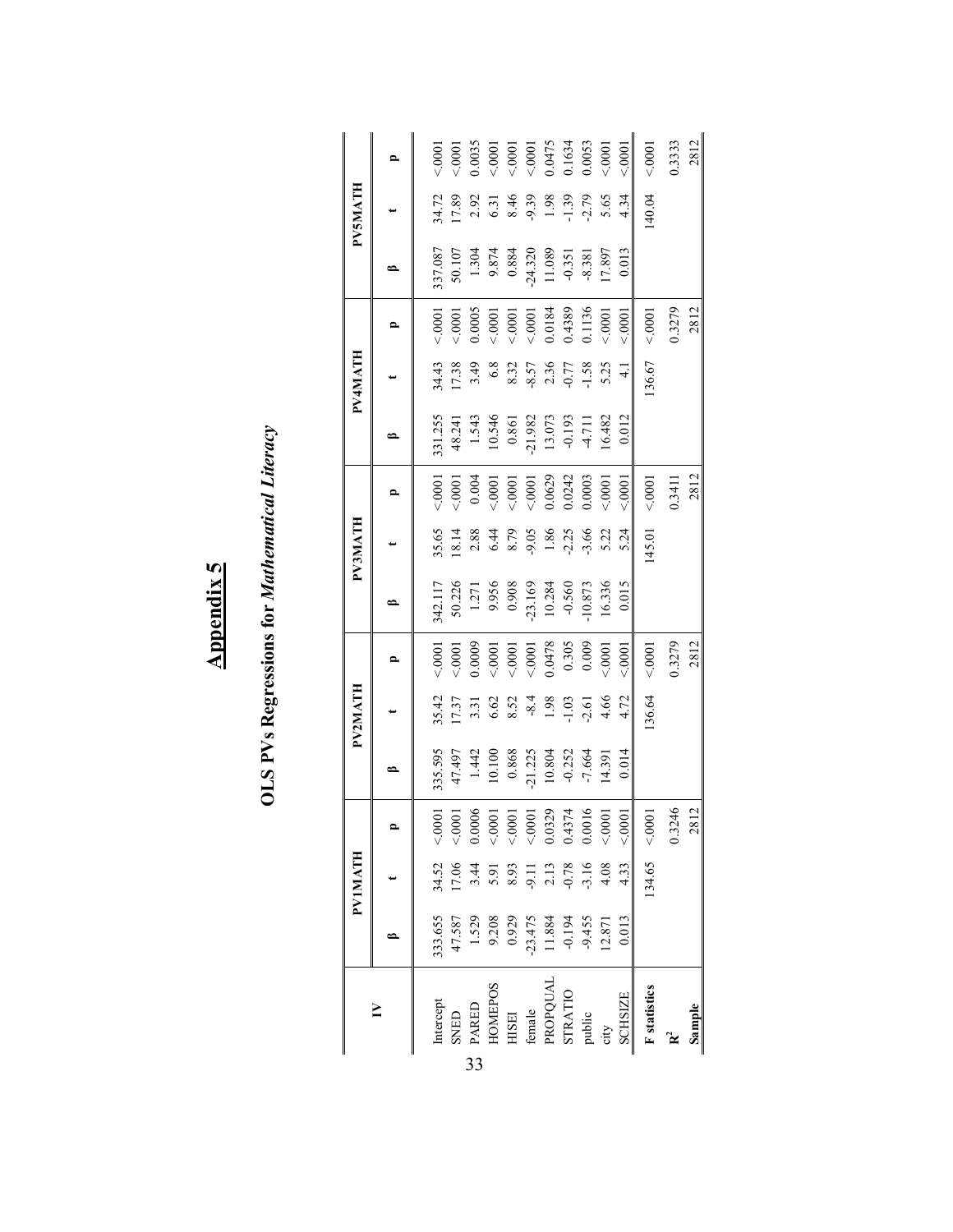# **Appendix 6 Appendix 6**

# **OLS PVs Regressions for Reading Literacy OLS PVs Regressions for** *Reading Literacy*

|                     |                                                                            | <b>PVIREA</b>                                            |         |           | <b>PV2READ</b> |        |           | PV3READ |        |           | PV4READ |        |           | PV5READ  |        |
|---------------------|----------------------------------------------------------------------------|----------------------------------------------------------|---------|-----------|----------------|--------|-----------|---------|--------|-----------|---------|--------|-----------|----------|--------|
|                     |                                                                            |                                                          | ≏       | ß         |                | ≏      | ≏         |         |        | ≏         |         |        | ≏         |          |        |
| Intercept           | 145.539                                                                    | 27.94                                                    | 0001    | 347.323   | 28.82          | 50001  | 360.501   | 29.53   | 50001  | 337.876   | 27.72   | 10001  | 355.860   | 29.53    | 00001  |
| SNED                |                                                                            | 13.74                                                    | < 0001  | 52.587    | 15.12          | 0001   | 49.352    | 14.01   | 0001   | 48.627    | 13.83   | 0001   | 52.399    | 15.07    | 50001  |
| PARED               | 49.034<br>2.106<br>2.9.971<br>9.842<br>0.8443<br>21.696<br>9.443<br>11.927 |                                                          | 0.0002  | 1.470     | 2.65           | 0.008  | 1.390     | 2.48    | 0.0133 | 2.087     | 3.72    | 0.0002 | 1.887     | 3.40     | 0.0007 |
| HOMEPOS             |                                                                            |                                                          | < 0001  | 10.400    | 5.36           | 0001   | 10.384    | 5.28    | 0001   | 10.285    | 5.24    | 00001  | 10.312    | 5.31     | 0001   |
| <b>HISEI</b>        |                                                                            |                                                          | 0001    | 0.890     | 6.86           | 0001   | 0.838     | 6.38    | 0001   | 0.895     | 6.82    | 50001  | 0.763     | 5.89     | 50001  |
| female              |                                                                            |                                                          | < 0001  | 23.498    | 7.31           | 0001   | 18.899    | 5.80    | 0001   | 26.045    | 8.01    | 0001   | 22.096    | $6.87\,$ | 0001   |
| PROPQUAL<br>STRATIO |                                                                            | $3.70$<br>$5.00$<br>$6.32$<br>$7.28$<br>$7.36$<br>$1.38$ | 0.0023  | 21.277    | 3.07           | 0.0022 | 14.733    | 2.10    | 0.0362 | 17.423    | 2.48    | 0.0131 | 21.630    | 3.12     | 0.0019 |
|                     |                                                                            |                                                          | 0.1664  | $-0.513$  | $-1.64$        | 0.1002 | $-0.493$  | $-1.56$ | 0.1191 | $-0.282$  | 0.89    | 0.3721 | $-0.777$  | 2.49     | 0.0128 |
| public              |                                                                            |                                                          | < .0001 | $-15.404$ | $-4.13$        | 0001   | $-17.782$ | $-4.71$ | 0001   | $-10.996$ | $-2.92$ | 0.0036 | $-15.101$ | 4.05     | 0001   |
| city                |                                                                            | 2.96                                                     | 0.0031  | 16.240    | 4.13           | 0001   | 12.671    | 3.18    | 0.0015 | 16.499    | 4.15    | 0001   | 14.150    | 3.60     | 0.0003 |
| <b>SCHSIZE</b>      | 0.011                                                                      | 2.96                                                     | 0.0031  | 0.014     | 3.66           | 0.0003 | 0.014     | 3.83    | 0.0001 | 0.011     | 2.89    | 0.0038 | 0.013     | 3.65     | 0.0003 |
| statistics          |                                                                            | 82.89                                                    | 0001    |           | 93.81          | 0001   |           | 81.94   | 0001   |           | 88.68   | 0001   |           | 88.20    | 00001  |
|                     |                                                                            |                                                          | 0.2284  |           |                | 0.2509 |           |         | 0.2263 |           |         | 0.2405 |           |          | 0.2395 |
| Sample              |                                                                            |                                                          | 2812    |           |                | 2812   |           |         | 2812   |           |         | 2812   |           |          | 2812   |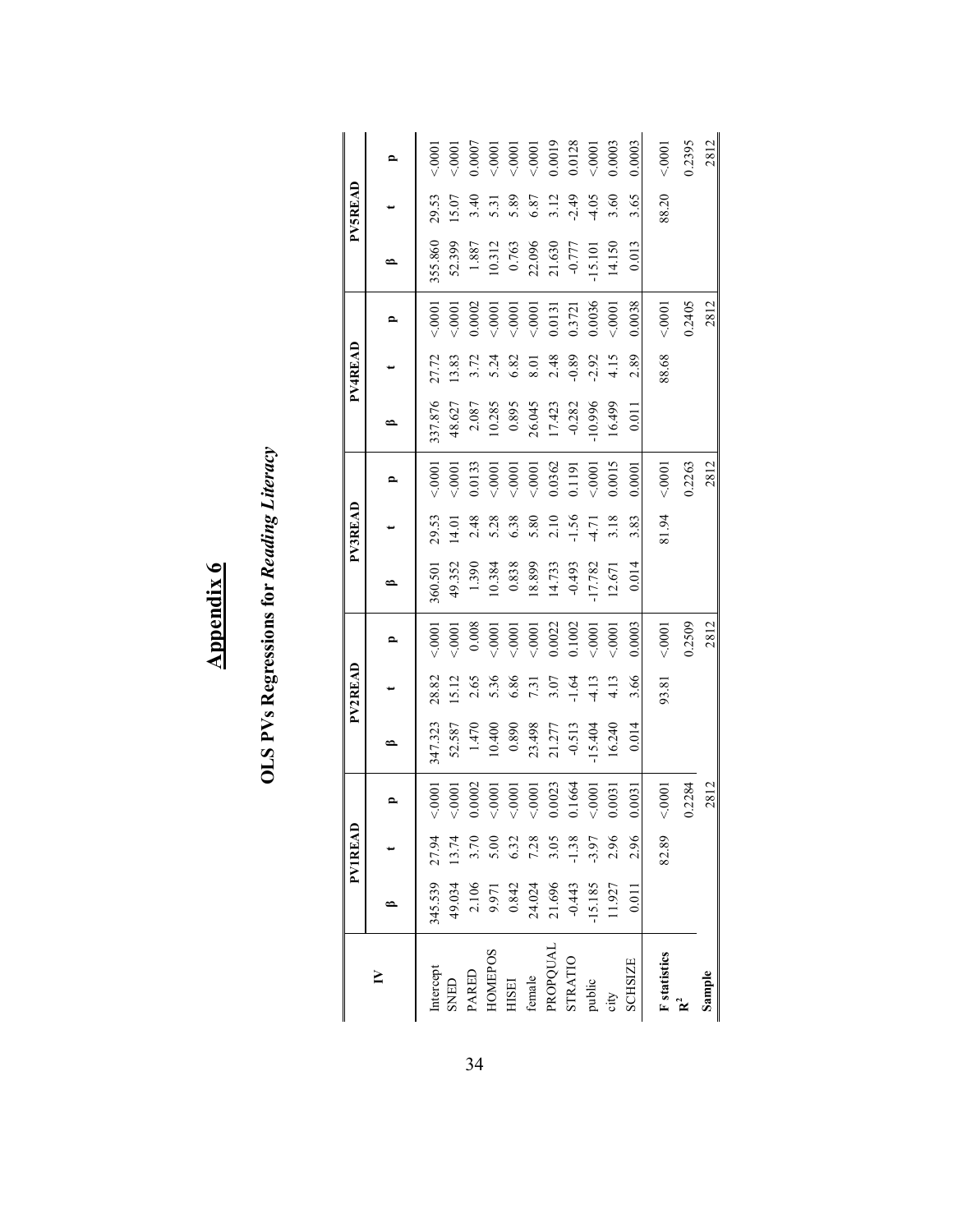|                           | SNED P.   | ARED     | <b>HOMPOS</b>          |                       |                                                        | HISEI female PROPQUAL                                                                               | STRATIO                                                | public             | city      | <b>SCHSIZE</b>                                                           |
|---------------------------|-----------|----------|------------------------|-----------------------|--------------------------------------------------------|-----------------------------------------------------------------------------------------------------|--------------------------------------------------------|--------------------|-----------|--------------------------------------------------------------------------|
| SNED                      | 1.000     | 0.198    | 0.240                  | 0.207                 | 0.030                                                  | 0.008                                                                                               | 0.066                                                  | 0.136              | 0.055     | 0.067                                                                    |
| PARED                     | 0.198     | 000      | 0.555                  | 0.605                 | 0.064                                                  |                                                                                                     |                                                        | 0.253              | 0.252     |                                                                          |
| <b>HOMEPOS</b>            | 0.240     | 0.555    | 1.000                  | 0.552                 | 0.038                                                  | $\begin{array}{c} 0.087 \\ 0.111 \\ 0.099 \\ 0.001 \\ 1.000 \\ 0.198 \\ 0.198 \\ 0.024 \end{array}$ | 0.068<br>0.073<br>0.095                                | 0.332              | 0.267     | $0.099$<br>$0.100$                                                       |
| <b>HISEI</b>              | 0.207     | 0.605    | 0.552                  | 1.000                 | $-0.039$                                               |                                                                                                     |                                                        | $-0.270$           | 0.236     | 0.081                                                                    |
| female                    | 0.030     | $-0.064$ | 0.038                  | 0.039                 |                                                        |                                                                                                     | $\begin{array}{c} 0.000 \\ 0.198 \\ 1.000 \end{array}$ |                    | $-0.082$  |                                                                          |
| PROPQUAL                  | $0.008\,$ | 0.087    | 0.111                  | 0.099                 | $\begin{array}{c} 1.000 \\ 0.001 \\ 0.000 \end{array}$ |                                                                                                     |                                                        | $0.011$<br>$0.108$ | 0.024     | $\begin{array}{c} 0.001 \\ 0.173 \\ \textbf{0.528} \\ 0.119 \end{array}$ |
| <b>STRATIO</b>            | 0.066     | $-0.068$ | 0.073                  | 0.095                 |                                                        |                                                                                                     |                                                        | 0.025              | 0.053     |                                                                          |
| public                    | 0.136     | $-0.253$ | $-0.332$               | 0.270                 | $-0.011$                                               |                                                                                                     | 0.025                                                  | $1.000\,$          | $-0.192$  |                                                                          |
| city                      | 0.055     | 0.252    | 0.267                  | 0.236                 | $-0.082$                                               |                                                                                                     | 0.053                                                  | 0.192              | $1.000\,$ | 0.320                                                                    |
| <b>SCHSIZE</b>            | 0.067     | 0.099    | 0.100                  | 0.081                 | 0.001                                                  | 0.173                                                                                               | 0.528                                                  | 0.119              | 0.320     | 000                                                                      |
| Note: The table shows the |           |          | artial correlations of | independent variables |                                                        |                                                                                                     |                                                        |                    |           |                                                                          |

**Multicollinearity Diagnostics** 

**Multicollinearity Diagnostics** 

**Appendix 7**

**Appendix 7**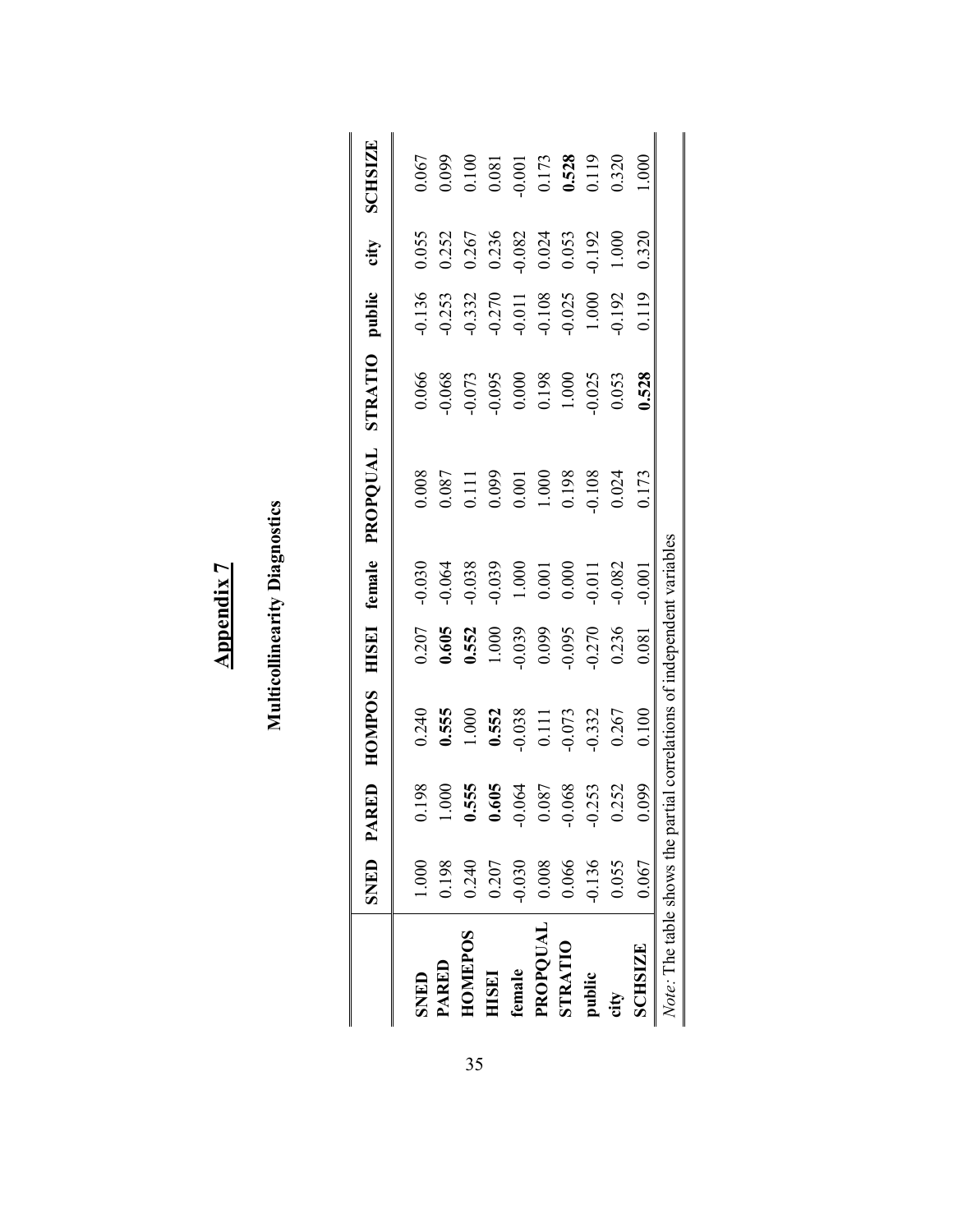Several indicators lead to the conclusion that there is no multicollinearity in the OLS regressions presented. The t statistics for most the coefficients were highly significant, as well as the F statistics. The R-square was moderated and the signs of the coefficients in the regressions were the ones predicted from previous studies.

In order to verify if there were not multicollinearity problems, partial correlations among the explanatory variables were calculated. There were no partial correlations in excess of 0.8 among the independent variables. However, the variables *PARE*, *HOMEPOS*, and *HISEI* were moderately correlated. This was an obvious result since they were created to represent households' welfare in terms of parents' education, occupational status and possessions. This collinearity did not affect the model.

The variables *SCHSIZE* and *STRATIO* were also moderately correlated. This shows that bigger schools tended to have higher student-teacher ratios. These variables were expected to be somehow correlated; however, this did not affect the models.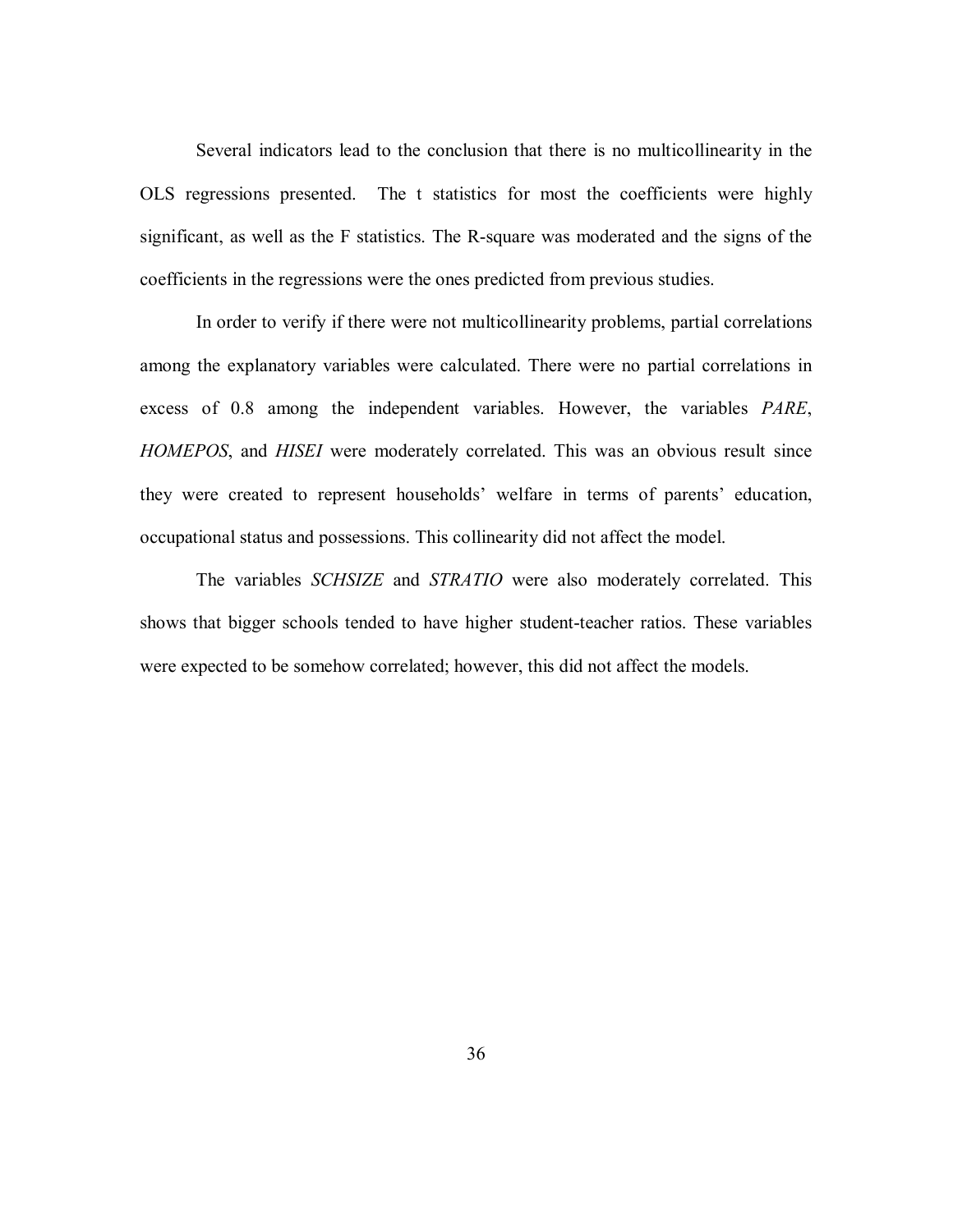#### **Heteroscedasticity Diagnostics**

 In order to determine if there was a problem of heteroscedasticity, two test were conducted. The first one was an informal test of plotting the standardized residuals of each regression against the predicted values of the dependent variables (*scientific*, *mathematical*, and *reading literacy*)

The plots show random distributions for the three models which implies that heteroscedasticity apparently was not a problem.



#### • *scientific literacy*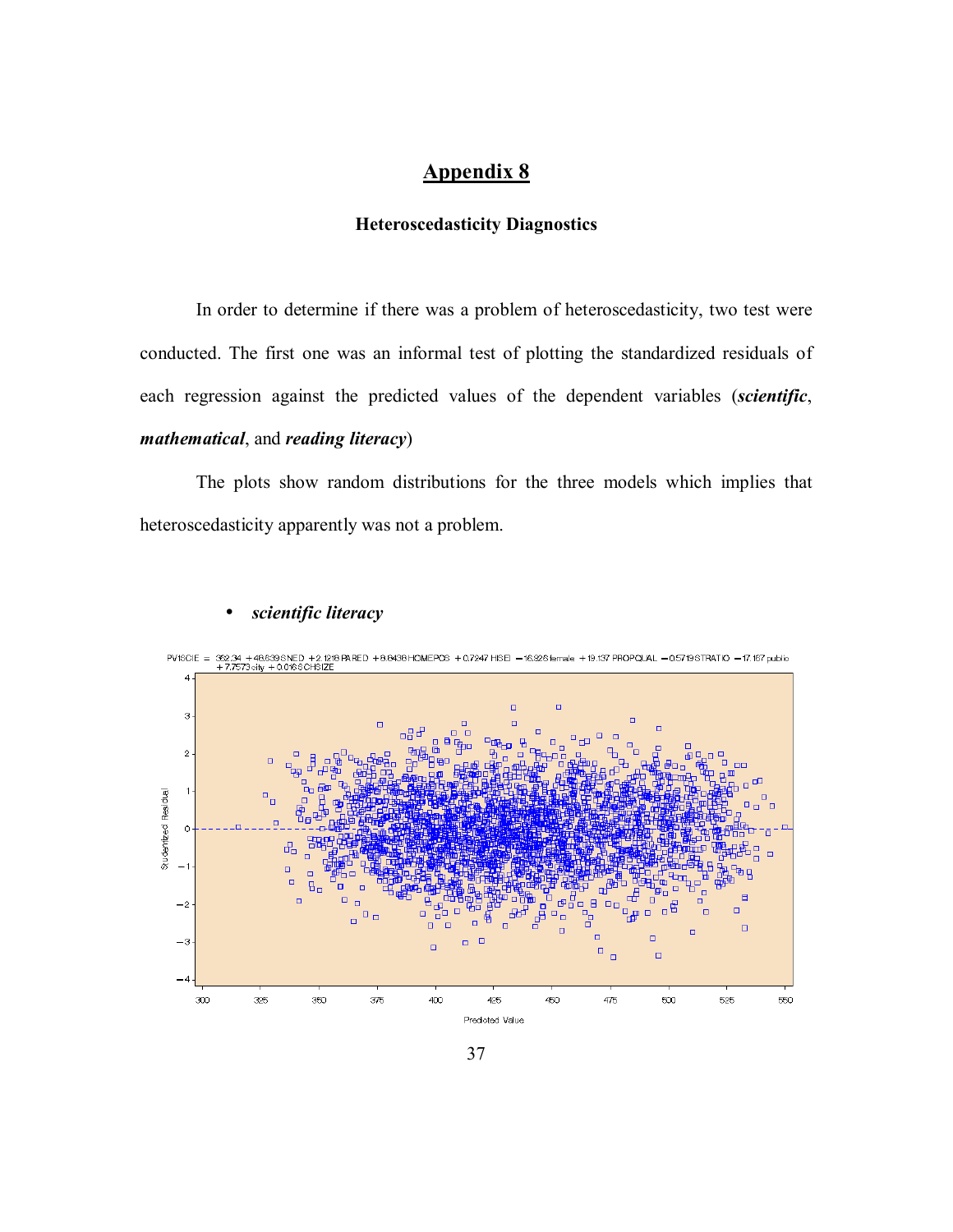#### • *mathematical literacy*



### • *reading literacy*



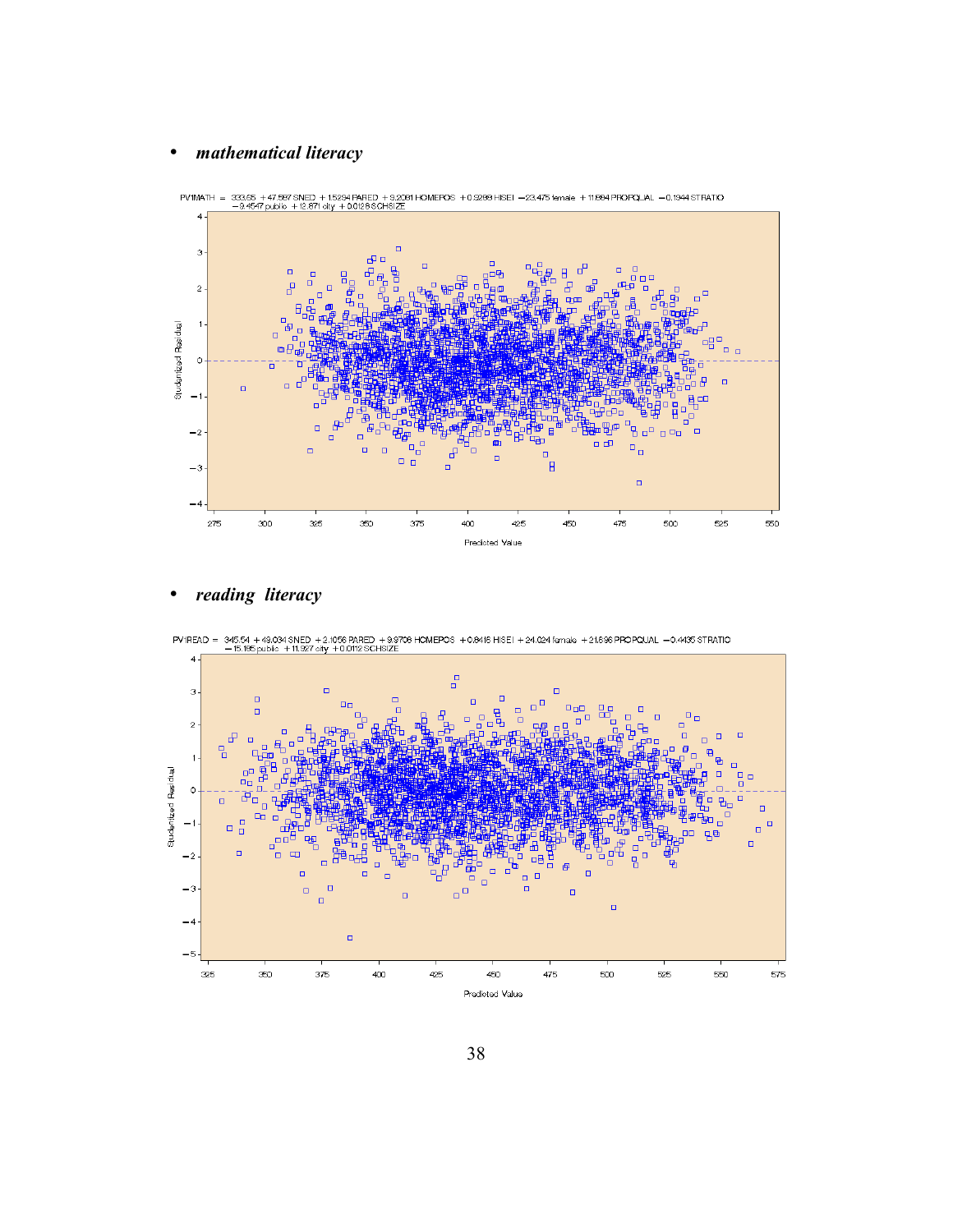White Tests for heteroscedasticity were conducted in order to confirm that the models did not have this problem. The null hypothesis for the White Test maintains that the errors are homoscedastic. When the model is correctly specified and the errors are independent of the regressors, the rejection of the null hypothesis is evidence of heteroscedasticity. In the model concerning *scientific literacy* the χ2 value obtained in the test was 55.76 which implied that the null hypothesis was failed to reject and therefore, the homoscedasticity assumption holds.

|                | $\chi$ <sup>2</sup> | $Pr > \chi$ 2 | <b>Result</b>     |
|----------------|---------------------|---------------|-------------------|
| <b>PV1SCIE</b> | 52.36               | 0.7768        | Fail to reject Ho |
| <b>PV2SCIE</b> | 55.87               | 0.6619        | Fail to reject Ho |
| <b>PV3SCIE</b> | 62.60               | 0.4193        | Fail to reject Ho |
| PV4SCIE        | 58.99               | 0.5491        | Fail to reject Ho |
| PV5SCIE        | 49.00               | 0.8656        | Fail to reject Ho |
| <b>AVERAGE</b> | 55.76               |               | Fail to reject Ho |

**White Test of Heteroscedasticity:** *scientific literacy*

In the model of *mathematical literacy* the χ2 value obtained was 71.81. Consequently, the null hypothesis was failed to reject and therefore, the homoscedasticity assumption holds.

|                | $\chi^2$ | $Pr > \chi$ 2 | <b>Result</b>     |
|----------------|----------|---------------|-------------------|
| <b>PV1MATH</b> | 70.26    | 0.1951        | Fail to reject Ho |
| <b>PV2MATH</b> | 73.45    | 0.1319        | Fail to reject Ho |
| PV3MATH        | 86.39    | 0.0179        | Reject Ho         |
| PV4MATH        | 67.61    | 0.2618        | Fail to reject Ho |
| <b>PV5MATH</b> | 61.34    | 0.4638        | Fail to reject Ho |
| <b>AVERAGE</b> | 71.81    |               | Fail to reject Ho |

**White Test of Heteroscedasticity:** *mathematical literacy*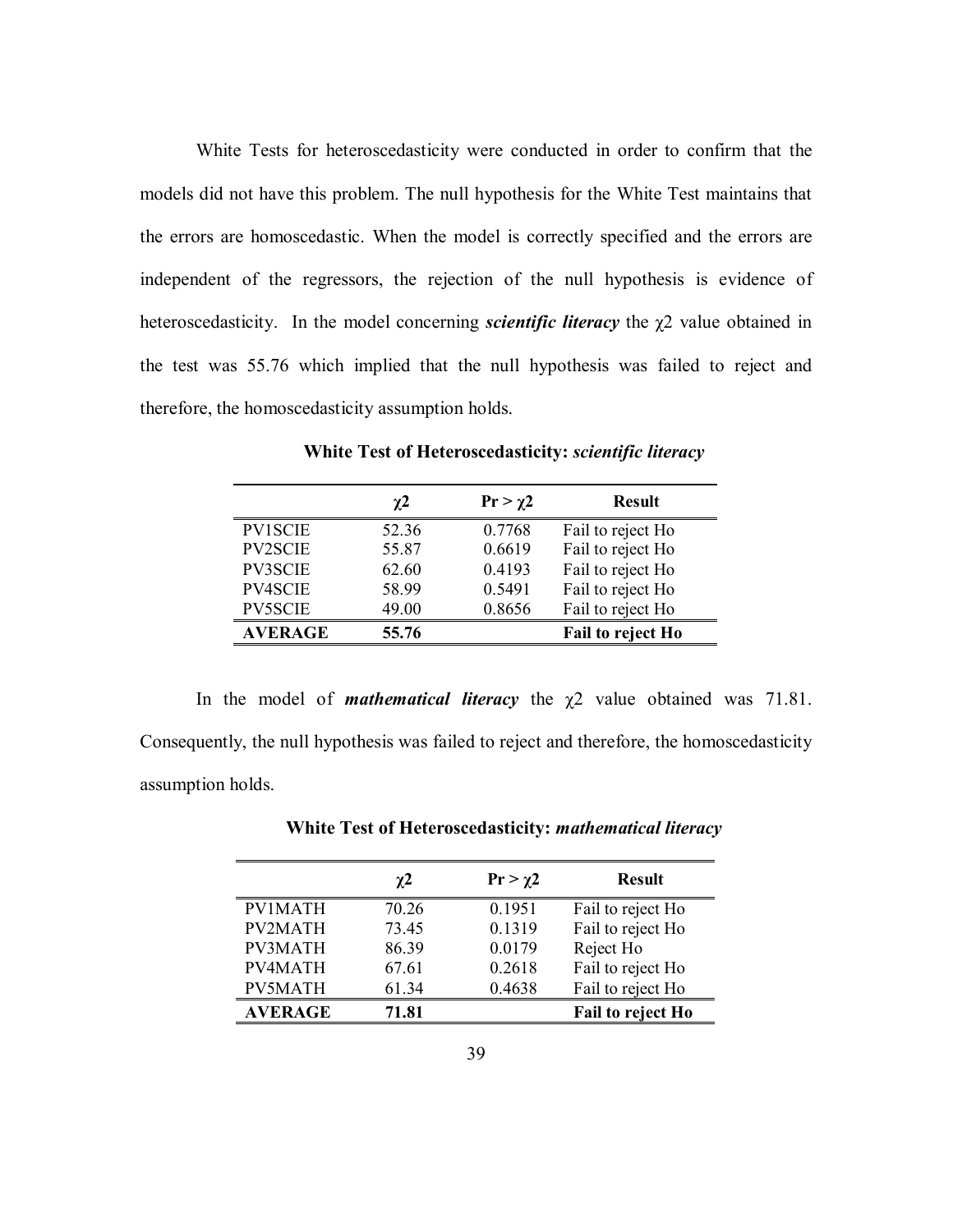Finally, in the model of *reading literacy*, the  $\chi$ 2 value obtained was 70.41. Therefore, the null hypothesis of homoscedasticity was failed to reject. The model does not have a problem of heteroscedasticity.

|                | $\chi^2$ | $Pr > \chi$ 2 | <b>Result</b>     |
|----------------|----------|---------------|-------------------|
| <b>PV1READ</b> | 76.36    | 0.0889        | Fail to reject Ho |
| <b>PV2READ</b> | 64.70    | 0.3487        | Fail to reject Ho |
| PV3READ        | 77.55    | 0.0749        | Fail to reject Ho |
| PV4READ        | 75.35    | 0.1022        | Fail to reject Ho |
| <b>PV5READ</b> | 58.11    | 0.5813        | Fail to reject Ho |
| <b>AVERAGE</b> | 70.41    |               | Fail to reject Ho |

**White Test of Heteroscedasticity:** *reading literacy*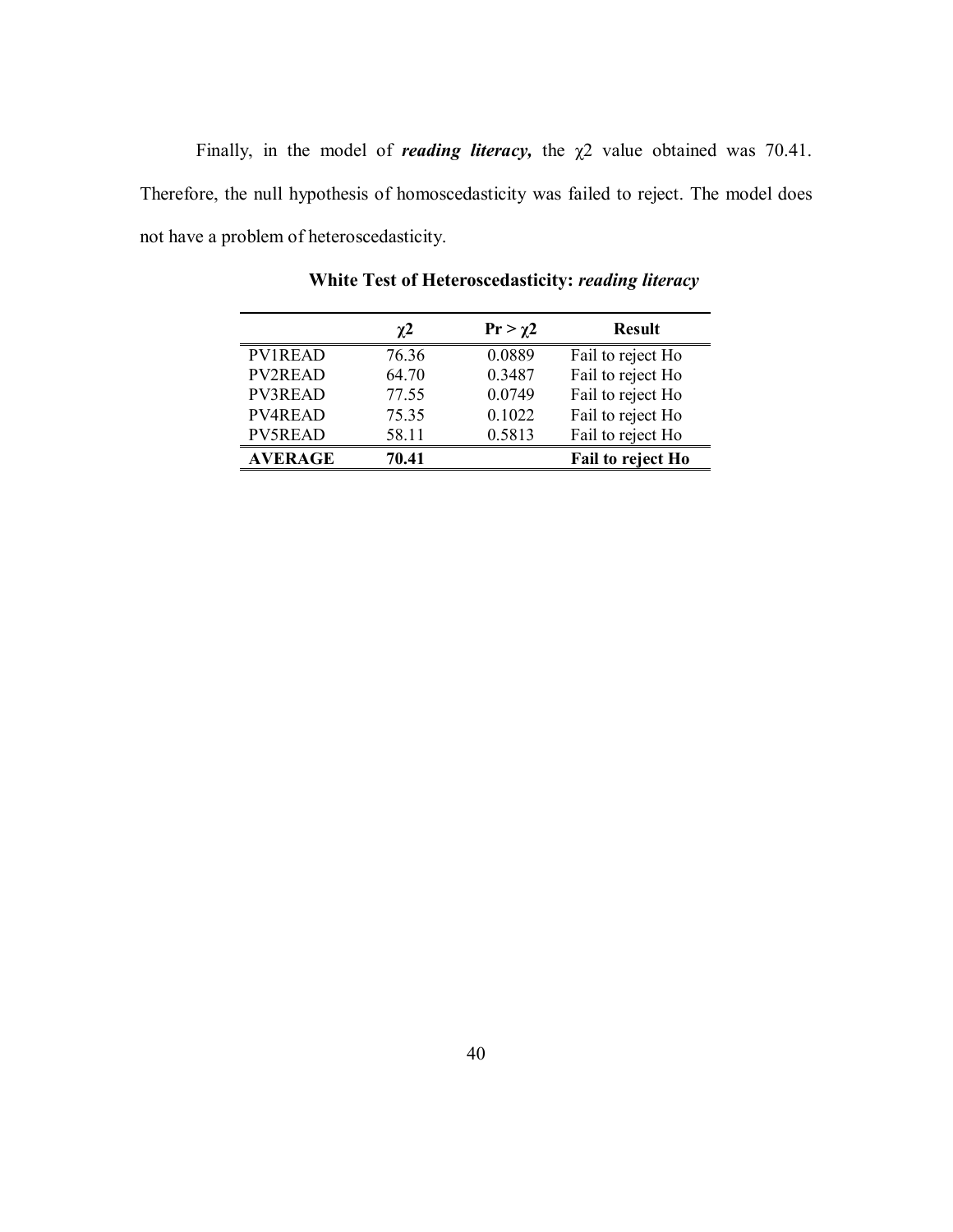#### **Model Specification Diagnostics**

In order to determine if the models were well specified informal and formal tests were conducted. The informal test consisted of plotting the residuals for each model against the observed dependent variables of *scientific*, *mathematical*, and *reading literacy*. Random points would indicate that there were no problems of misspecification.



• *scientific literacy*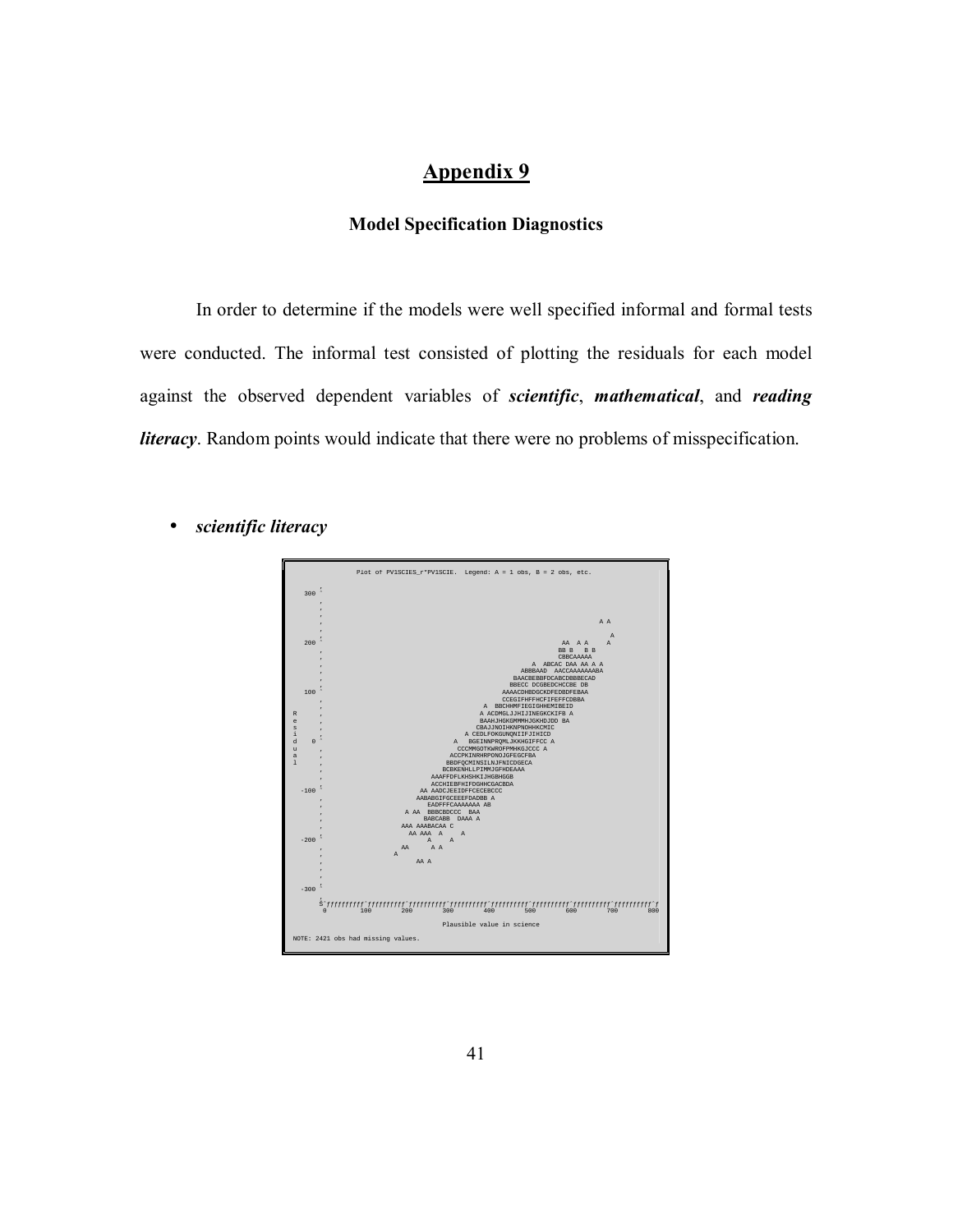• *mathematical literacy*



• *reading literacy*



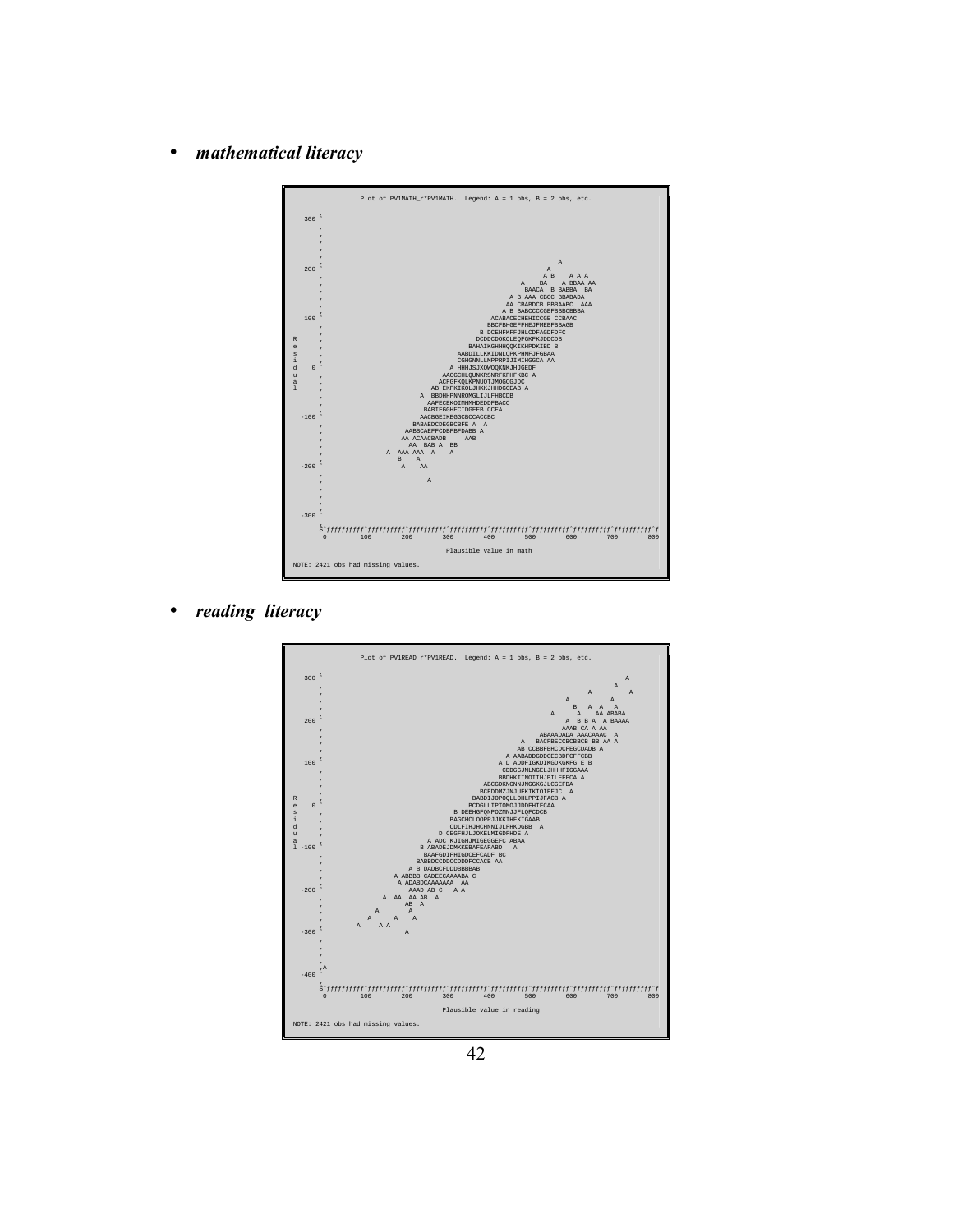The plots of the three models showed non-random patrons. There might be relevant variables omitted in the model. This is not surprising since achievement in science, math and reading tests is also correlated with students' initial ability which is difficult to measure, and was not provided by the PISA-2006 data base. On the other hand, this would be a problem only if an omitted variable was correlated with the variable of interest *SNED*, because this would bias positively or negatively the estimator

The Ramsey's Reset test was also conducted in order to formally determine if there was a problem of specification in the model. Ramsey's test can be viewed as a linearity test that checks whether any nonlinear transformation of the specified independent variables has been omitted. The null hypothesis in the Ramsey Test is that the model is well specified; therefore, the rejection of the null hypothesis is evidence of misspecification. The Ramsey Test was conducted in the three models. In the models of *scientific literacy* and *mathematical literacy* the null hypotheses were failed to reject which suggested that the models were well specified. On the other had, the null hypothesis was rejected for the *reading literacy* model which suggested that the model had a problem of misspecification.

 The variable SNED for three models was very robust which implies that the possible problems associated with misspecification would hardly affect its significance.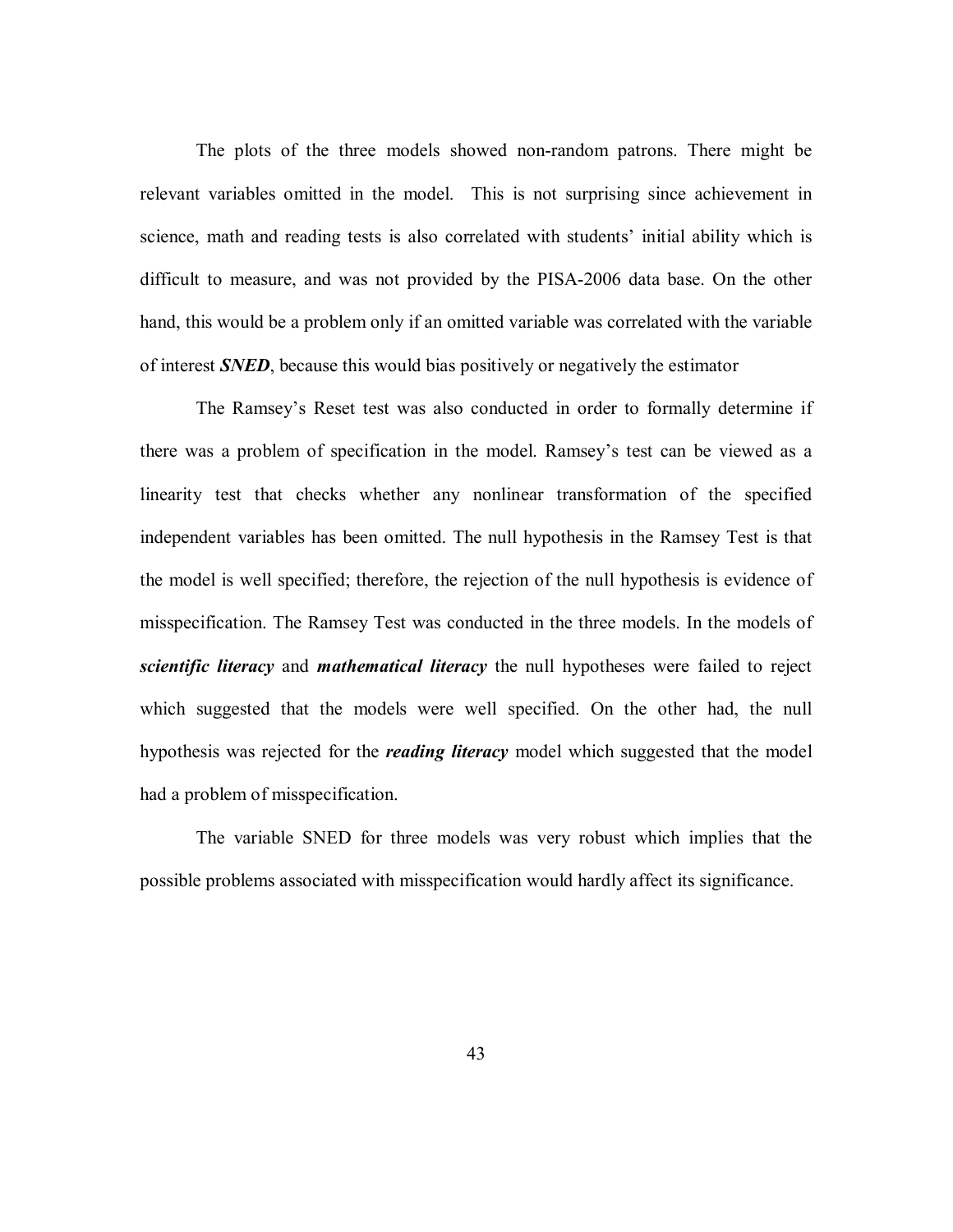|                |       | F    |                |                | Pr > F |        |                   |
|----------------|-------|------|----------------|----------------|--------|--------|-------------------|
|                | າ     | 3    | $\overline{4}$ | $\overline{2}$ | 3      | 4      | Result            |
| <b>PV1SCIE</b> | 13.76 | 9.26 | 6.55           | 0.0002         | < 0001 | 0.0002 | Fail to reject Ho |
| <b>PV2SCIE</b> | 9.35  | 6.95 | 5.38           | 0.0022         | 0.0010 | 0.0011 | Fail to reject Ho |
| PV3SCIE        | 8.94  | 5.94 | 4.80           | 0.0028         | 0.0027 | 0.0024 | Fail to reject Ho |
| PV4SCIE        | 10.00 | 7.83 | 5.22           | 0.0016         | 0.0004 | 0.0014 | Fail to reject Ho |
| <b>PV5SCIE</b> | 11.60 | 6.86 | 4.70           | 0.0007         | 0.0011 | 0.0028 | Fail to reject Ho |
| <b>AVERAGE</b> | 10.73 | 7.37 | 5.33           |                |        |        | Fail to reject Ho |

**Ramsey Test:** *science literacy*

**Ramsey Test:** *mathematical literacy*

|                |                | F     |       |        | Pr > F |        | <b>Result</b>     |
|----------------|----------------|-------|-------|--------|--------|--------|-------------------|
|                | $\overline{2}$ | 3     | 4     | 2      | 3      | 4      |                   |
| <b>PV1MATH</b> | 19.05          | 13.65 | 9.15  | < 0001 | < 0001 | < 0001 | Fail to reject Ho |
| <b>PV2MATH</b> | 23.13          | 16.48 | 11.07 | < 0001 | < 0001 | < 0001 | Fail to reject Ho |
| PV3MATH        | 16.71          | 14.13 | 9.42  | < 0001 | < 0001 | < 0001 | Fail to reject Ho |
| <b>PV4MATH</b> | 23.36          | 18.88 | 12.58 | < 0001 | < 0001 | < 0001 | Fail to reject Ho |
| PV5MATH        | 17.86          | 12.75 | 8.73  | < 0001 | < 0001 | < 0001 | Fail to reject Ho |
| <b>AVERAGE</b> | 20.02          | 15.18 | 10.19 |        |        |        | Fail to reject Ho |

**Ramsey Test:** *reading literacy*

|                |      | F    |                         |        | Pr > F |        | <b>Result</b>     |
|----------------|------|------|-------------------------|--------|--------|--------|-------------------|
|                |      | 3    | $\overline{\mathbf{4}}$ | 2      | 3      | 4      |                   |
| <b>PV1READ</b> | 1.88 | 3.08 | 2.50                    | 0.1703 | 0.0463 | 0.0581 | Reject Ho         |
| <b>PV2READ</b> | 5.04 | 3.70 | 4.74                    | 0.0249 | 0.0250 | 0.0027 | Fail to reject Ho |
| <b>PV3READ</b> | 4.45 | 2.33 | 1.73                    | 0.0351 | 0.0973 | 0.1591 | Reject Ho         |
| <b>PV4READ</b> | 0.15 | 1.31 | 1.93                    | 0.6994 | 0.2703 | 0.1227 | Reject Ho         |
| <b>PV5READ</b> | 1.24 | 1.92 | 2.41                    | 0.2648 | 0.1467 | 0.0657 | Reject Ho         |
| <b>AVERAGE</b> | 2.55 | 2.47 | 2.66                    |        |        |        | <b>Reject Ho</b>  |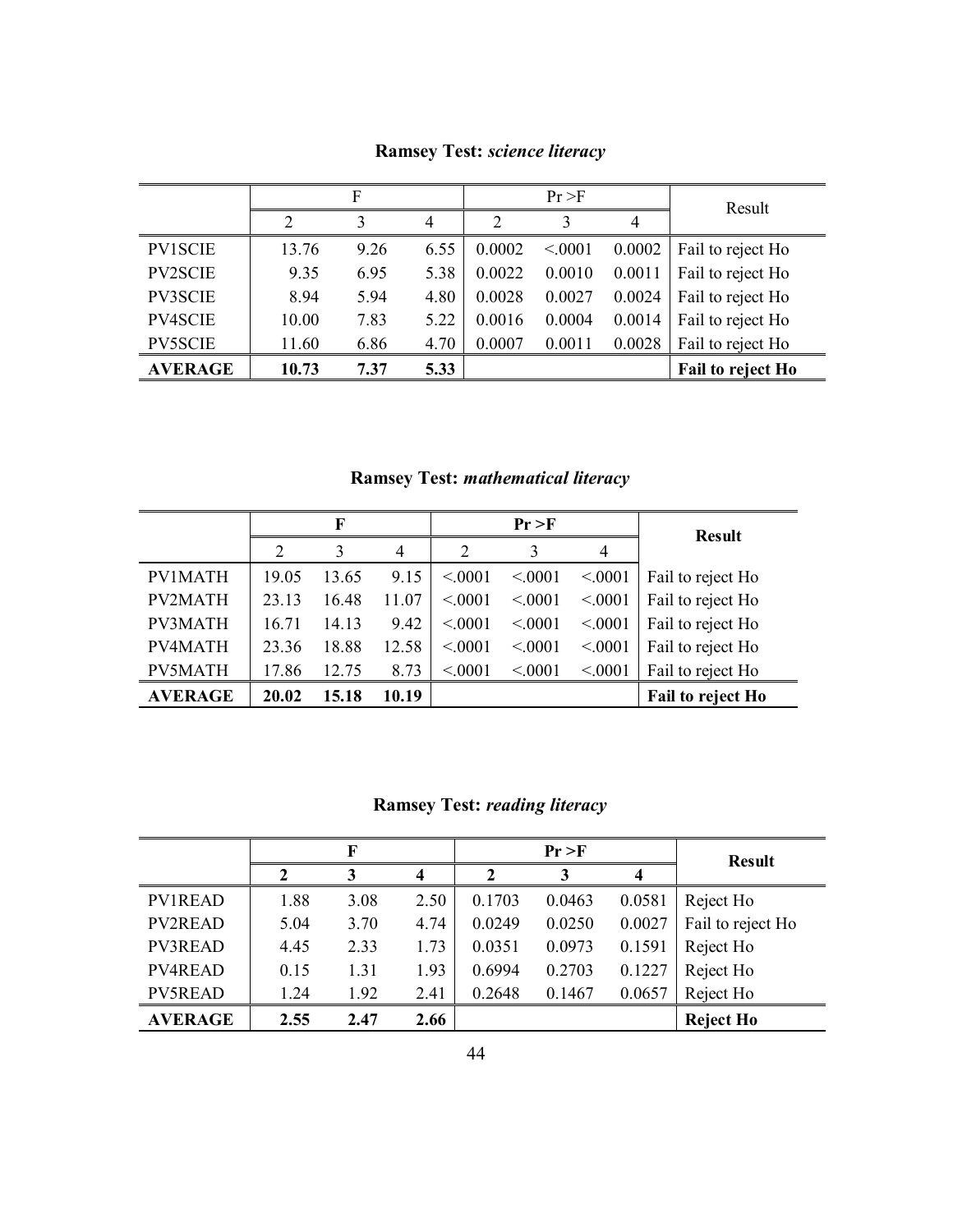| scientific<br>literacy | coefficient                                                           | SЕ    | t-statistic | p-value |
|------------------------|-----------------------------------------------------------------------|-------|-------------|---------|
| Intercept              | 372.924                                                               | 8.715 | 42.800      | < 0001  |
| <b>SNED</b>            | 41.960                                                                | 2.769 | 15.154      | < 0001  |
| <b>PARED</b>           | 2.026                                                                 | 0.428 | 4.730       | < 0001  |
| <b>HOMEPOS</b>         | 10.258                                                                | 1.542 | 6.658       | < 0001  |
| <b>HISEI</b>           | 0.866                                                                 | 0.103 | 8.404       | < 0001  |
| female                 | $-17.287$                                                             | 2.536 | $-6.814$    | < 0.001 |
| <b>STRATIO</b>         | $-0.171$                                                              | 0.245 | $-0.696$    | 0.4865  |
| public                 | $-16.715$                                                             | 2.879 | $-5.808$    | < 0001  |
| City                   | 9.654                                                                 | 3.045 | 3.168       | 0.0016  |
| <b>SCHSIZE</b>         | 0.011                                                                 | 0.003 | 3.744       | 0.0002  |
| <b>F</b> statistics    |                                                                       |       | 139.196     | < .0001 |
| $\mathbf{R}^2$         |                                                                       |       |             | 0.274   |
| <b>Sample</b>          |                                                                       |       |             | 3462    |
|                        | a. * indicates significant at .05 and ** indicates significant at .01 |       |             |         |

#### **OLS Regressions without PROPQUAL**

| mathematical<br>literacy                                              | coefficient | SЕ    | t-statistic | p-value |
|-----------------------------------------------------------------------|-------------|-------|-------------|---------|
| Intercept                                                             | 334.228     | 8.096 | 41.290      | < 0001  |
| <b>SNED</b>                                                           | 43.297      | 2.573 | 16.830      | < 0.001 |
| <b>PARED</b>                                                          | 1.790       | 0.398 | 4.502       | 0.0000  |
| <b>HOMEPOS</b>                                                        | 9.886       | 1.432 | 6.904       | < 0001  |
| <b>HISEI</b>                                                          | 1.003       | 0.096 | 10.474      | < 0001  |
| female                                                                | $-23.755$   | 2.356 | $-10.080$   | < 0001  |
| <b>STRATIO</b>                                                        | 0.119       | 0.228 | 0.522       | 0.602   |
| public                                                                | $-8.768$    | 2.674 | $-3.278$    | 0.001   |
| city                                                                  | 13.224      | 2.828 | 4.674       | < 0001  |
| <b>SCHSIZE</b>                                                        | 0.009       | 0.003 | 3.538       | < 0001  |
| <b>F</b> statistics                                                   |             |       | 177.480     | < .0001 |
| $\mathbf{R}^2$                                                        |             |       |             | 0.3163  |
| <b>Sample</b>                                                         |             |       |             | 3462    |
| a. * indicates significant at .05 and ** indicates significant at .01 |             |       |             |         |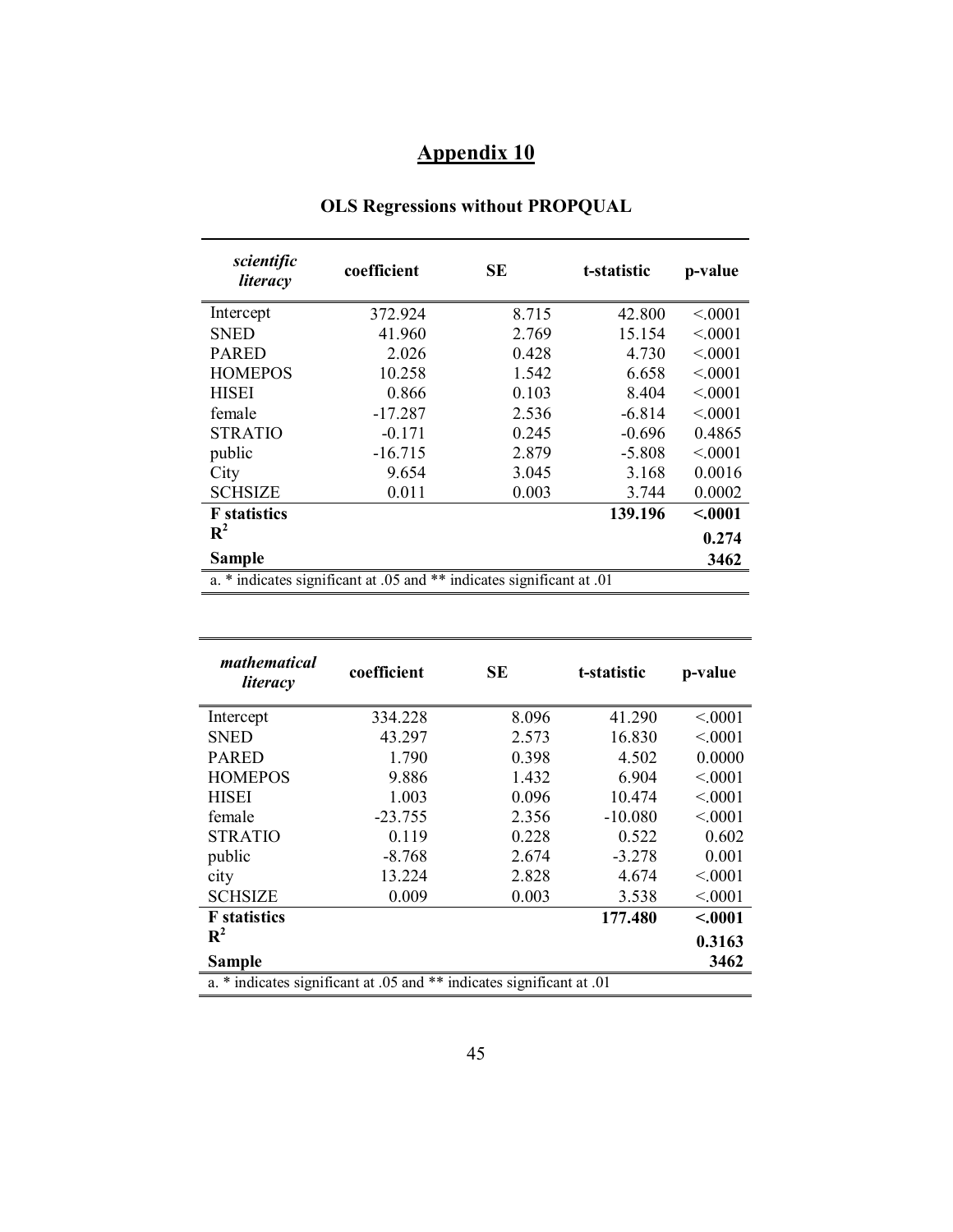| reading<br>literacy | coefficient                                                               | <b>SE</b> | t-statistic | p-value |
|---------------------|---------------------------------------------------------------------------|-----------|-------------|---------|
| Intercept           | 348.588                                                                   | 10.122    | 34.446      | < 0001  |
| <b>SNED</b>         | 46.418                                                                    | 3.216     | 14.434      | < 0001  |
| <b>PARED</b>        | 2.006                                                                     | 0.497     | 4.032       | 0.0001  |
| <b>HOMEPOS</b>      | 8.822                                                                     | 1.791     | 4.930       | < 0.001 |
| <b>HISEI</b>        | 1.008                                                                     | 0.120     | 8.416       | < 0001  |
| female              | 22.381                                                                    | 2.945     | 7.600       | < 0001  |
| <b>STRATIO</b>      | $-0.061$                                                                  | 0.285     | $-0.218$    | 0.8274  |
| public              | $-15.973$                                                                 | 3.343     | $-4.778$    | < 0001  |
| city                | 15.800                                                                    | 3.536     | 4.470       | < 0001  |
| <b>SCHSIZE</b>      | 0.008                                                                     | 0.003     | 2.376       | 0.0176  |
| <b>F</b> statistics |                                                                           |           | 118.048     | < .0001 |
| $\mathbf{R}^2$      |                                                                           |           |             | 0.235   |
| <b>Sample</b>       |                                                                           |           |             | 3462    |
|                     | Notes: * indicates significant at .05 and ** indicates significant at .01 |           |             |         |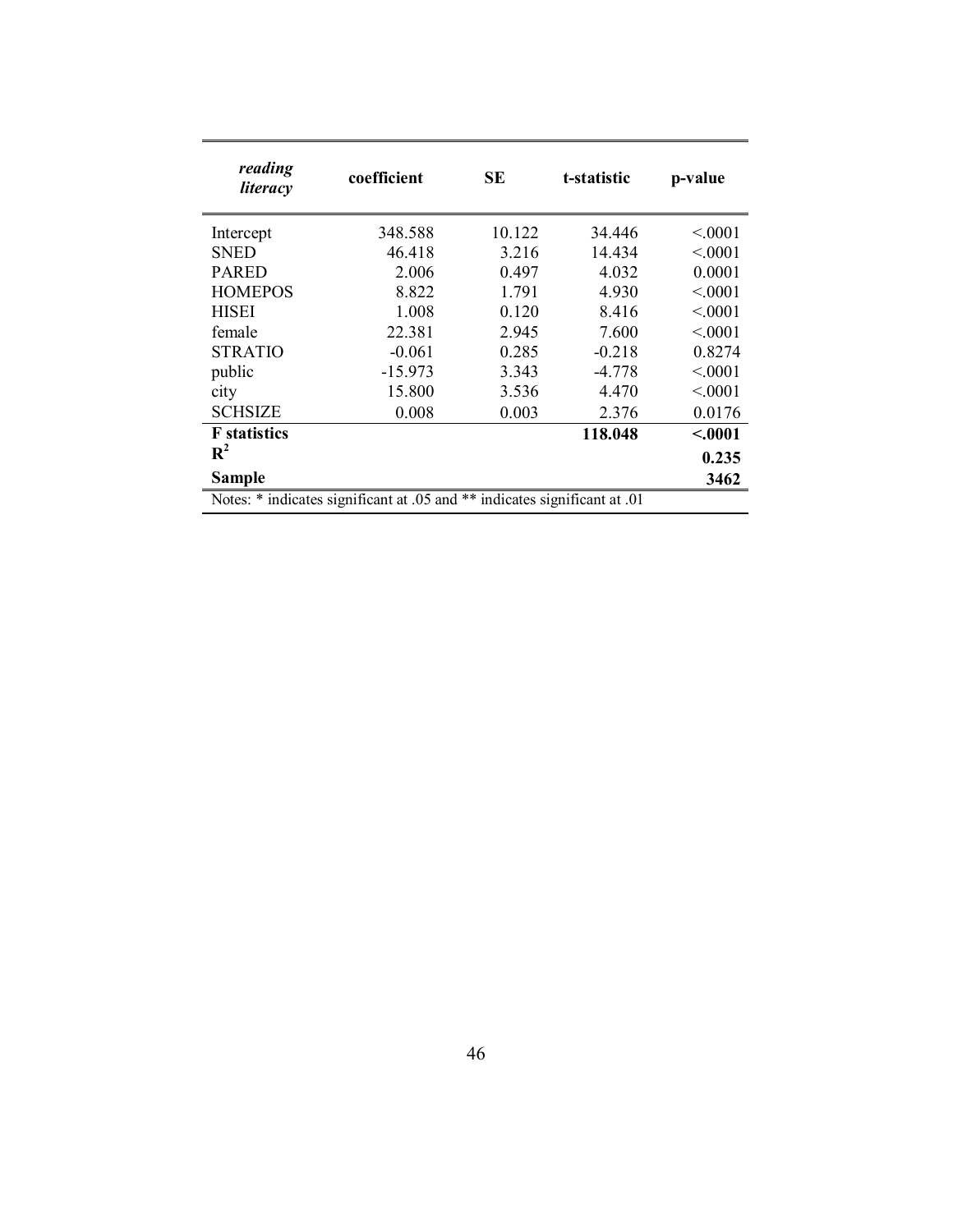**Meansí Analysis for Regression Samples with and without PROPQUAL**  Means' Analysis for Regression Samples with and without PROPQUAL

|                                                                             |                                                                                           | Sample PROPOUAL    |                     |                      | Sample NO-PROPOUAL |                     | diff PROP,                          |
|-----------------------------------------------------------------------------|-------------------------------------------------------------------------------------------|--------------------|---------------------|----------------------|--------------------|---------------------|-------------------------------------|
| Means                                                                       | Aissing (                                                                                 | Sample (2)         | $\lim_{\sim} (1-2)$ | $M$ issing $(3)$     | Sample (4)         | $\frac{1}{2}$ (3-4) | NO PROP<br>$\overline{)4}$          |
|                                                                             |                                                                                           | 2812               |                     |                      | 3462               |                     | 650                                 |
| SNED                                                                        | 38.16%                                                                                    | 36.88%             | 1.28%               | 44.32%               | 35.07%             | 9.25%               | 1.81%                               |
|                                                                             |                                                                                           | 12.059             | 0.303               |                      | 11.859             | 1.0509              | 0.2000                              |
|                                                                             | $\begin{array}{l} 12.362 \\ -0.758 \\ 42.202 \\ 45.31\% \\ 22.989 \\ 43.35\% \end{array}$ |                    | 0.146               | $\frac{12.91}{0.58}$ | $-0.963$           | 0.3832              | 0.0590<br>0.9310<br>0.53%<br>0.0440 |
|                                                                             |                                                                                           | $-0.904$<br>40.534 | 1.668               | 44.991               | 39.603             | 5.3881              |                                     |
|                                                                             |                                                                                           | 16.44%             | 1.13%               | 43.87%               | 46.97%             | $-3.10%$            |                                     |
|                                                                             |                                                                                           | 26.081             | $-3.092$            | 19.856               | 26.125             | $-6.269$            |                                     |
|                                                                             |                                                                                           | 41.39%             | 1.96%               | 31.56%               | 47.40%             | 15.80%              | $-6.01\%$                           |
|                                                                             |                                                                                           | 54.08%             | 4.21%               | 59.77%               | 58.75%             | 1.02%               | 5.33%                               |
| PARED<br>HOMEPOS<br>HISEI<br>HISEI<br>STRATIO<br>SCHSIZE<br>aity<br>sCHSIZE | 1069.3                                                                                    | 1075.3             | $-6.000$            | 1028                 | 1089.5             | $-61.45$            | 4.2000                              |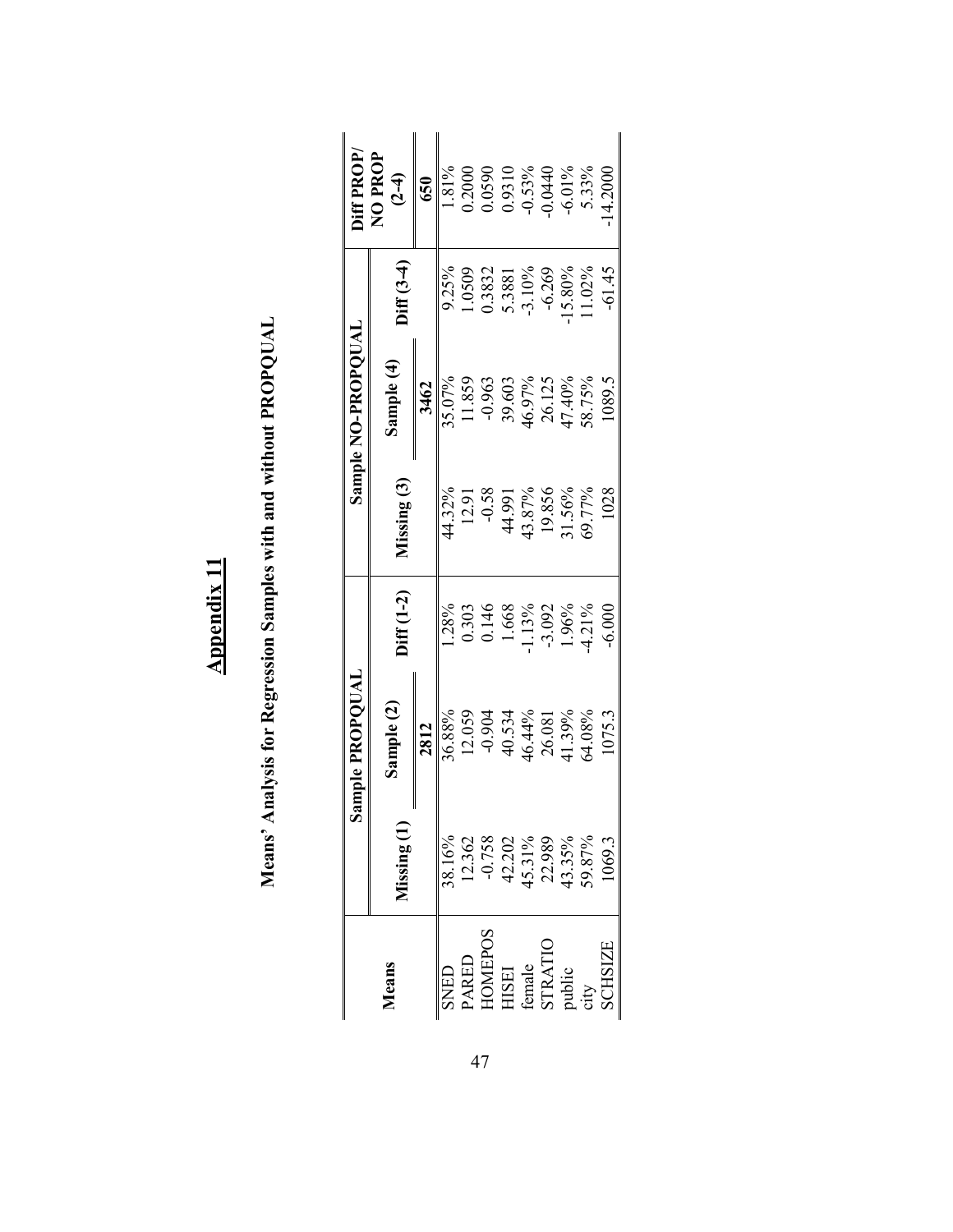#### **REFERENCES**

- Contreras, D., Flores, L., & Lobato, F. (2003). Monetary Incentives for Teachers and School Performance. The Evidence for Chile. Department of Economics. University of Chile.
- De Walque, D. (2005). How does the impact of an HIV/AIDS information campaign vary with educational attainment? Evidence from rural Uganda. *Working paper no. 3289*. World Bank. Washington, DC.
- Dee, Thomas S. (2003). Are There Civic Returns to Education?. *NBER Working Paper 9588.* National Bureau of Economic Research.
- Forbes, R. H., Fortune, J. C., & Packard, A. L. ( 1993, February). North Carolina rural initiative study of secondary schools: Funding effects on depth of the curriculum*.* Paper presented at the annual meeting of the Eastern Educational Research Association, Clearwater, FL. (ERIC Document Reproduction Service No. ED 360 133).
- Glewwe, P., Nauman. I, & Kremer M. (2003). Teacher Incentives. *NBER Working Paper No. 9671*. National Bureau of Economic Research.
- Glaeser E., Ponzetto G., & Shleifer A. (2006). Why Does Democracy Need Education*?. NBER Working Paper 12128*. National Bureau of Economic Research.
- Hanushek E., & Woessmann L. (2007). The Role of School Improvement in Economic Development. *NBER Working Paper 12832*. National Bureau of Economic Research.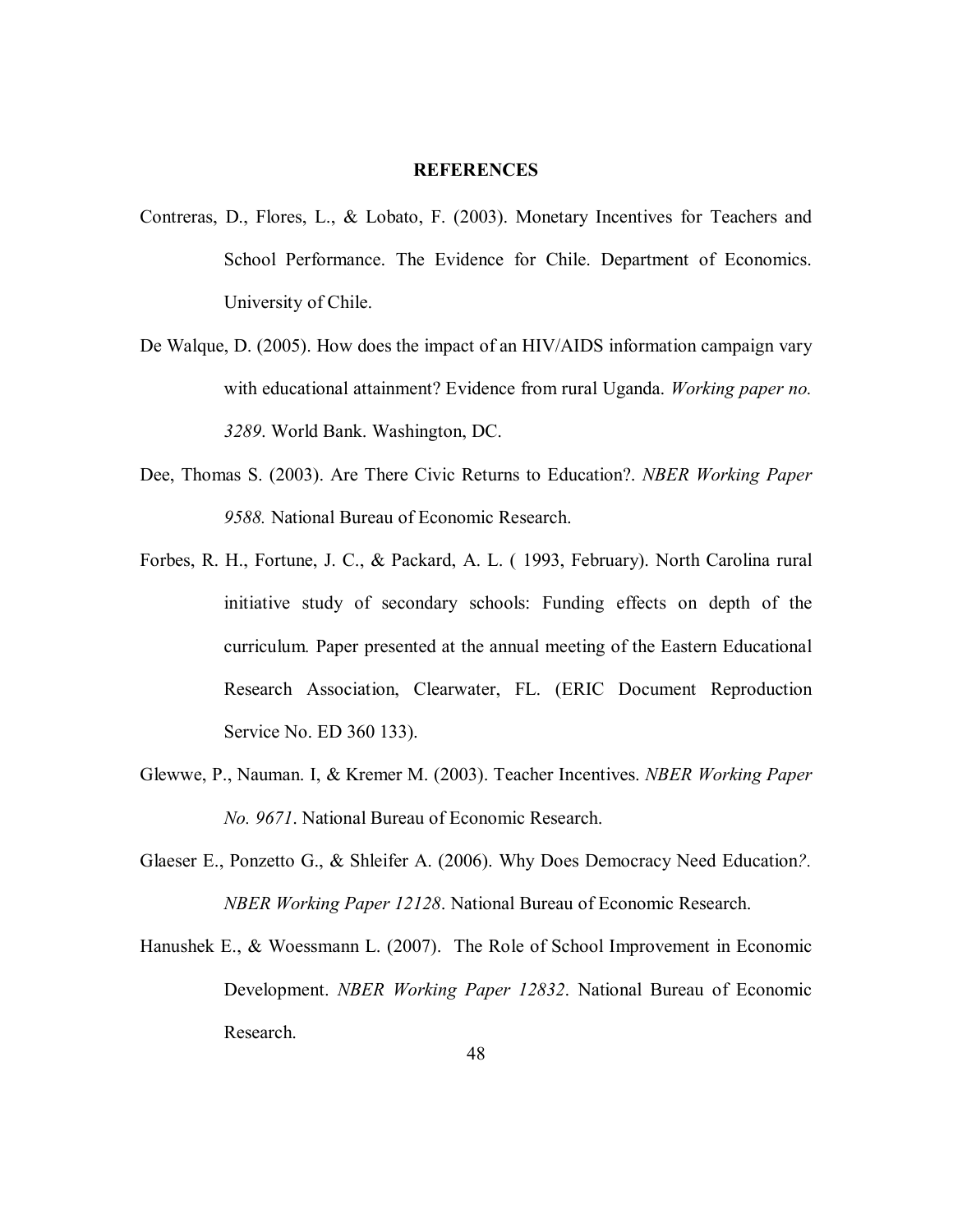- Huang, G., & Howley, C. (1993). Mitigating disadvantage: Effects of small-scale schooling on student achievement in Alaska. *Journal of Research in Rural Education, 9*, 137-149.
- Kremer, M. & Glewwe, P. (2005). Schools, Teachers, and Education Outcomes in Developing Countries. *Handbook on the Economics of Education.* Harvard University, Brookings Institution, Center for Global Development, and National Bureau of Economic Research.
- Lavy, V. (2004). Performance Pay and Teachers' Effort, Productivity, and Grading Ethics. *NBER Working Paper w10622*. National Bureau of Economic Research.
- Manzi, J. Strasser, K. San Martí, E. & Contreras, D. (2008). Quality of Education in Chile. University of Chile.
- Departamento de Estudios y Desarrollo de la División de Planificación y Presupuesto del Ministerio de Educación de Chile (2007). Sistema de Evaluación del Desempeño de los Establecimientos Educacionales Subvencionados. SNED 2006/2007. Hacia la Excelencia Académica. Chile
- McMeekin, R (2000). Implementing School-based Merit Awards: Chile's Experience. *The Education Reform and Management Publication Series*, Vol. III, No 1.
- McEwan, P. (2002). Public Subsidies for Private Schooling: A Comparative Analysis of Argentina and Chile. *Journal of Comparative Policy Analysis: Research and Practice, 4, 189-216.*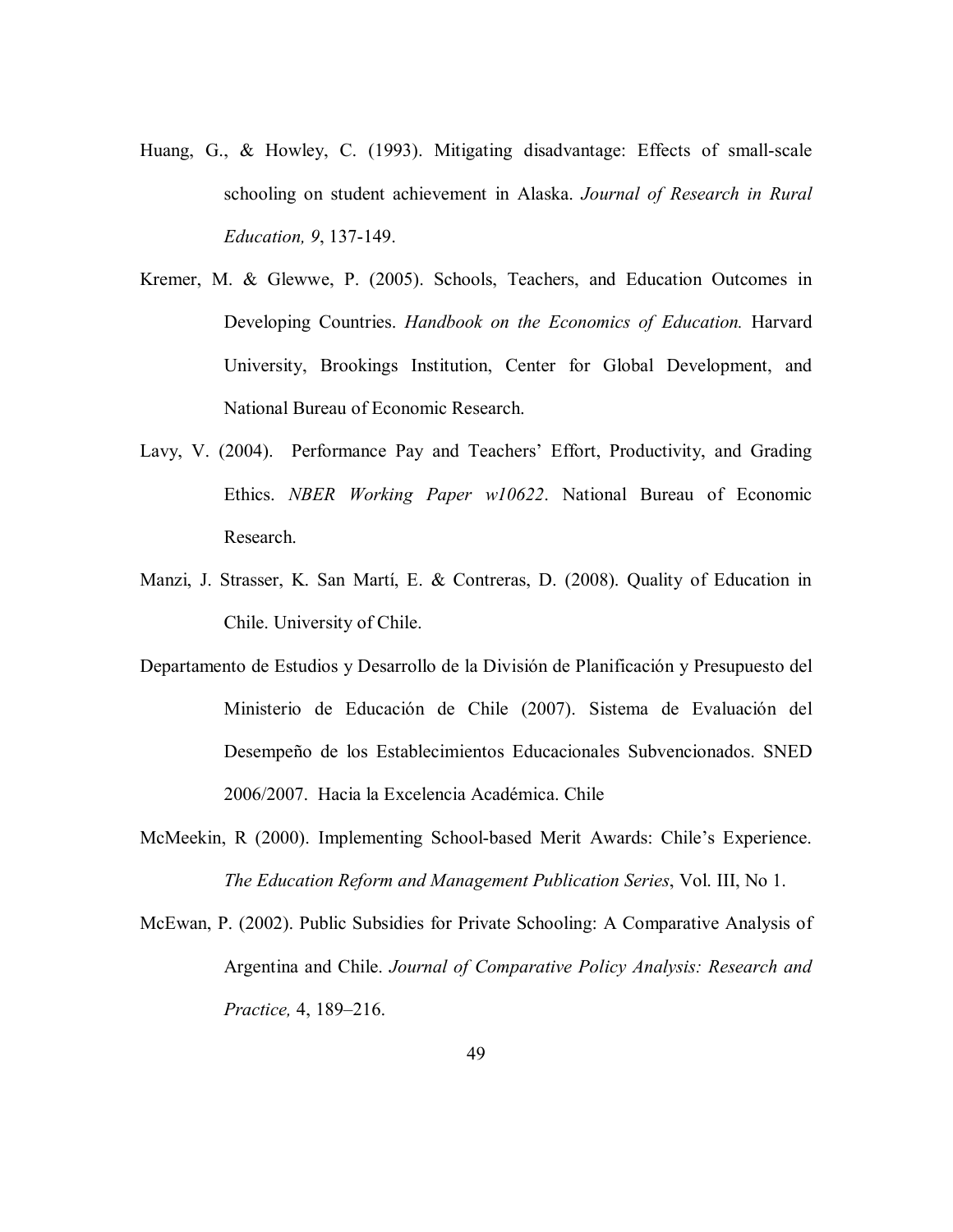- Mizala, A. & Romaguera, P. (2004). School and Teacher Performance Incentives: The Latin America Experience. Center for Applied Economics. University of Chile.
- Mizala, A. & Urquiola M. (2007). Parental choice and school markets: The impact of information approximating school effectiveness. *Documento de Trabajo N 239*. Centro de EconomÌa Aplicada. Universidad de Chile.
- Organisation for Economic Co-Operation and Development (OECD). Programme for International Student Assessment (2003). PISA 2003 Data Analysis Manual.
- Organisation for Economic Co-Operation and Development (OECD). Programme for International Student Assessment (2006). PISA 2006. Science Competences for Tomorrow's World. Volume 1: Analysis.
- Organisation for Economic Co-Operation and Development (OECD). Programme for International Student Assessment (2006). PISA 2006. Science Competences for Tomorrow's World. Volume 2: Data.
- Perkins, D. Radelet, S. & Lindauer*,* S. (2006). *Economics of Development*. New York: W.W. Norton & Company.
- Pritchett, L. (2004). Towards A New Consensus for Addressing the Global Challenge of the Lack of Education. Copenhagen Consensus Challenge Paper.
- Rivkin, S., Hanushek, E., & Kain, F. (2005). Teachers, Schools, and Academic Achievement. *Econometrica*. Vol. 73, No. 2 (March, 2005), 417-458.